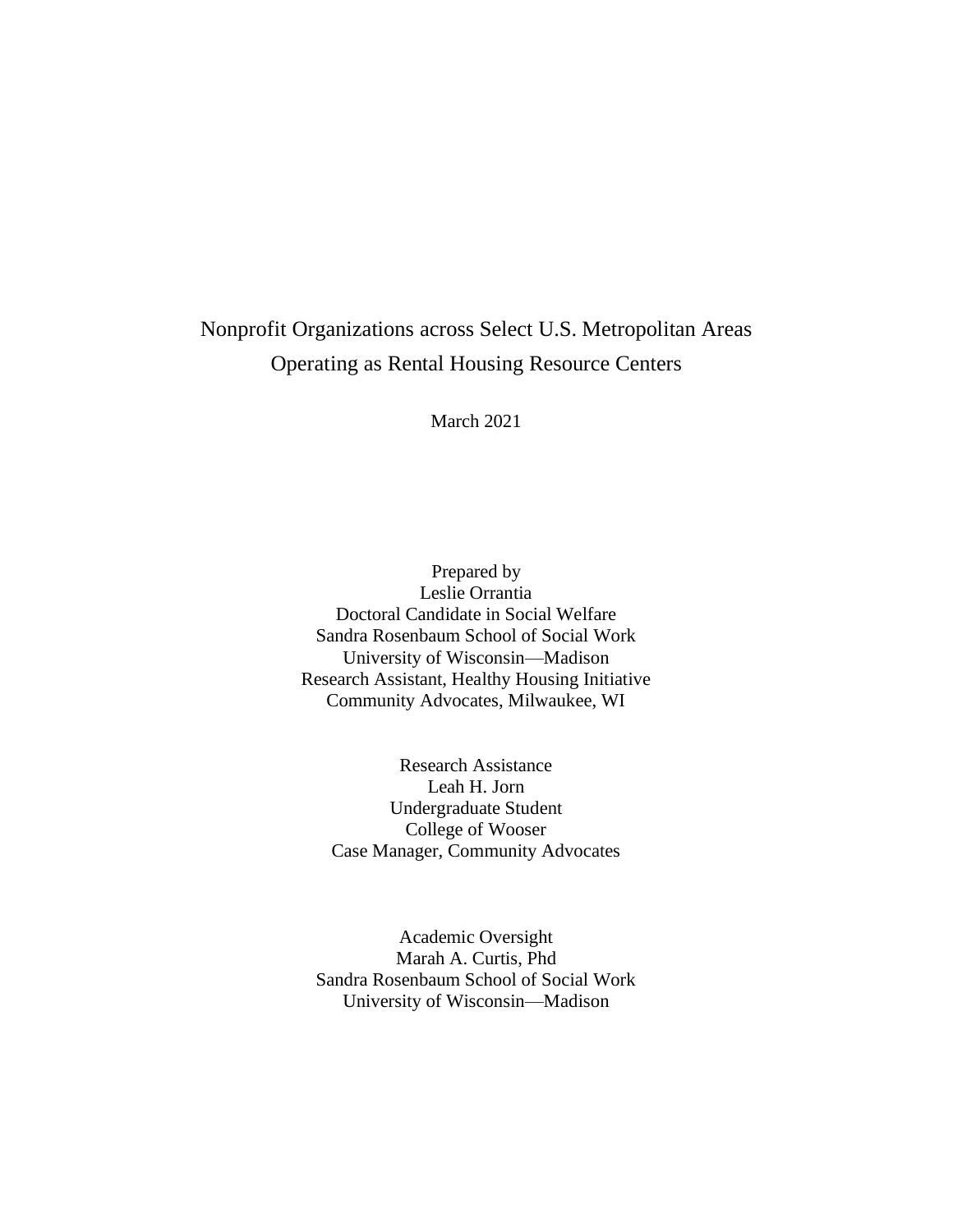# TABLE OF CONTENTS

| <b>Purpose</b><br><b>Methodology</b> |                                                                                                                                                                                                      | pp. 4<br>pp. 5           |  |
|--------------------------------------|------------------------------------------------------------------------------------------------------------------------------------------------------------------------------------------------------|--------------------------|--|
|                                      | <b>Summary of Findings</b><br><b>Recommendations for RHRC's Development</b><br><b>Organization Data Collection Process</b>                                                                           | pp. 6<br>pp. 7<br>pp. 10 |  |
| <b>California</b>                    | <b>Berkley</b><br><b>Alameda County</b>                                                                                                                                                              | pp. 10                   |  |
|                                      | Los Angeles<br>Los Angeles County<br>San Francisco<br>San Francisco County                                                                                                                           |                          |  |
| Colorado                             | Denver<br><b>Denver County</b>                                                                                                                                                                       | pp. 22                   |  |
| <b>Indiana</b>                       | Indianapolis<br><b>Marion County</b>                                                                                                                                                                 | pp. 25                   |  |
| <b>Minnesota</b>                     | Minneapolis<br><b>Hennepin County</b>                                                                                                                                                                | pp. 26                   |  |
| <b>New York</b>                      | <b>Buffalo</b><br>Erie County<br>New York City<br><b>Bronx County (Bronx)</b><br>Kings County (Brooklyn)<br>New York County (Manhattan)<br>Queens County (Queens)<br>Richmond County (Staten Island) | pp. 28                   |  |
| Ohio                                 | Cincinnati<br><b>Hamilton County</b><br>Cleveland<br>Cuyahoga County                                                                                                                                 | pp. 35                   |  |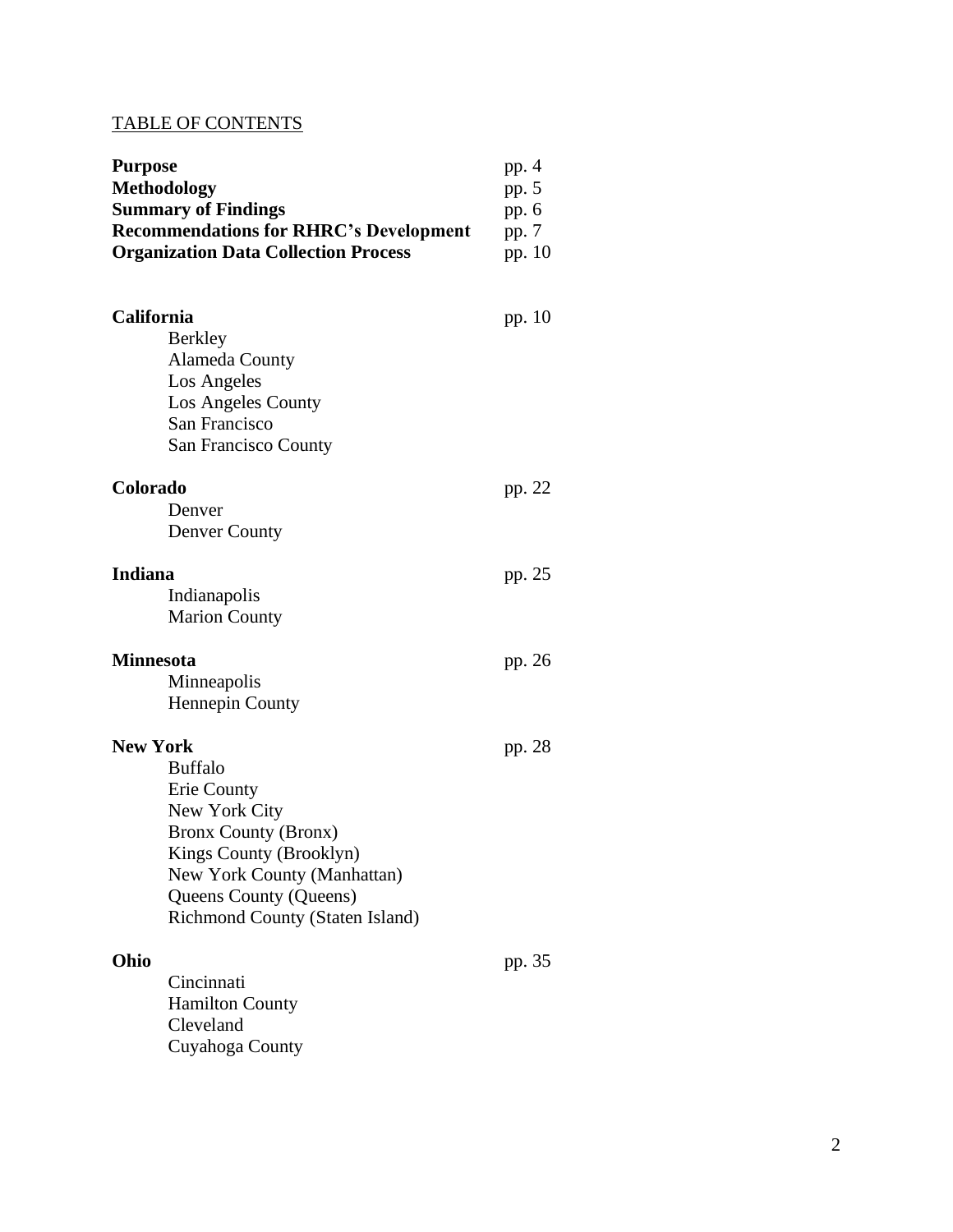| Pennsylvania<br>Pittsburgh<br><b>Allegheny County</b> | pp. 39 |
|-------------------------------------------------------|--------|
| <b>Texas</b><br>Austin<br><b>Travis County</b>        | pp. 39 |
| <b>Washington</b><br>Seattle<br><b>King County</b>    | pp. 40 |
| <b>Tables</b>                                         | pp. 41 |

Table 1: Population Estimate, Population Density, Persons in Poverty, and Owner-Occupied Housing Rates of Select U.S. Communities

Table 2: Median Household Income, Median Gross Rent, Fair Market Rent, and Vacancy Rates of Select U.S. Communities

# **Appendices** pp. 43

| Appendix B – Housing-Related Nonprofit Organizations Reviewed but Not Included in |
|-----------------------------------------------------------------------------------|
|                                                                                   |
|                                                                                   |
|                                                                                   |
|                                                                                   |
|                                                                                   |
|                                                                                   |
|                                                                                   |

#### **References** pp. 59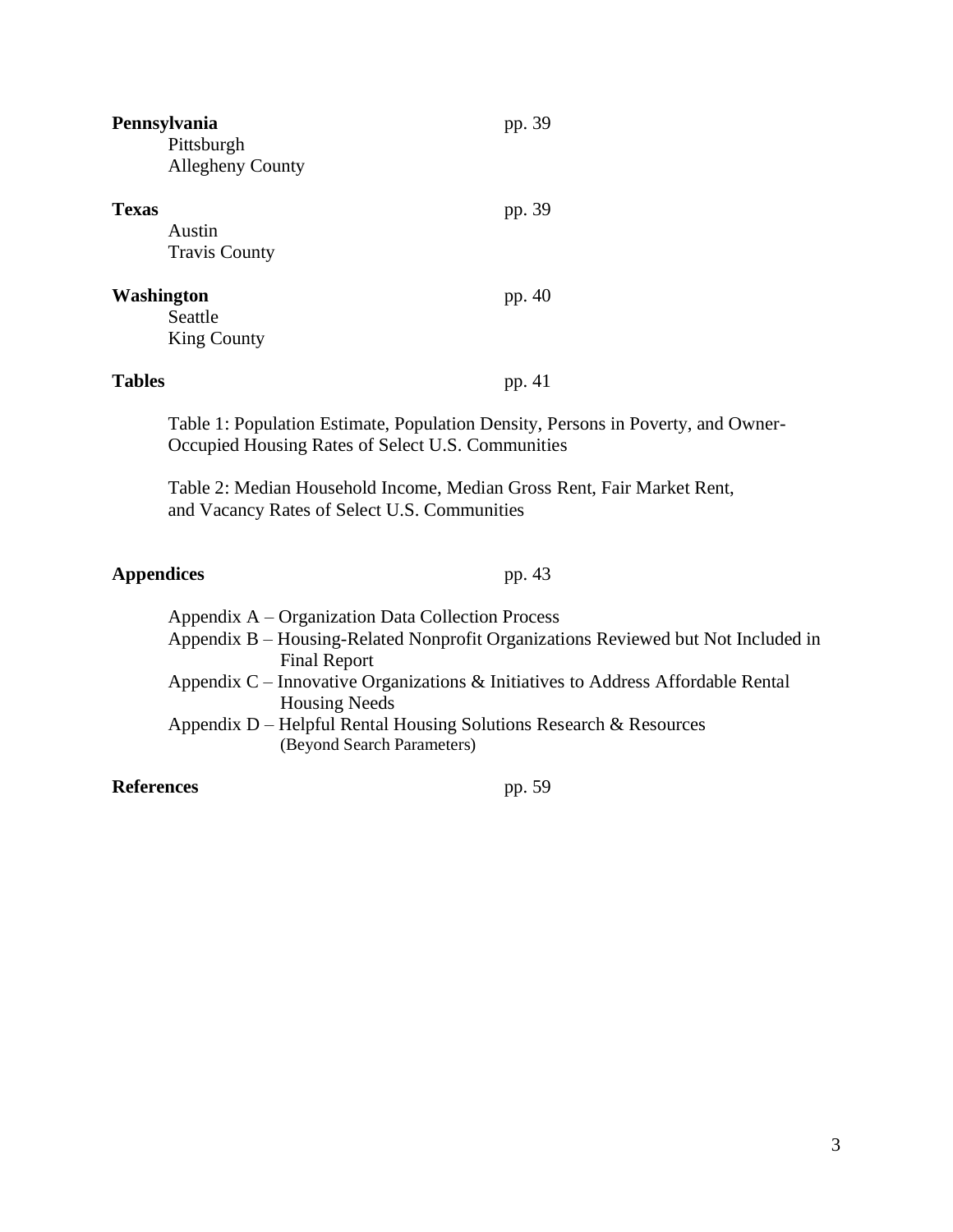### **PURPOSE**

The primary goal of this research was to identify (1) not-for-profit organizations *primarily* focused on provision of rental housing resources across select parts of the country (as listed in Table 1) that (a) serve renters and landlords (the few that serve both are noted with an asterisk); (b) operate out of a physical location; (c) and offer more than one of the following services: mediation/legal assistance, educational outreach and/or policy advocacy, financial assistance, or other direct-client rental housing related services. For each of the identified organizations, I sought further information on (2) staff structure; (3) specific program/service offerings; (4) the role(s) of and relationship(s) to collaborating organizations; (5) funding sources; and (6) innovative efforts to promote rental housing affordability, quality, and stability.

The review provides recommendations on the staff structure, programmatic offerings, roles and relationships with collaborating organizations, funding models and sources, and innovative efforts across each of these areas, and beyond, to optimally inform the continued development of Milwaukee's Rental Housing Resource Center (RHRC).

# **ORGANIZATIONAL ORIGIN AND STRUCTURE**

In 2018, a group of 30 Milwaukee area stakeholder and government organizations formed the Eviction Prevention Coalition (EPC) to address the eviction crisis in Milwaukee County. While each organization involved was already assisting households to prevent or address evictions in its own unique niche, the group quickly identified the need for an innovative clearinghouse that tenants and landlords could use as a first step in being connected to resources, education, and services, driving the development of the (RHRC) to fill this void.

The RHRC is a "one-stop-shop" where tenants and landlords can receive resources that improve housing stability and prevent eviction. This research effort aimed to understand what organizations across select U.S. communities operated as rental housing resource centers. Further information was collected on whether or not entities serve tenants and/or landlords; which programs and services each offered; how collaborations, staff and funding were structured, impacts each generated; and what innovative practices were taking place with the goal of informing the RHRC's continued development.

RHRC co-partners include the Apartment Association of Southeastern Wisconsin, City of Milwaukee, Community Advocates (CA), IMPACT, Legal Action of Wisconsin, Legal Aid Society of Milwaukee, Mediate Milwaukee and Milwaukee County. CA and UEDA have engaged ongoing project management assistance from Sarah Greenberg of Greenberg Strategies LLC, an experienced national consultant with a track record of building and supporting sustainable multi-stakeholder housing collaboratives. Greenberg Strategies LLC is assisting with fund development, development of the Partnership Memorandum of Understanding/Agreement and ongoing strategic partnership planning. Other stakeholders have also been involved in the planning process (Rental Housing Stability Coalition) and will continue to meet quarterly to support the RHRC.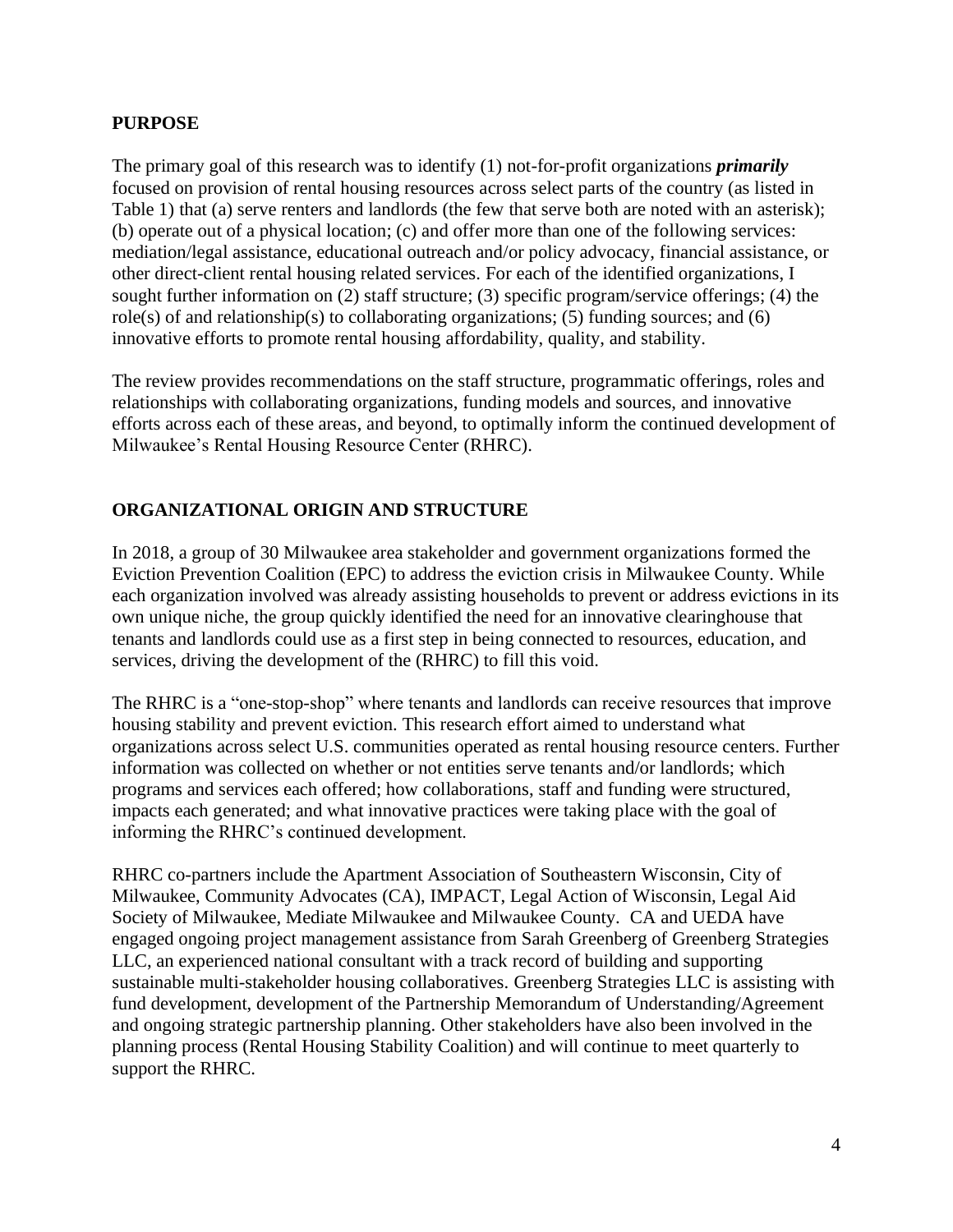Community Advocates was recommended by the EPC to serve as the host site for the physical RHRC at its downtown office building due its convenient location and existing infrastructure. Construction and painting of the main space and offices were completed in January 2021. Much time and effort were spent researching ideas to ensure the space and equipment is traumainformed, ADA compliant and adheres to COVID/social distancing protocols. Community Advocates is now working with a contractor to build six computer kiosk stations and finalize ordering the furniture and signage. While the RHRC will not be able to open to public in full capacity to ensure safety of clients and staff, they will provide reservations for Zoom Court hearings and can provide partners access to office space.

CA is the largest basic needs agency in the state, serving nearly 70,000 individuals annually. CA's Housing Department has over four decades of experience with case management, advocacy, relocation services, and financial assistance to reduce the risk of homelessness for low-income individuals and families.

## **METHODOLOGY**

Cities and counties were selected to provide a variety of locations to build a national understanding of rental housing centers as well as highlight innovative programs. Rental housing resource centers do their work in specific housing markets, political landscapes and demographic contexts. These contexts, then, shape programmatic choices and development. Table 1 includes population estimates, population density, percentage of persons in poverty, and owner-occupied housing rates. Table 2 includes median household income, median gross rent, fair market rent, and housing vacancy rates.

I employed an internet search via Google using : "tenant landlord rental housing assistance nonprofit+(city/county of interest)"; "rental housing assistance nonprofit+(city/county of interest)"; "tenant+landlord rental housing center nonprofit+(city/county of interest)". This process yielded 288 organizations. Each search was then narrowed further through a detailed review of websites and other supporting materials (i.e. annual reports, third-party websites, etc.) to identify which (a) serve renters (and landlords); (b) operate out of a physical location accessible to clients they serve; (c) offer more than one of the following direct-client services: mediation/legal assistance, educational outreach/community organizing/political advocacy, financial assistance, or other. This process resulted in identification of 21 non-profit organizations across the selected 13 cities and 18 counties.<sup>1</sup>

 $<sup>1</sup>$  NOTE: Due to vague and infrequently updated websites, the report may not include all requested information for each</sup> organization. However, any information pertaining to staff structure, program offerings, collaborating organizations, funding, and innovative efforts have been included to the extent possible. While information on organizations serving tenants and landlords was requested, there appears to be a significant lack of rental housing resource center nonprofits that serve both types of clientele, or perhaps simply fail to explicitly mention serving property owners.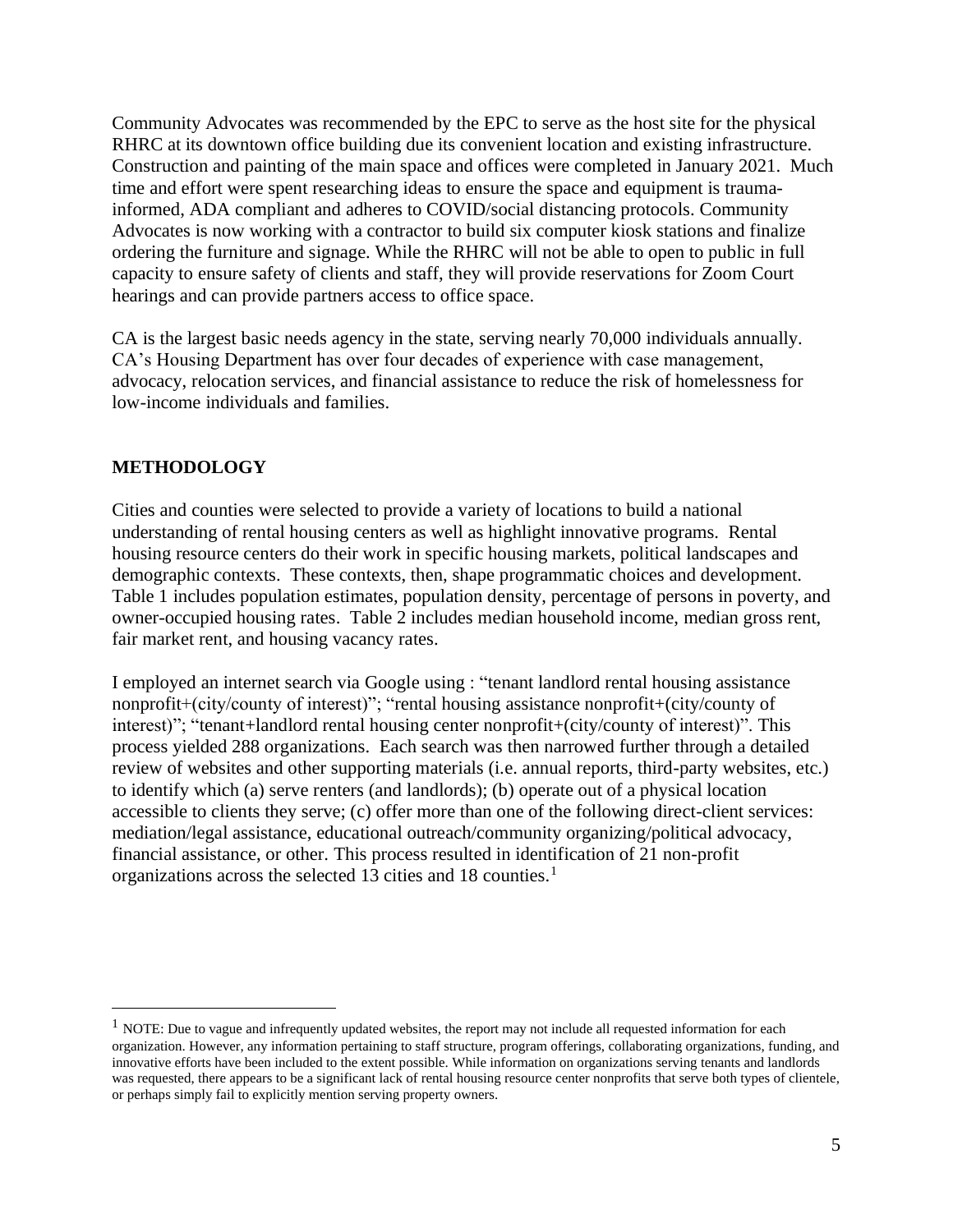## **SUMMARY OF FINDINGS**

### **Serve Tenants and Landlords**

• Of the 21 nonprofits that met the search criteria, only 10 or 48% offer any services to property owners. Those which do most often provide trainings (some fee for service) on Fair Housing laws, basic educational and informational resources, such as draft leases, or mediation services.

#### **Operate Out of Physical Location**

- The majority of the reviewed organizations do not explicitly reference whether or not inperson services are provided. Of course, this could be a consequence of the Coronavirus pandemic's impact on organizational operations.
- A few organizations do not list an address, making it unclear if they (1) solely operate an informational website, (2) take applications for assistance via web-based systems, or (3) encourage phone or email contact for further information/to begin the intake process.

#### **Service Offerings**

- The majority of services targeting affordable housing, financial support, or emergency services appear to operate out of area public housing authorities, not nonprofits.
- Many of the nonprofits which do provide such assistance were established in response to specific needs that had not been attended to or addressed by public housing authorities or other local governmental bodies.
- Few organizations offer multilingual services. Only two offered a fully translated website (into Spanish).
- Most organizations' websites are vague about the limits of the geographic area they serve. However, across those that offer such information, jurisdictional boundaries differ dramatically by organization, presumably determined by a number of factors including but not limited to: (1) jurisdictional funding entities (i.e. United Way, City/County governments, public housing authorities); (2) organizational capacity; (3) jurisdictional support; and (4) perceived demand. Several explicitly state that they serve the greater metropolitan area, though not to the boundaries of the county in which they reside, a few serve regional or tri-county areas (most often specific to large, densely-populated metropolitan areas like Los Angeles and the Bay Area), and those which operate nationally often do their work specific to certain cities in which they have established offices.
- Several do not have a general email address, encouraging phone calls or completion of preliminary web-based applications.

#### **Staff Structure**

- Staff structure is seldom included on organizational websites. However, smaller organizations often post photos with contact information and titles for all staff; whereas larger organizations post the same solely for senior leadership.
- While organizational structure is not provided, position titles differ dramatically based on the size of the organization and types of services offered.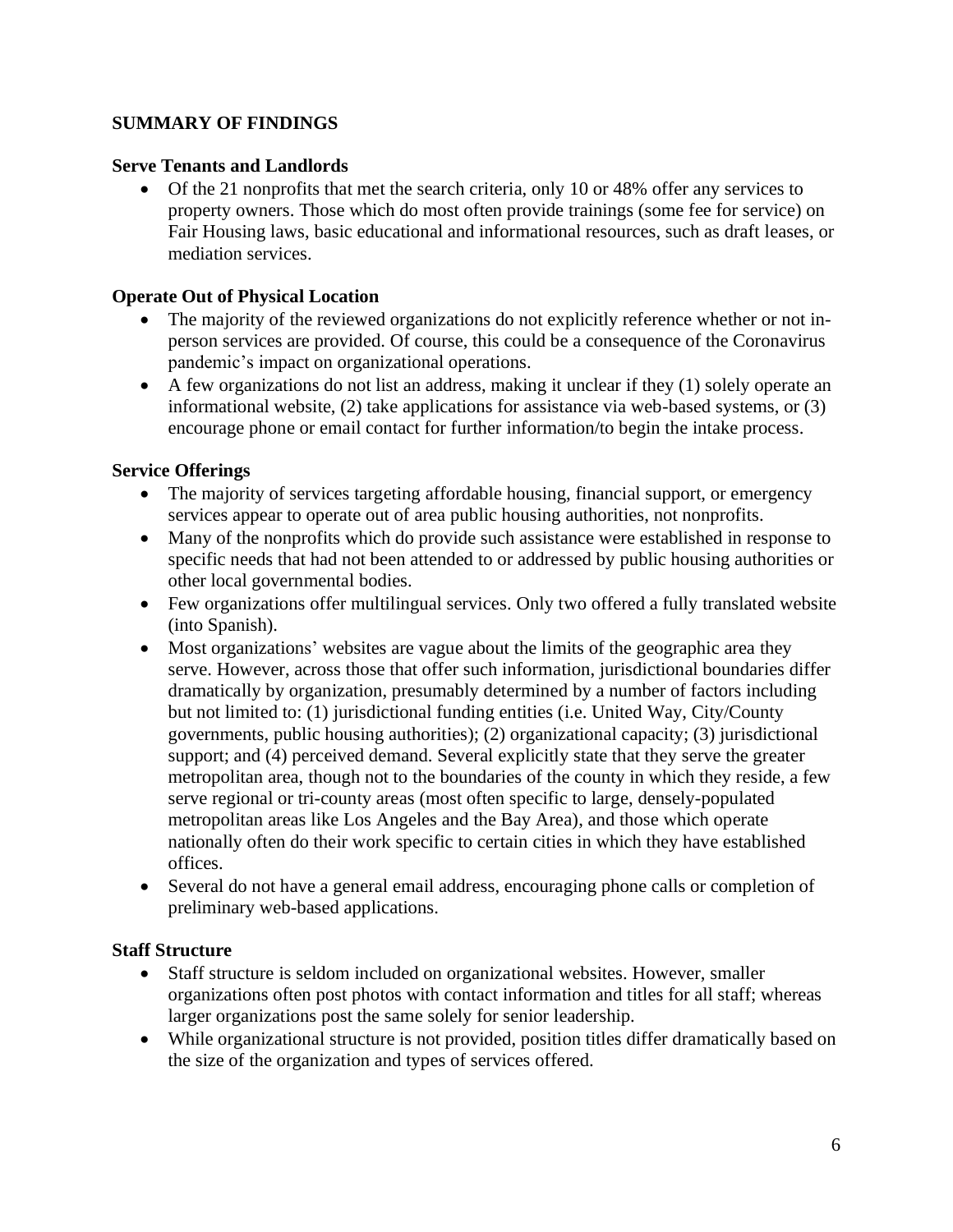## **Impact**

- A select few of the organizations reviewed posted annual reports or quantitative data about their impacts on their website.
- Those which provide information on impact often do so in the context of sharing their mission, programs, or in solicitation of financial contributions. Each are most often done with use of a client photo and anecdote or quote.

# **Collaborators**

- Few mention collaborators.
- Those which do seldom provide descriptions about their collaborations with others or the specifics of the role of collaborators in their partnerships.
- The entities that were created through collaboration offer little information about their individual organization's staff contributions or each nonprofit's scope of work.

# **Funding Sources**

- Few share any information pertaining to their annual operating budget and revenue sources.
- However, funders may be inferred by posted logos from some supporting organizations.
- Those that post such information appear to have public and corporate sponsorship.
- Several of the organizations feature a 'Donate' page on their website.

# **Innovative Efforts**

• Few organizations are offering innovative programs or efforts. Instead, new organizations, coalitions, and initiatives are being developed outside of the established nonprofits that are often restricted to provision of reactive services. Innovative efforts have been documented in Appendix C.

# **RECOMMENDATIONS FOR RHRC'S DEVELOPMENT**

These recommendations are based on the national review as well as best practices in community. As lead researcher, I also bring to bear experience managing local public policy on behalf of the University of Wisconsin-Madison as former director of community relations; overseeing transportation, economic development, and intergovernmental affairs on behalf of the City of Madison as a former deputy mayor; and as a caseworker assisting households with energy assistance and other needs across several counties in southern Wisconsin. Service in these capacities, in addition to extensive community engagement and board service with numerous organizations spanning a wide range of disciplinary areas, has allowed for a nuanced understanding of rental housing challenges and policy within the state of Wisconsin and beyond.

# **Serve Tenants and Landlords**

- Incorporate both sets of clientele into mission, foundational documents, and all communications.
- Explicitly identify unique services provided to both tenants and property owners on website (through separate pages tailored to client type) and in other communication materials.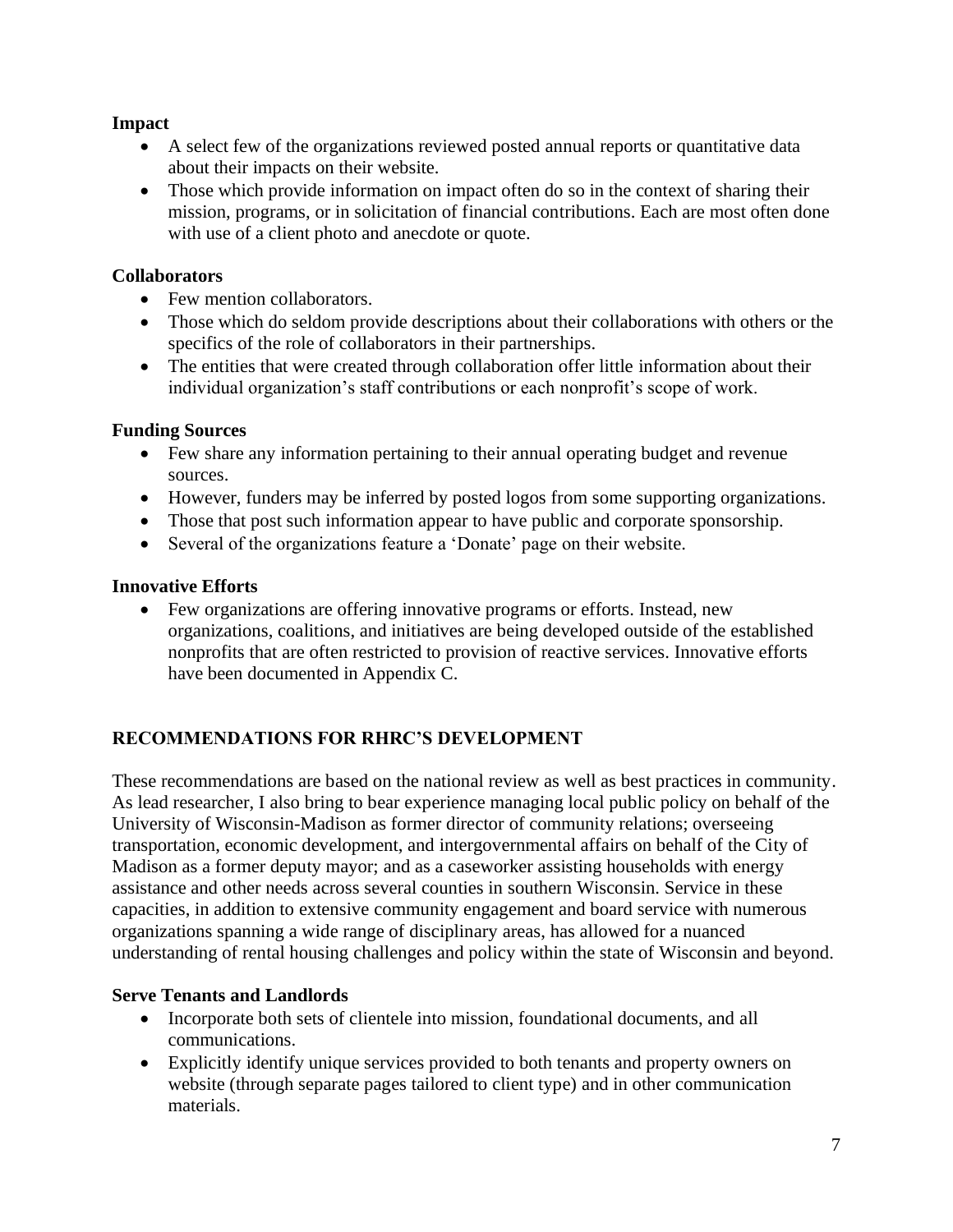- Secure representation from renters and property owners on RHRC governing body.
	- o Given the distribution of power between renters and property owners is currently imbalanced, perhaps seek greater representation from renters through more than one board seat Leardini et al. (2019) and LeRoux (2009) provide research on effective board makeup and organizational best practices that may be helpful.
	- o Via website, provide transparency about board membership, roles, responsibilities, and process for becoming involved.
	- o Allow for democratic process for board service.

# **Operate Out of Physical Location**

- Explicitly state that services are offered in-person.
	- o Eliminate confusion by featuring a banner at the top of every page specifying COVID-19 specific protocols are in effect until determined otherwise.
- Offer services at pop-up sites in collaboration with partner organizations to ensure greater accessibility and address logistical challenges such as transportation.
- Provide information about amenities such as childcare, translation services, etc. via website, email, phone messages, and print communications.

# **Service Offerings**

- Determine if the RHRC will offer advocacy, policy, tenant organizing, and other services, in accordance with the gap between that which exists in Milwaukee County and that which is needed.
- Provide a landing page that introduces the many forms of welcomed communication (i.e. hotline, web-based application submission, virtual chat function, email, etc.) and initial steps for securing services.
- Eliminate barriers to obtaining support by offering:
	- o Drop-in services across multiple high-traffic and geographically wide-ranging service locations (perhaps through partner organizations, municipal buildings, churches, libraries, etc.);
	- o Web-based applications;
	- o Web-based email (direct submission via website);
	- o Web-chat feature;
	- o Text messaging;
	- o 24-hour hotline (or after-hours emergency line);
	- o Determine whether or not a social media presence will support greater access.
- Provide multilingual services and translated documentation (website, phone message options included) based on community need.
	- o Produce format-specific translated materials that are culturally-responsive [i.e. videos for the Hmong community].
- Explicitly state the service area via website, phone messaging, and print communications.

# **Staff Structure**

- Provide transparency on staff structure and nature of cross-organization collaboration.
- Photos, names, titles, phone numbers, and email addresses, as appropriate, provide greater transparency and accessibility to prospective clientele as well as prospective funders.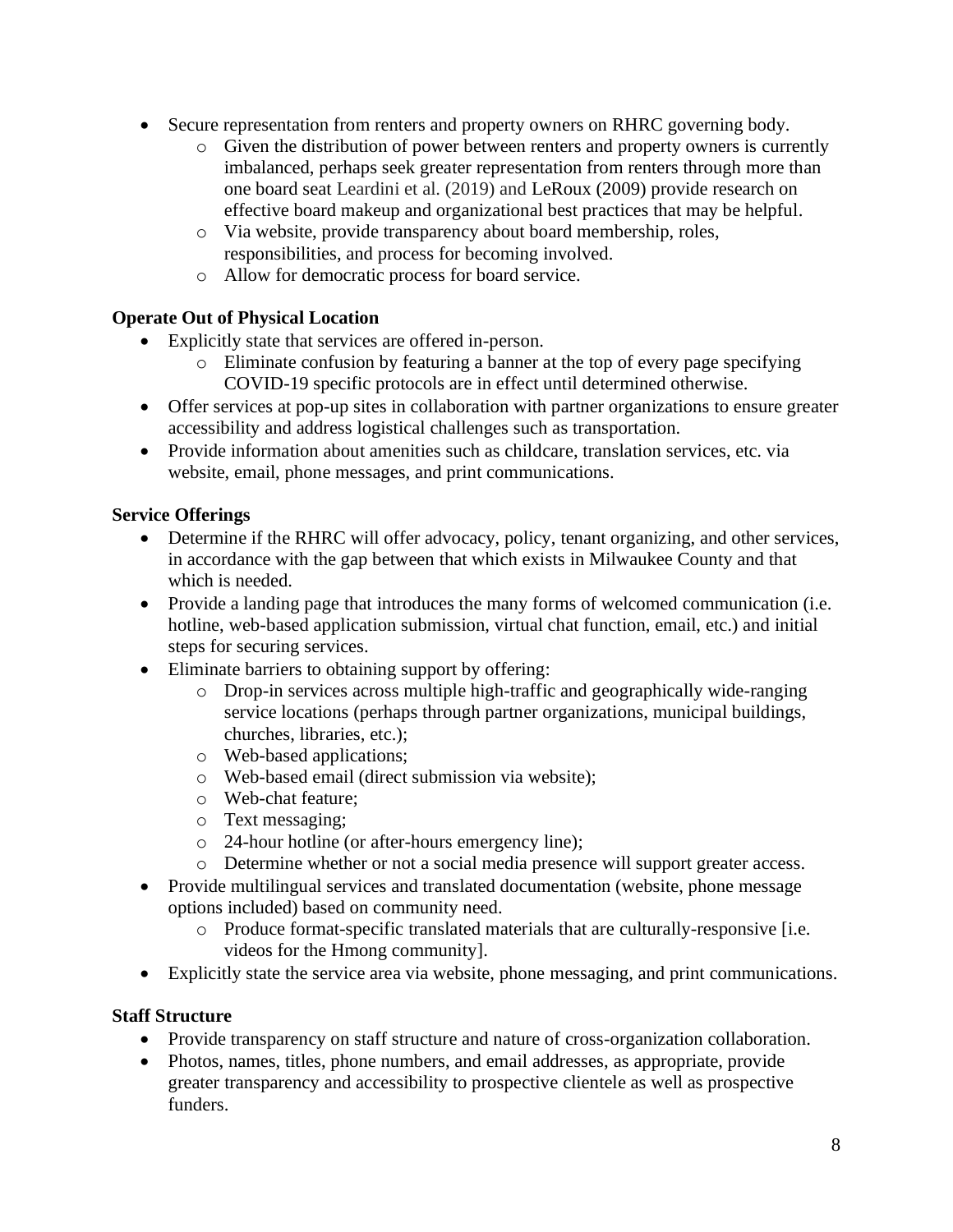• Provide opportunities for landlord, tenant, and community member volunteer engagement.

## **Impact**

- Incorporate evidence-based information into website, annual reporting efforts, and donor solicitations.
	- o Balance quantitative and qualitative data representation.
	- o Collect voices from tenants, property owners, organizational partners, and external supporters focusing on the structure, benefits and outcomes of RHRC participation.
	- o As contextually appropriate, provide annual impact information as well as cumulative impact.
- Capture the cumulative impact on an annual basis and make the year-in-review document available via website.

# **Collaborators**

- Explicitly differentiate collaborators and funders via the website.
- Clearly articulate the roles and responsibilities of each partner organization.

# **Funding Sources**

• Provide annual report, to include operating budget and funding, via website.

# **Innovative Efforts**

- Explore offering services that go beyond education and mediation for tenants and landlords, such as:
	- o Provision of draft leases;
	- o Certifications for property owners (Fair Housing education, etc.);
	- o Property owner pledge (commitment to RHRC code of landlord ethics);
	- o Provide trainings specific to Milwaukee city and county ordinances;
	- o Offer tenant trainings for creation of resident cooperatives;
	- o Additional innovative efforts identified in Appendix C.
- As appropriate, secure board or staff representation on city and county housing-related committees to ensure the RHRC remains informed on existing practices and forthcoming changes, as well as advocates for policy changes to benefit landlord-tenant relationship.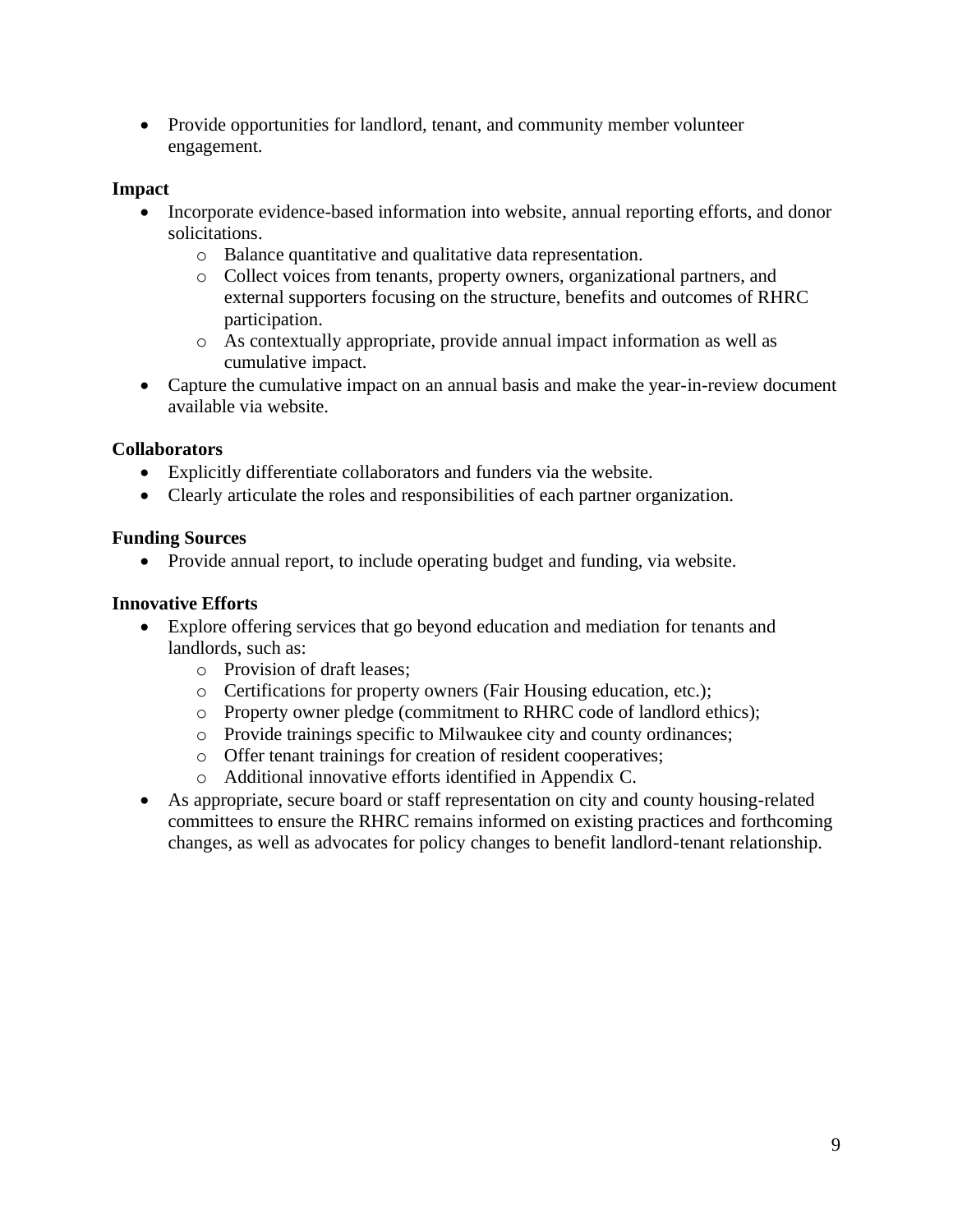#### **Organization Data Collection Process**

The following rental housing resource organizations have been compiled because they are located within and serve the city and county areas that were the focus of our information search. Listed in alphabetical order by state then by city, with city first and their respective county second, these nonprofit organizations have met the search criteria operating as resource centers, offering more than one rental housing program within their respective jurisdictions. The search employed a website review process in which the following information where provided was collected and paraphrased: (1) organizational name, (2) physical/mailing address, (3) contact information (phone number and website), (4) mission, (5) programs and services, (6) staff structure, (7) impact, (8) collaborators, and (9) funding. Additional information that was a unique practice or program, or perceived by the researcher to be of benefit to the developing RHRC, was included in the noteworthy section of each information summary. Greater detail as to this process can be found in Appendix A.

While these criteria were searched for all cities and counties (as seen in Table I and II), several generated no findings but were retained in the body of the report and highlighted in gray.

#### **CALIFORNIA**

**Berkley, CA** None

--

## **Alameda County, CA**

## **ECHO (Eden Council for Hope and Opportunity) HOUSING\***

Operates across six locations Administrative Offices 22551 Second Street, Suite 200 Hayward, CA 94541 510.581.9380 No general email provided. www.echofairhousing.org

#### **MISSION**

"ECHO's ultimate goal is to promote equal access in housing and provide support services which would aid in the prevention of homelessness and promote permanent housing conditions.

The primary objectives and purposes of this corporation shall be: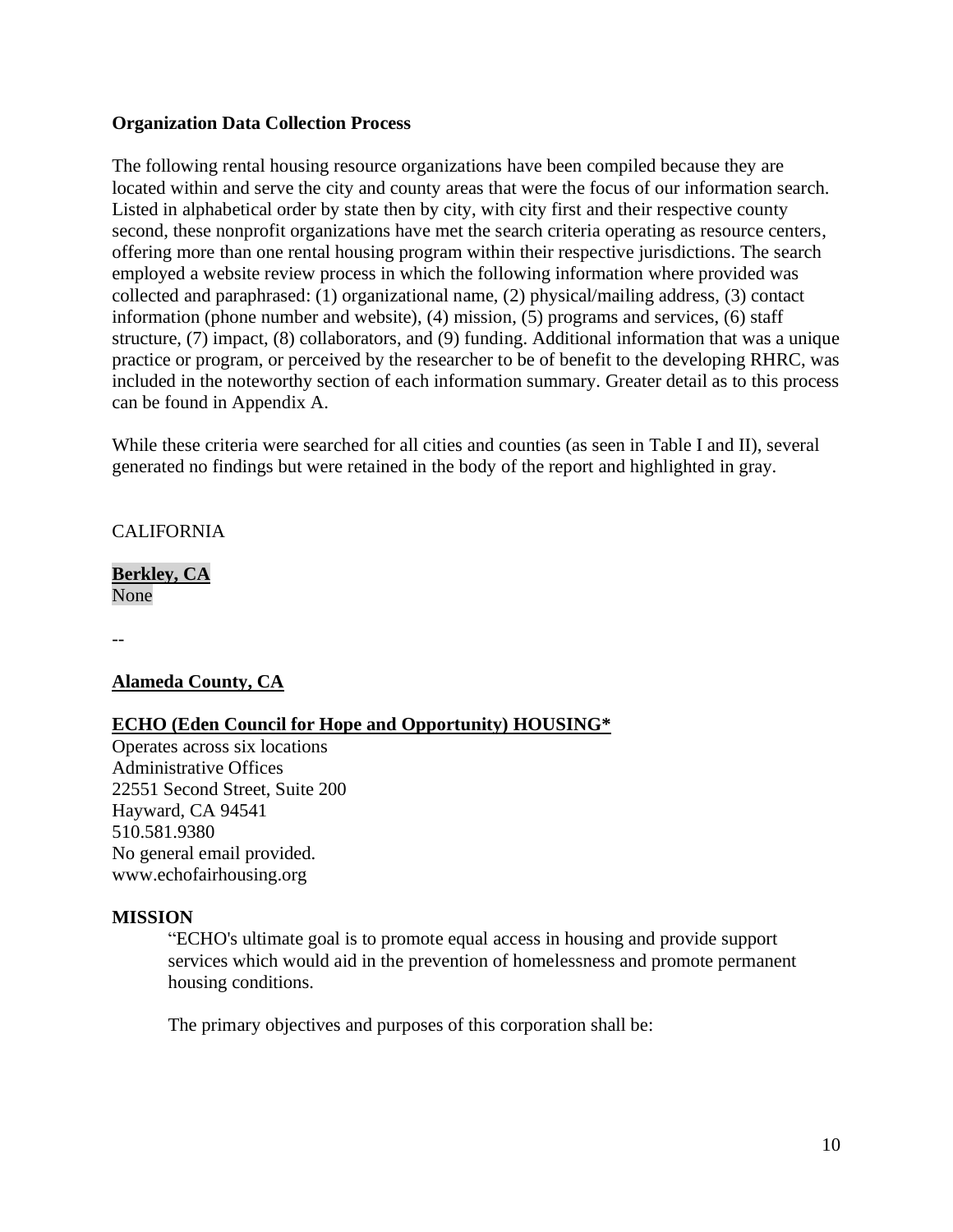To provide education and charitable assistance to the general public in matters relating to obtaining and maintaining housing generally, and improving their social, economic, familial and educational conditions generally;

To promote fairness and equality of opportunity for all persons regardless of race, color, creed, national origin, gender, age, sexual orientation, disability, or HIV status in the areas of education, employment, housing and public and private services;

To provide rental assistance, housing assistance, tenant/landlord counseling, homeseeking, homesharing, and mortgage and home purchase counseling."

## **PROGRAMS**

Every service offered across different jurisdictions, though many serve tri-county area.

- **Fair Housing Services**  providing counseling, investigation, mediation, enforcement, and education through Fair Housing Program; Offer tester trainings
- **Tenant/Landlord Counseling Program** providing information on housing rights and responsibilities; Offer trained mediators to assist in resolving housing disputes through conciliation and mediation.
- **Rental Assistance Program and Rent/Deposit Grant Program**
- **Shared Housing Counseling and Placement Program**
- **[Rent Review and Eviction Harassment](https://www.echofairhousing.org/rent-review--eviction-programs.html)** (In response to local ordinance)
- **Homeseeking Counseling**
- **First-Time Homebuyer Counseling and Education**

#### **STAFF STRUCTURE**

[No dedicated staff at Salinas Office]

Hayward Office Executive Director Senior Bookkeeper Housing Programs Coordinator Office Manager Fair Housing Coordinator Housing Counselor (4)

**Oakland Office** Fair Housing Counselor

Livermore Office Housing Counselor

Monterey Office Housing Counselor

Antioch Office Housing Counselor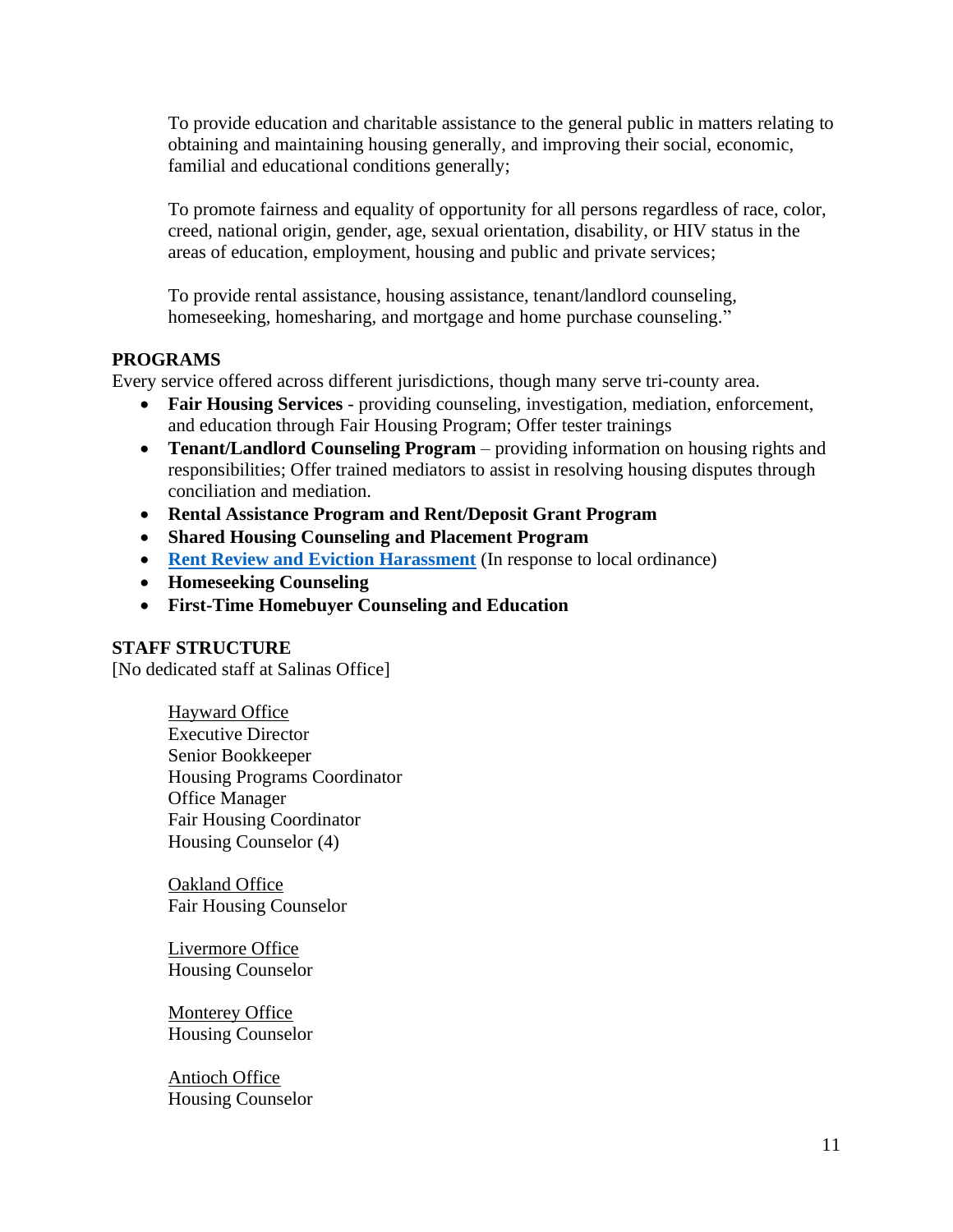## **IMPACT**

Established in 1964, ECHO's services reach over 5,000 clients per year with housing information, referrals, and assistance. ECHO's primary service component continues to be equal housing access; however, more recent services have been directed to intervention and prevention of homelessness.

## **COLLABORATOR**

[Eden Housing,](https://edenhousing.org/) an affordable housing developer throughout the Bay Area and an organization born out of Echo Housing, is a close collaborator.

Partners and supporters not differentiated; Nature of partnership and support not specified.

The website provides information and links to external service offerings across: (1) eviction defense; (2) property owner assistance; (3) emergency shelters; (4) independent living centers.

## **FUNDING**

While funding sources were not explicitly identified, the website lists three county governments, 19 city governments, and US Department of Housing & Urban Development as "partners and supporters".

Noteworthy: (1) Project SHARE is available to help formulate housemate agreements between home seekers and home providers for rent or service exchange. While under the home sharing agreement, counseling and dispute resolution can be provided to both parties to smooth over disagreements. Started in 1981 by the Gray Panthers, shared housing was seen as a solution to two problems facing elder communities: increasing rents and the institutionalization of older adults. After creating Project SHARE, the Gray Panthers looked to ECHO Housing to administer and carry out the program, offering referrals and matching, counseling, workshops, and support services. (2) Offers online trainings on city-specific eviction moratoriums and tenant protections.

--

## **EAST BAY HOUSING ORGANIZATIONS (EBHO)**

538 9th Street, Suite 200 Oakland, CA 94607 510.663.3830 Staff@ebho.org www.ebho.org

## **MISSION**

"EBHO is a member-driven organization working to **preserve, protect,** and **create affordable housing opportunities for low-income communities** in the East Bay by **educating, advocating, organizing, and building coalitions.**"

## **PROGRAMS**

• **[Annual Affordable Housing Week](http://ebho.org/our-work/affordable-housing-week/)**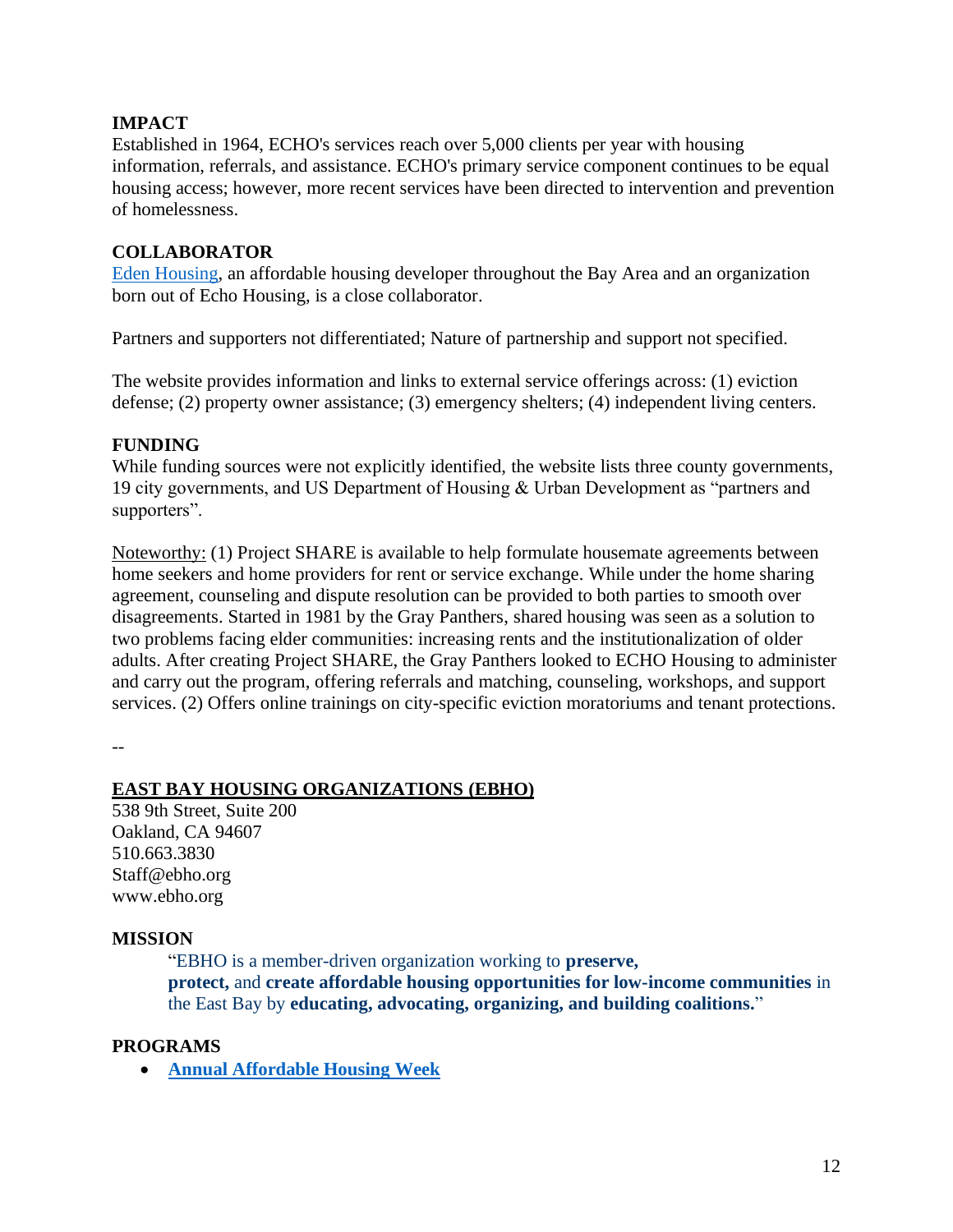Affordable Housing Week, part of a region-wide Affordable Housing Month, is hosted each May and features a week-long series of educational events, community conversations, discussion panels, ground breakings, tours, and grand openings that highlight the housing struggles facing the community as well as what members create in order to help solve those struggles. EBHO and members sponsor events through the East Bay that reach thousands of residents, housing and service providers, advocates, local government staff and elected officials.

# • **Statewide Organizing**

EBHO has been deeply involved in efforts to protect, preserve, and produce affordable housing. In 2019, EBHO worked in coalition with partners across the affordable housing and advocacy sectors to win many key affordable housing and renter protection bills in the state assembly as part of the 3P's Coalition. They have partnered to launch the Residents United Network (RUN) to create a statewide advocacy movement for affordable homes (administered under another nonprofit headquartered in Sacramento, CA). Additionally, EBHO coordinates public comment letters for distribution to elected officials on specific issues at various levels of government.

## • **Regional and Locality Committees**

- o **Berkley Committee**
- o **Concord Committee**
- o **Oakland Committee**
- **East Bay Regional Policy Committee**
- **Interfaith Communities United for Affordable Housing**
- **Resident & Community Organizing Program Committee** 
	- o EBHO's Resident Organizing Program in Oakland and throughout the East Bay seeks to empower affordable housing residents to be affordable housing advocates alongside members and allies, and to engage them in EBHO's campaigns and programs. RCOP Committee runs transformative leadership trainings and engages affordable housing residents in the policy and neighborhood decisions that affect them directly.

## • **[Leadership Academy](http://ebho.org/apply-leadership-academy/)**

A four-month program focusing on the essential elements needed in becoming an effective affordable housing advocate and community leader. Each cohort of 15-20 affordable housing residents and staff attends eight workshops spanning leadership, housing justice, civic education, strategic communications, and community organizing.

## **STAFF STRUCTURE**

Executive Director Policy Director Membership & Operations Director Program Director Lead Organizer Communications Manager Campaign Organizer Policy Associate Community, Faith & Justice Organizer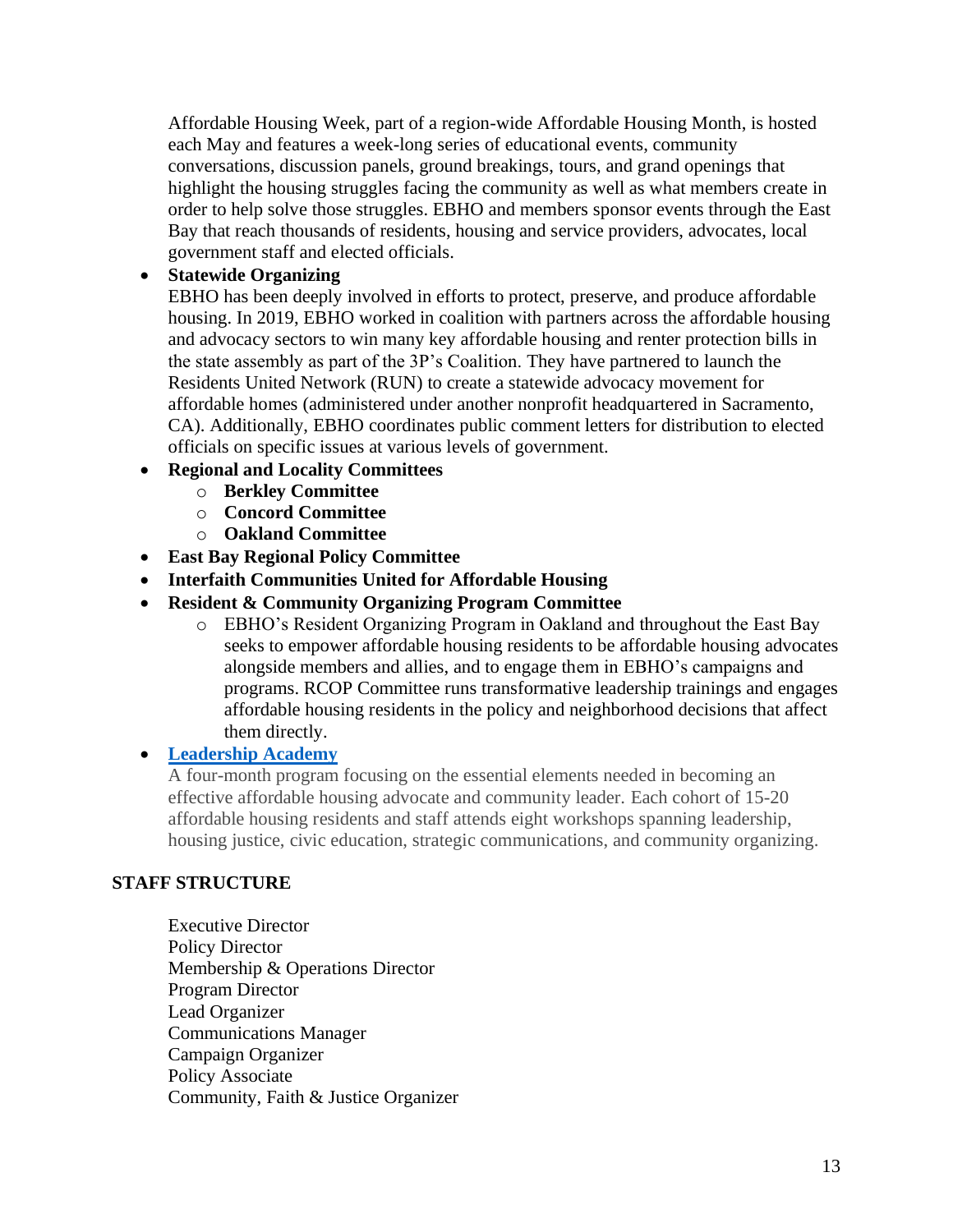# **IMPACT**

EBHO does not specify their impact in any formal capacity on their website or in their guidebook; however, the contribute regularly to area media on issues that they work to address and feature such information on a dedicated ['In the News'](http://ebho.org/our-work/ebho-in-the-news/) webpage.

## **COLLABORATORS**

As a member serving organization, numerous municipal governments and nonprofit organizations are listed in [their membership,](http://ebho.org/our-members/) though details as to their roles and relationship are not specified.

# **FUNDING**

Funding partners listed: The California Endowment, Great Communities Collaborative, The San Francisco Foundation, CZ, Soda Foundation, Sunlight Giving, SAHA, EAH Housing, US Bank, Bank of America, Union Bank.

No additional available information on impact, collaborators, or funding.

Noteworthy: EBHO (1) endorses ballot measures as well as communicates pre- and postelections on rental housing related measures and outcomes; (2) solicits additional ideas and volunteerism to grow efforts beyond existing committees; (3) Concord Committee [formed first](https://www.eastbaytimes.com/2019/09/18/there-is-strength-in-numbers-concord-renters-form-contra-costas-first-city-wide-tenants-union/)  [city-wide tenants union;](https://www.eastbaytimes.com/2019/09/18/there-is-strength-in-numbers-concord-renters-form-contra-costas-first-city-wide-tenants-union/) (4) features board oversight which includes two EBHO resident leaders; (5) develops an [educational resource](http://ebho.org/resources/looking-for-housing/#steps-to-find) for prospective low-income renters to understand and obtain low-income housing as well as [an annual guidebook](http://ebho.org/resources/guidebook/) on affordable housing in the area targeting advocates, policymakers, and developers with support from private funding partners (guidebook available in English, Spanish, and Chinese); (6) hosts a community member training called the Leadership Academy; (7) coordinates and submits public comment letters; (8) promotes [virtual workshop trainings on grounding organizing in feminist framework and](http://ebho.org/event/faith-rooted-organizing-training-day-1/)  [nonviolent resistance,](http://ebho.org/event/faith-rooted-organizing-training-day-1/) connection of faith and religious practices into one's social justice work. [Looks to be independent from EBHO, but promoting it via their events calendar]

--

**Los Angeles, CA NONE**

--

**Los Angeles County, CA**

## **FAIR HOUSING FOUNDATION\***

(Serving Los Angeles and Orange counties) Los Angeles County Office: 3605 Long Beach Boulevard, Suite 302 Long Beach, CA 90807 1.800.446.FAIR (3247)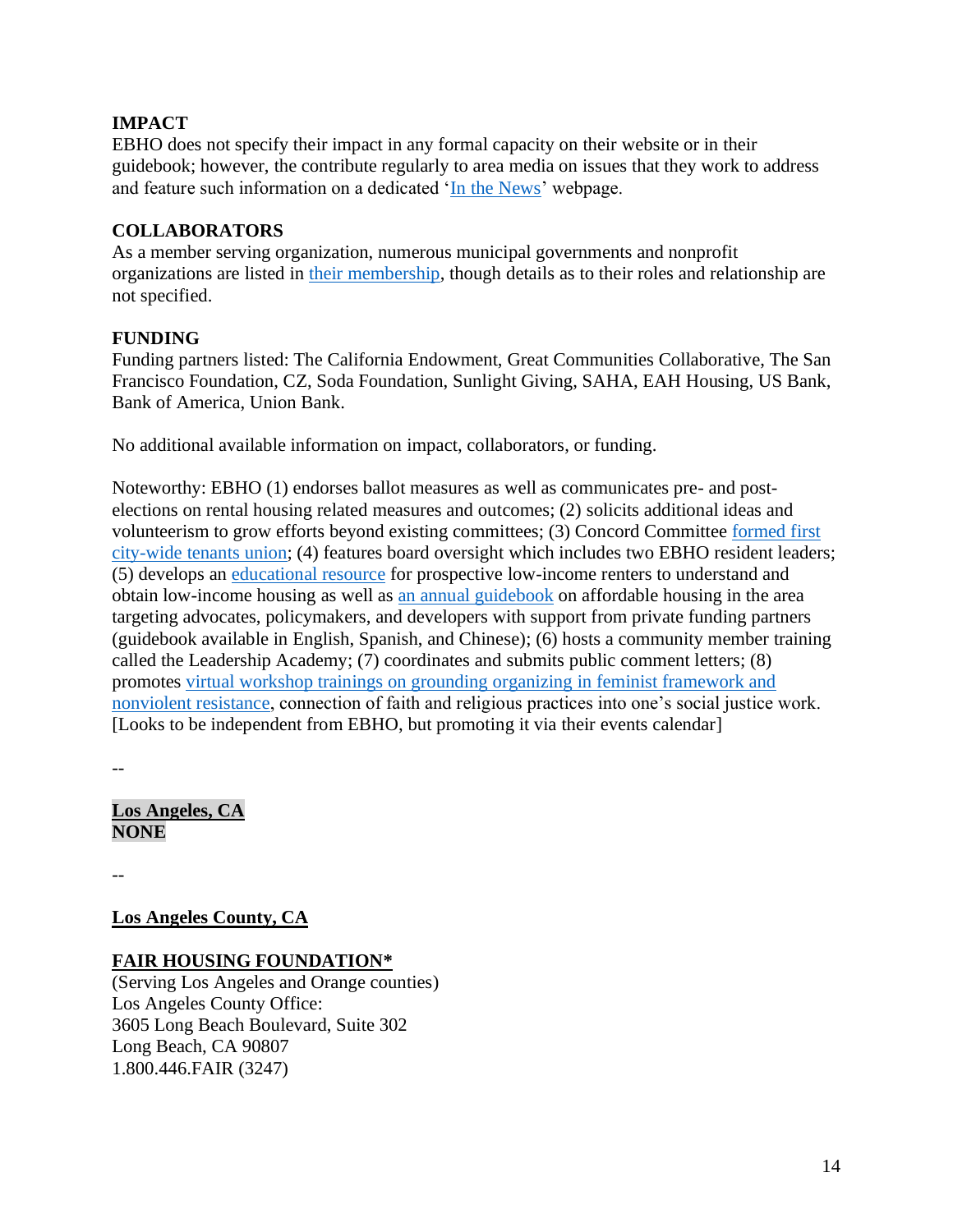[info@fhfca.org;](mailto:info@fhfca.org) Web-based email submission also an option www.fairhousingfoundation.com

### **MISSION**

"The Fair Housing Foundation is dedicated to eliminating discrimination in housing and promoting equal access to housing choices for everyone."

## **PROGRAMS**

- **Fair Housing** 
	- o Virtual Workshops
	- o Walk-in Clinics
	- o Filing Fair Housing Complaint Allegations
- **Landlord and Tenant Counseling** on their rights and responsibilities, including:
	- o Responding to and documenting general housing inquiries
	- o Offering counsel and referrals to resolve general housing issues and evictions

## • **Rental Housing Counseling**

- o One-on-one counseling sessions that include: assessment of housing and financial situation, create personalized budget and set financial goals, manage debt, connect with resources to assist with utility bills and other rental support, prevent eviction, grow awareness of fair housing rights, resolve landlord/tenant disputes, and/or secure affordable housing
- **Outreach and Education** for tenants, property owners, and Fair Housing certification for property managers

#### **STAFF STRUCTURE**

Executive Director (HUD certified) Case Analyst (HUD certified) Community Engagement Liaison (HUD certified) Project Specialist (HUD certified) Outreach Coordinator Housing Counselor

#### **FUNDING**

Funding information limited to news posts on blog regarding grants received from Wells Fargo Foundation and U.S. Department of Housing and Urban Development.

No available information on impact or collaborators.

Noteworthy: Fair Housing Foundation offers Spanish language services.

--

## **HOUSING RIGHTS CENTER OF LOS ANGELES\***

(Serving LA County and neighboring counties via three service locations) 3255 Wilshire Blvd. Suite 1150 Los Angeles, CA 90010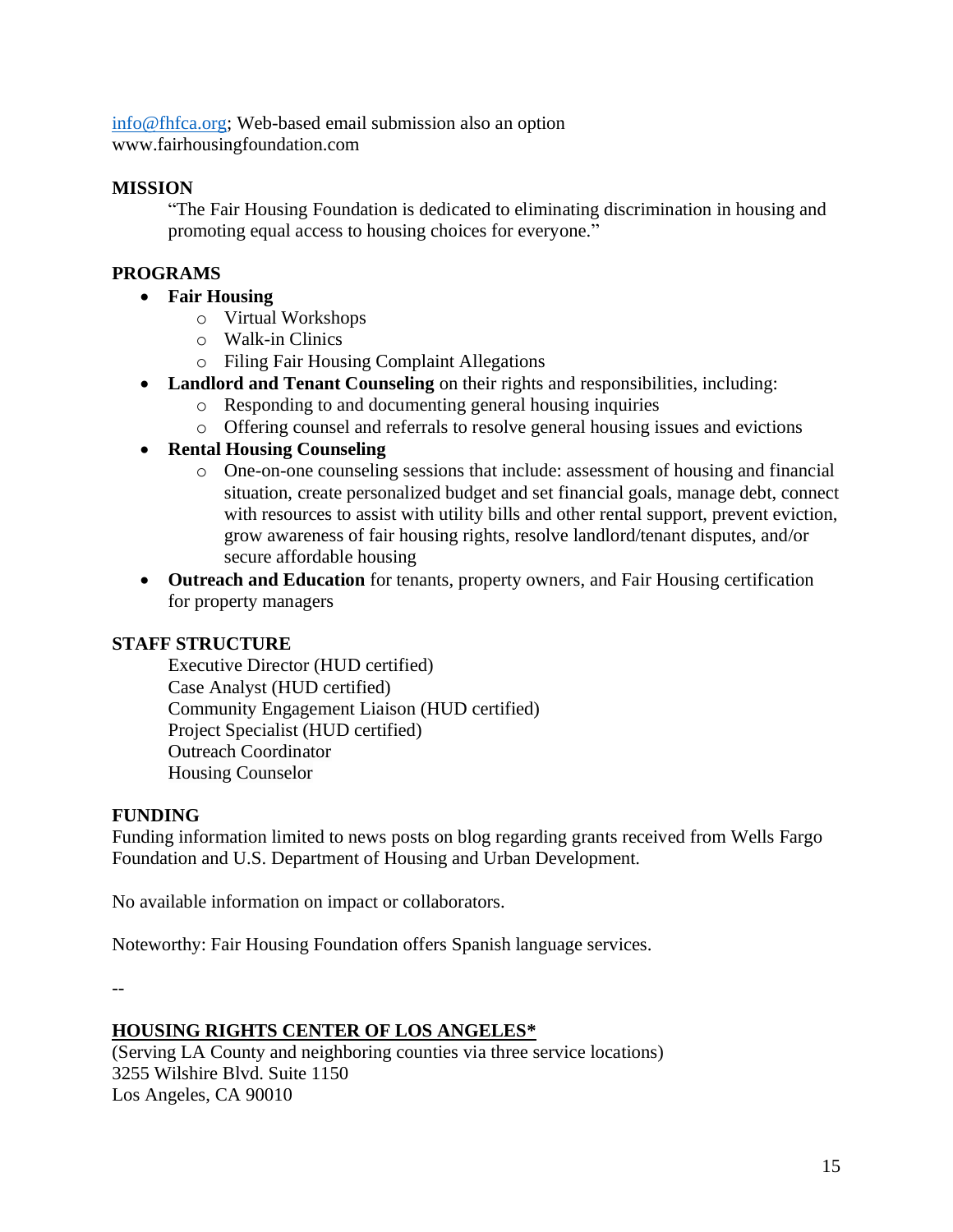1.800.477.5977 [info@hrc-la.org](mailto:info@hrc-la.org) www.hrc-la.org

#### **MISSION**

"The Housing Rights Center (HRC) is the nation's largest non-profit civil rights organization dedicated to securing and promoting Fair Housing. HRC was founded in 1968, the same year that Congress passed the Fair Housing Act (FHA). Our mission is to actively support and promote freedom of residence through education, advocacy, and litigation, to the end that all persons have the opportunity to secure the housing they desire and can afford, without regard to their race, color, religion, gender, sexual orientation, national origin, familial status, marital status, disability, ancestry, age, source of income or other characteristics protected by law."

#### **PROGRAMS**

- **Housing Discrimination Complaint Investigation & Disability Accommodation**
	- o Including mediation, advocacy, conciliation, a referral to state and federal administrative agencies, or referral to HRC's Litigation Department
- **Outreach & Education**
	- o Including trainings, community workshops, and events
- **Landlord-Tenant Counseling**
- **Monthly rental listing** for affordable, senior, and veteran housing throughout Los Angeles and Ventura Counties

#### **STAFF STRUCTURE**

Executive Executive Director Deputy Director

Administration Accountant Office Manager

Programs Programs Manager LA County Rental Assistance Programs Manager

Litigation Director of Litigation Legal Assistant Paralegal

Media, Outreach and Education **Director** Senior Outreach Coordinator (4)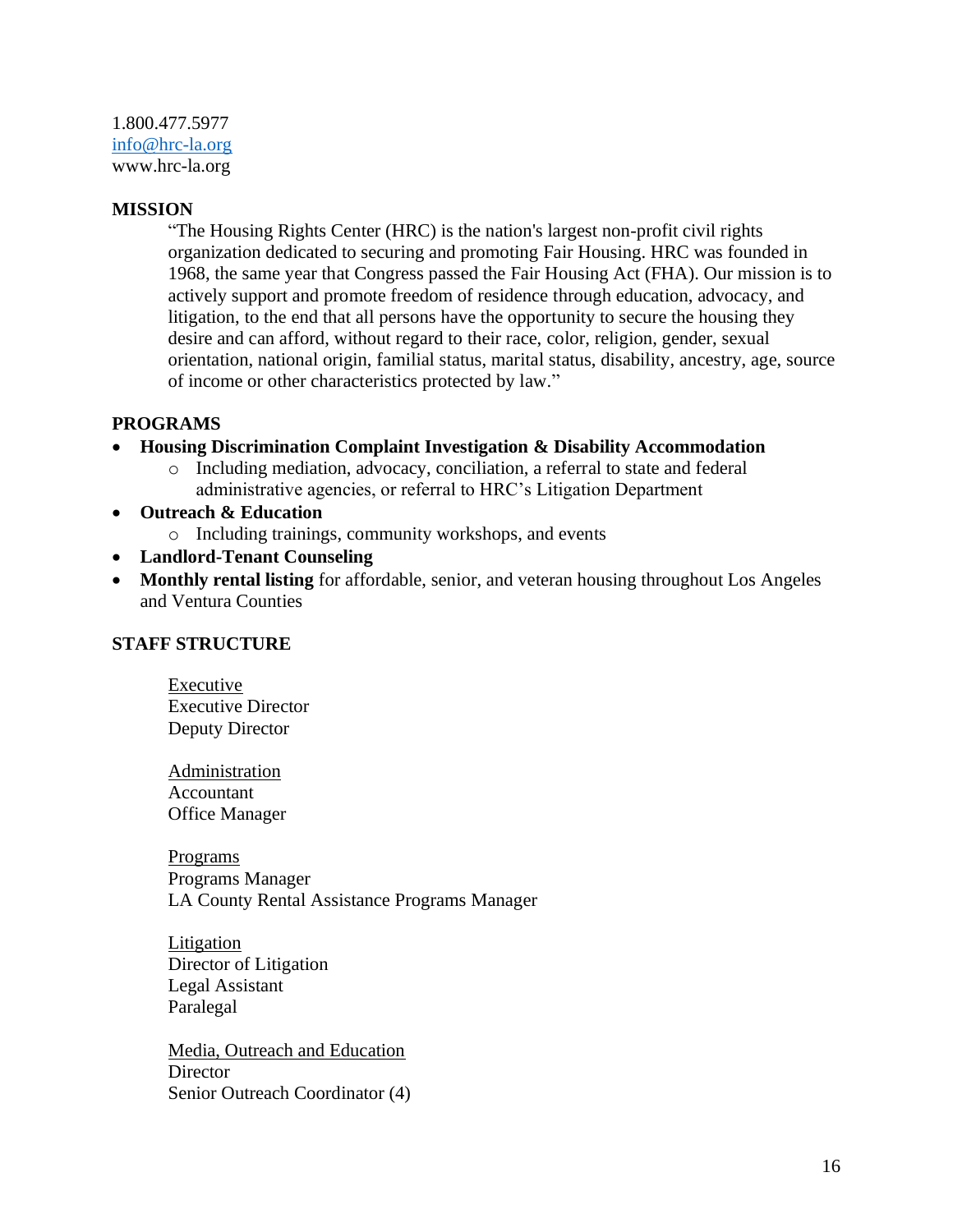Housing Counseling **Director** Senior Housing Counselor (2) Housing Counselor (5)

**Investigations Director** Senior Case Analyst Case Analyst (5) Fair Housing Initiative Program (FHIP) Project Director Test Coordinator

No available information on impact, collaborators, or funding.

Noteworthy: HRC (1) serves landlords and tenants through via pop-up clinics at a variety of locations on a fixed-basis, including libraries, City Hall, senior centers, and cultural community centers; (2) provides information on ballot measures; (3) offers an email subscription option for regular communications from the organization to clientele.

 $\overline{a}$ 

#### **San Francisco, CA**

#### **BILL SORRO HOUSING PROGRAM (BiSHoP)**

1110 Howard Street San Francisco CA 94103 415.513.5177 [info@bishopsf.org;](mailto:info@bishopsf.org) Online intake form www.bishopsf.org

#### **MISSION**

"BiSHoP is a nonprofit that is dedicated to ensuring vulnerable members of our community have access to affordable housing in San Francisco, and we also advocate for their right to keep it."

#### **PROGRAMS**

- **Affordable Housing** 
	- o Assistance finding available housing via the [DAHLIA housing portal](https://housing.sfgov.org/) (San Francisco's Housing Portal, a project of the Mayor's Office of Housing and Community Development) & through nonprofit developers
- **Housing Application Assistance**
	- o Submitting applications for clients on DAHLIA, and helping clients fill out applications brought to BiSHoP
- **Case Management**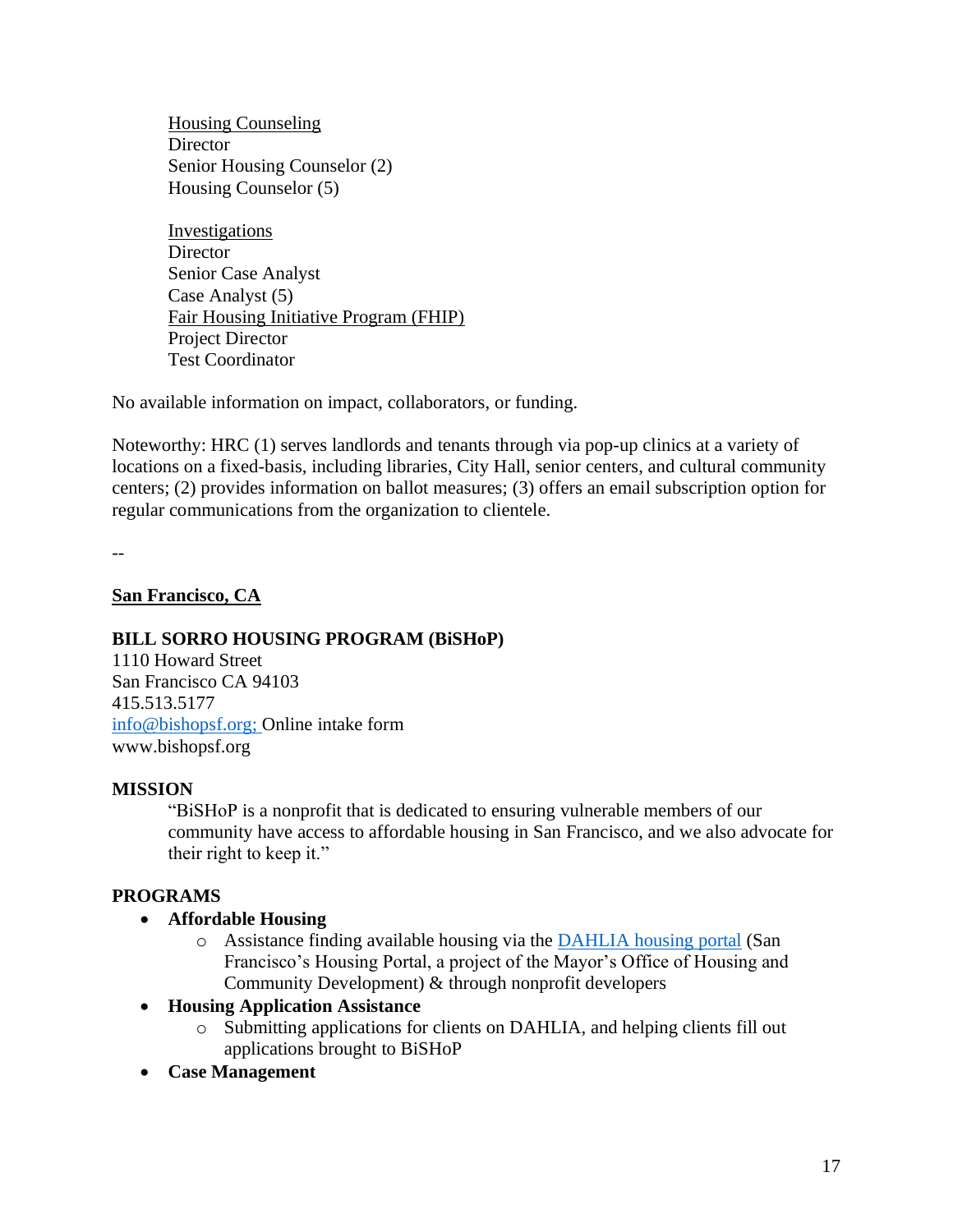- o Assisting clients with rental subsidies, application appeals, yearly recertification, etc.
- **Tenant Rights Counseling** 
	- o Informing clients about their rights as tenants and the eviction process in San Francisco
- **Housing Education & Workshops**
	- o Educating new clients about types of affordable housing and how to apply
- **Advocacy** 
	- o Supporting or opposing legislation

#### **STAFFING STRUCTURE**

Executive Director Senior Case Manager Case Manager (2) Housing Specialist & Data Analyst Outreach Coordinator

## **IMPACT**

Website features four client stories and advocacy successes, though no comprehensive data to capture impact beyond anecdote.

#### **FUNDING**

Website indicates support received from City and County of San Francisco, Mayor's Office of Housing and Community Development.

No additional information about impact, collaborators, or funding.

Noteworthy: BiSHoP offers (1) multilingual services (French, Spanish, Arabic, English); (2) weekly drop-in clinic for new clients.

--

## **TENDERLOIN HOUSING CLINIC**

126 Hyde Street San Francisco, CA 94102 415.885.3286 No general email provided. www.thclinic.org

#### **MISSION**

"The mission of the Tenderloin Housing Clinic (THC) is to prevent tenant displacement, to preserve and expand the City's low cost housing stock, and to provide comprehensive legal assistance to low income tenants. THC is successful in fulfilling this mission by providing free legal services, securing SRO units through the Master Lease program and offering comprehensive support services to clients."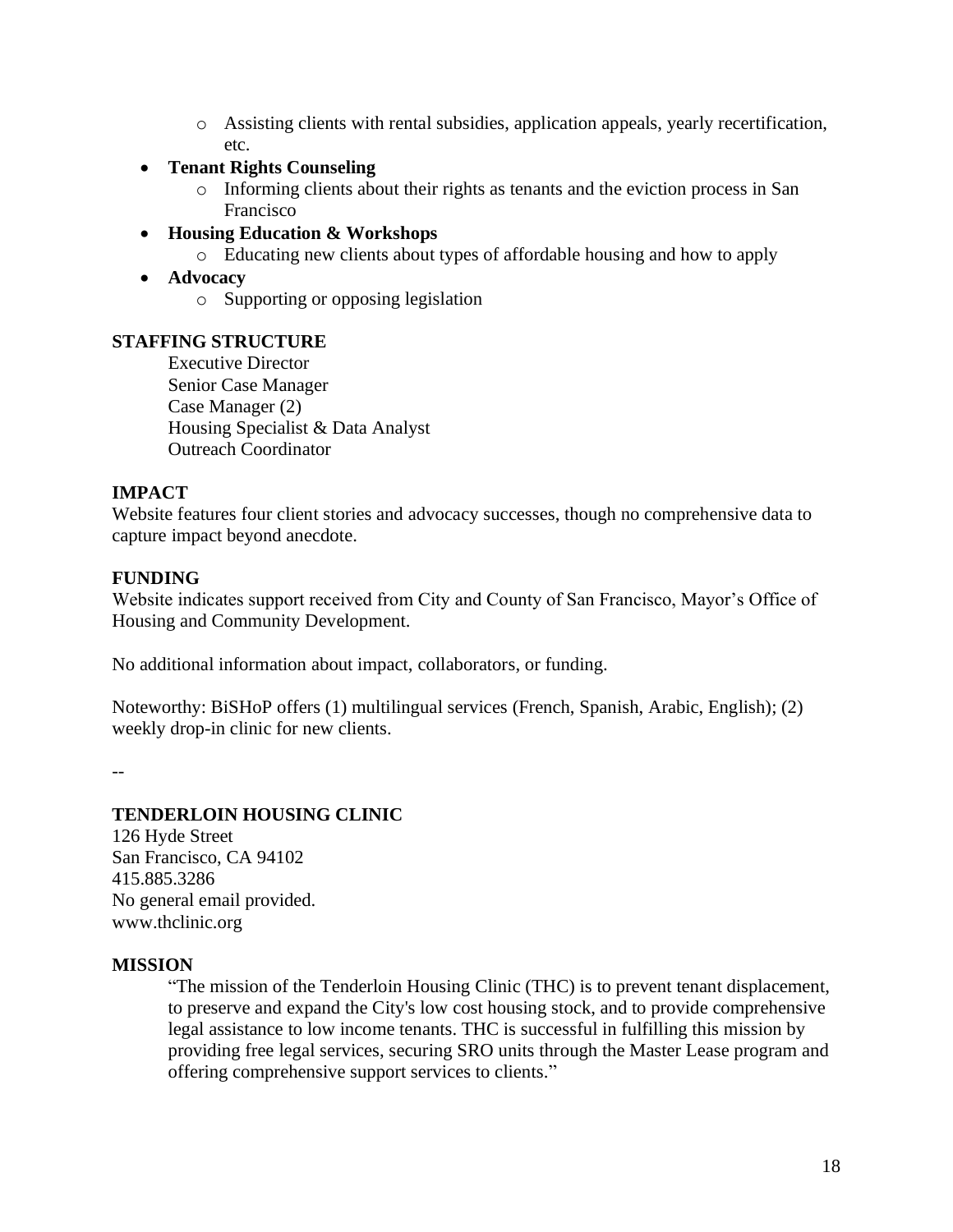#### **PROGRAMS**

- **Legal Assistance**
- **Community Organizing**
- **Permanent Housing**
- **Transitional Housing** focused on formerly incarcerated individuals
- **Money Management**

#### **STAFFING STRUCTURE**

[Only Executive Leadership Team featured on website]

Executive Director Deputy Director Director of Transitional Housing Director of Support Services Director of Housing Services Director of Facilities Director of Human Resources Director of Finance Director of Information Technology Director of Property Management

## **IMPACT**

THC is one of the largest providers of low-income housing in San Francisco. With multiple properties throughout San Francisco, THC is able to provide housing to over 2,000 individuals with supportive services and on-site case management. Their 'History' [webpage](https://www.thclinic.org/about/history.php) captures significant developments since their founding in 1980.

No additional information about impact, collaborators, or funding.

--

## **HOUSING RIGHTS COMMITTEE OF SAN FRANCISCO**

(Two locations) Mission Office: 1663 Mission Street, #504 415.703.8644 Richmond Office: 4301 Geary Boulevard at 7<sup>th</sup> Avenue 415.947.9085 San Francisco, CA 94103 info@hrcsf.org www.hrcsf.org

## **MISSION**

No formal mission statement listed.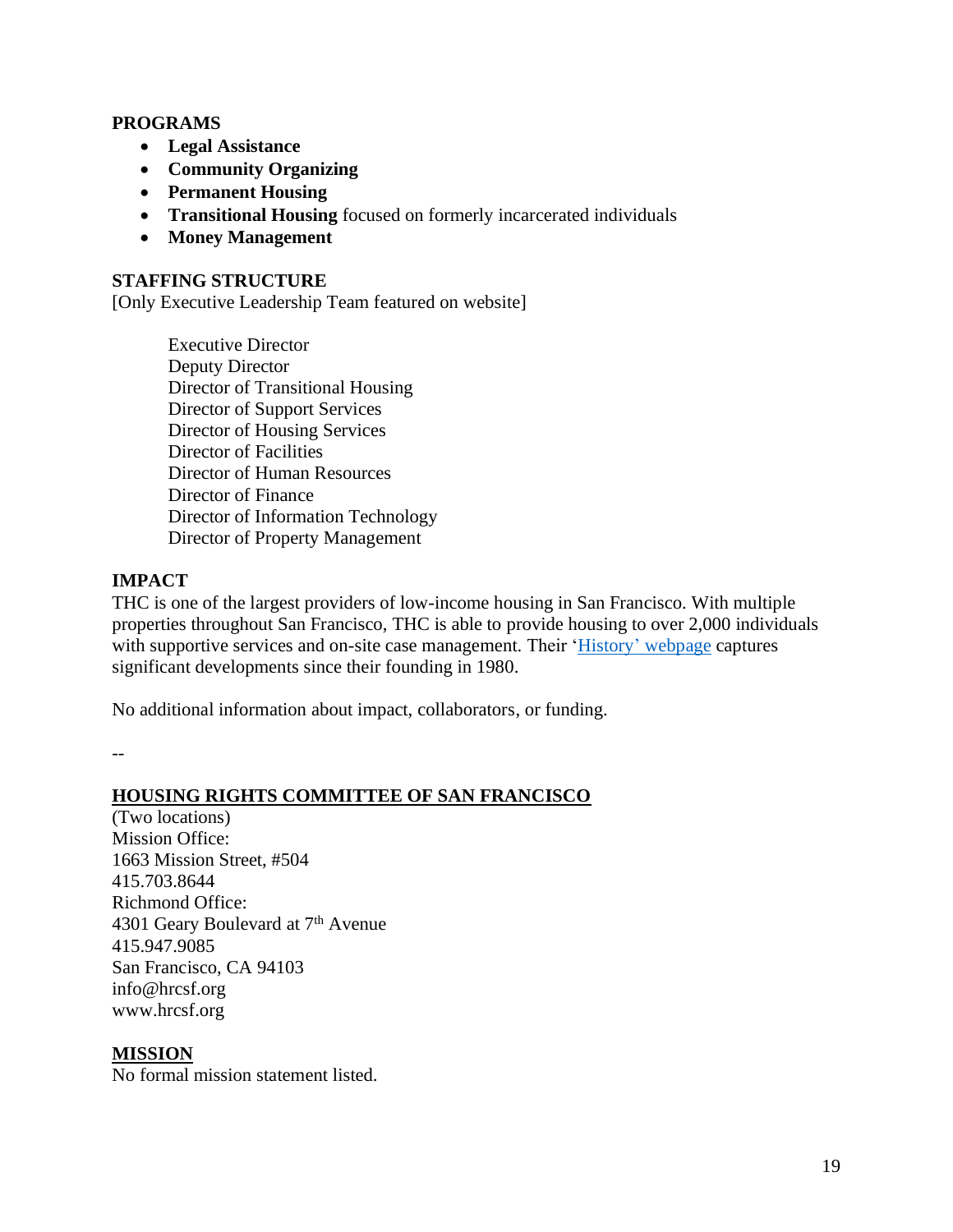#### **PROGRAMS**

- **Organizing**
	- o Help create building and community-wide tenants groups to fight against displacement and evictions
	- o Coordinate, plan, and mobilize protests, actions and housing justice demonstrations

#### • **Education**

- o Free counseling for San Francisco tenants in all types of housing: rent-controlled units, SROs, public housing and Section 8
- o Sponsor workshops, community meetings, and other events
- **Advocacy**
	- o Advocate for tenants in Section 8 and public housing
	- o Successfully change and support housing-related laws for a more fair San Francisco

#### **STAFFING STRUCTURE**

Executive Director Director of Counseling Lead Counselor Habitability Compliance Advocate (for public housing) Lead Community Organizer Counselor & Organizer (Spanish language services offered; Mission District) Administrative Assistant/Tenant Counselor Section 8 Advocate Anti-Eviction Organizer/Artist in Residence

(West Side Office)

Program Director for West Side program (Mandarin language services offered; role targets specific district) Cantonese-speaking community organizer (role targets specific district) Mandarin/Cantonese-speaking community organizer (role targets specific district) Cantonese-speaking tenant counselor Russian-speaking tenant counselor Administrative support for the counseling department

## **IMPACT**

Serve more than 5,000 tenants each year.

#### **COLLABORATOR**

Anti-Displacement Coalition, a network of tenant organizations and allies to organize against the soaring evictions and rent increases in San Francisco.

#### **FUNDING**

Current operating budget is upwards of \$1 million and sustains the work of 20+ staff across three San Francisco offices working in multiple languages and in all types of private and public housing. Transitioning from relying on City funding to membership model.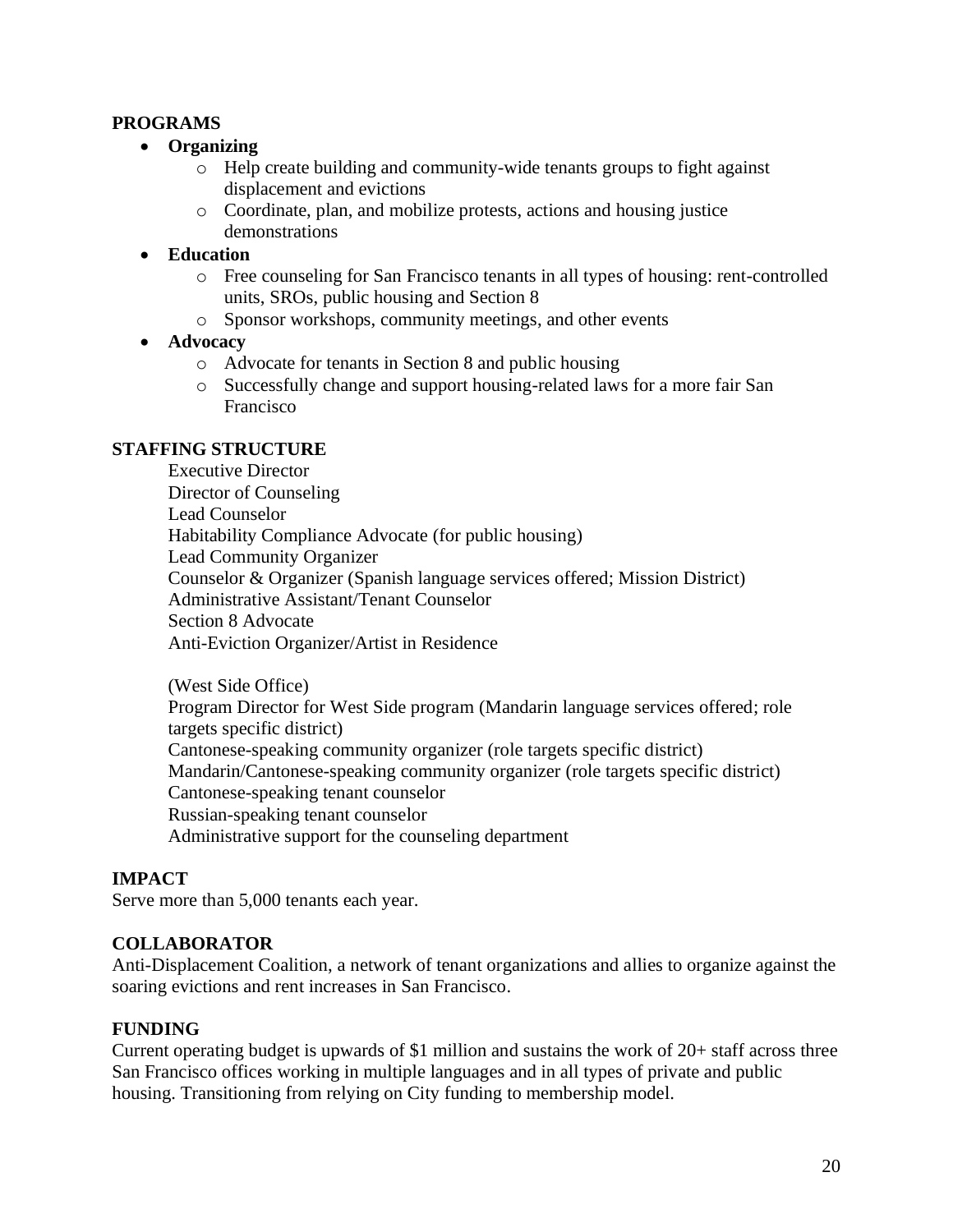No additional information on mission, impact, collaborators, or funding.

Noteworthy: HRC relies significantly on volunteer engagement.

--

# **San Francisco County, CA**

## **EVICTION DEFENSE COLLABORATIVE**

1338 Mission Street, 4th Floor San Francisco, CA 94103 415.947.0797 legal@evictiondefense.org www.evictiondefense.org

# **BACKGROUND**

(Mission not provided)

"Founded in 1996, Eviction Defense Collaborative was the first organization in the country to provide legal assistance to clients facing an eviction and rental assistance as part of a coordinated, single agency anti-displacement strategy. EDC was also one of the first housing organizations to combine services for shelter clients, tenants in publiclyowned housing, and tenants in privately-owned housing in one organization, breaking traditional silos in the housing movement, to build a broad, intersectional approach to regional housing stability."

## **PROGRAMS**

- **Legal Assistance**
- **Rental Assistance** 
	- o Rental Assistance Disbursement Component (RADCo) provides interest-free loans and grants to tenants residing in the City and County of San Francisco who have fallen behind in their rent due to a temporary financial setback.
- **Shelter Client Advocacy** 
	- o The Shelter Client Advocates work with residents of homeless shelters funded by the City and County of San Francisco to monitor shelter conditions and the application of shelter rules.
- **Tenant Right to Counsel**

## **STAFFING STRUCTURE**

Administration Executive Director Data and Finance Administrator Director of Development & Operations Finance Manager Operations and HR Assistant Grants Coordinator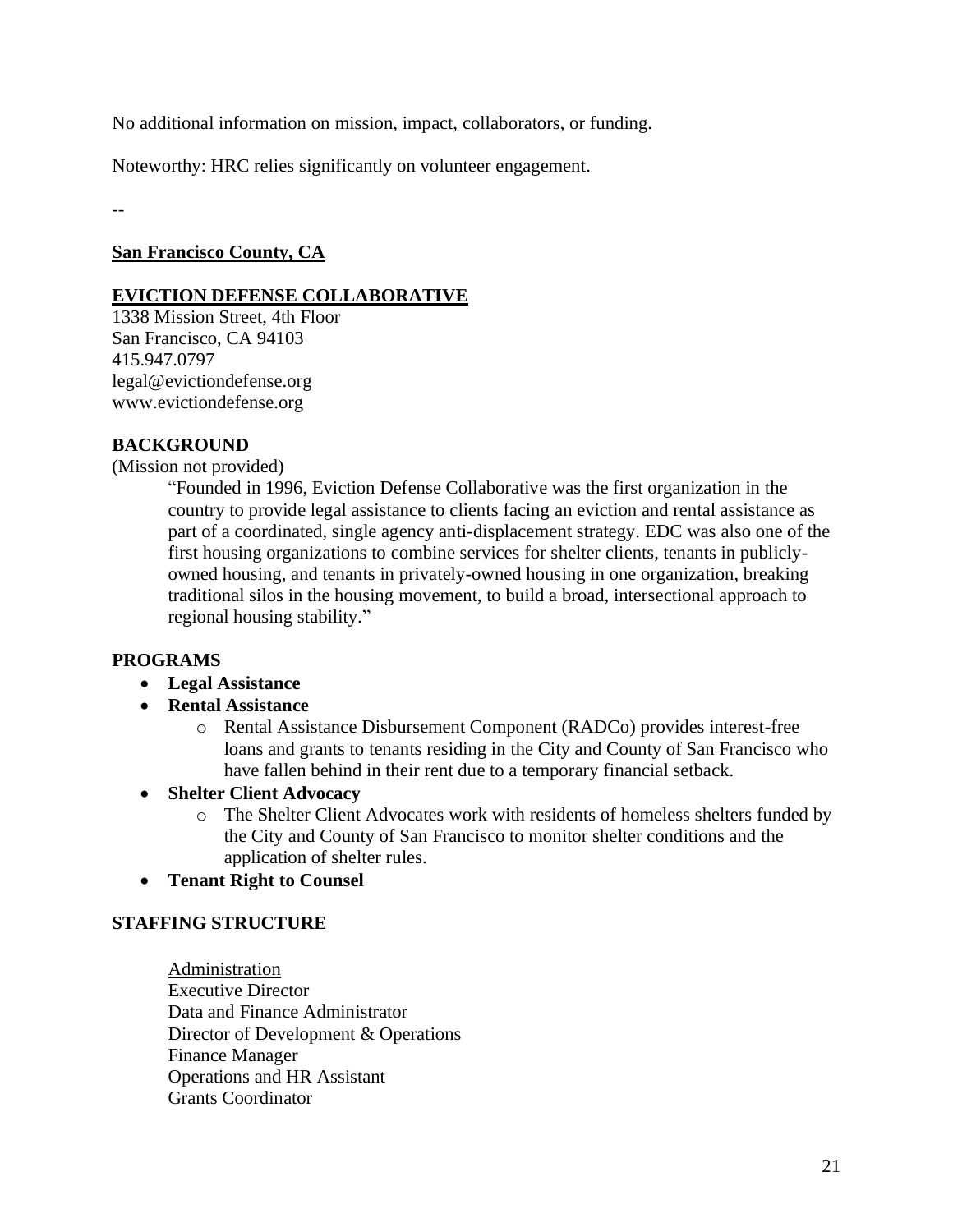Finance Associate

Legal Clinic Right to Counsel Coordinator (3)

Litigation Department Director of Litigation & Policy (outgoing) Director of Litigation & Policy (incoming) Supervising Litigation Attorney Senior Litigation Attorney (2) Litigation Attorney (6) Social Worker Supervisor Litigation Paralegal (3) Law Fellows (4)

RADCo Department Rental Assistance Manager RADCo Assistant Manager Rental Assistance Coordinator (12)

Shelter Client Advocacy Program Interim Directing Attorney Advocate (4)

#### **IMPACT**

Each year, EDC provides emergency legal services and rental assistance to over 5,000 tenants in San Francisco. Website features dedicated 'Impact' webpage featuring client stories and detail relating to the purpose and value of their work, though no comprehensive data to capture impact beyond anecdote.

No available information on collaborators or funding.

Noteworthy: EDC (1) is the lead agency to design and implement San Francisco Right to Counsel; (2) offers Spanish language services.

--

COLORADO

**Denver, CO** 

#### **NORTHEAST DENVER HOUSING CENTER**

1735 Gaylord Street Denver, CO 80206 303.377.3334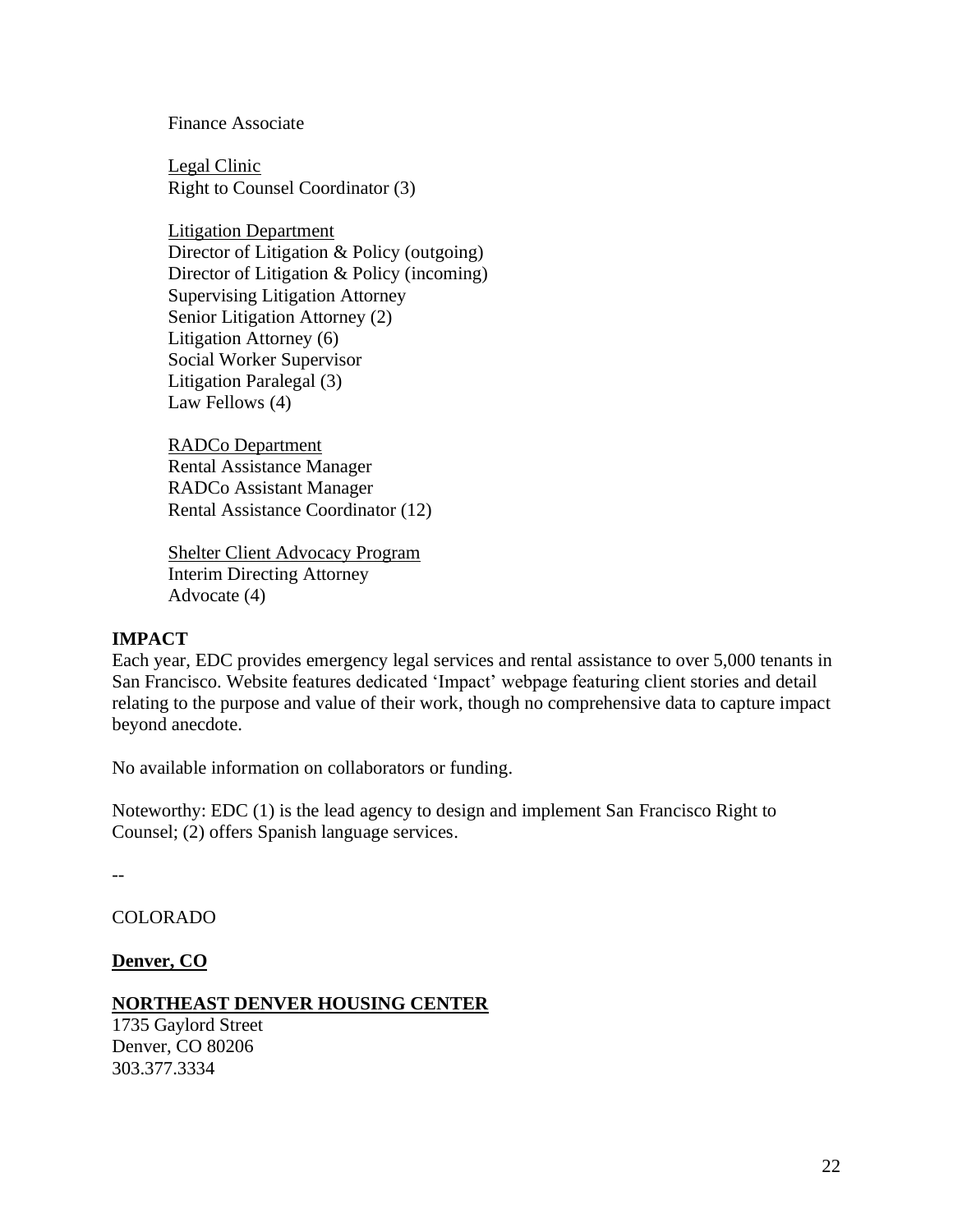[info@nedenverhousing.org;](mailto:info@nedenverhousing.org) Web-based email submission also an option www.nedenverhousing.org

#### **MISSION**

"To create sustainable, healthy housing opportunities for underserved households through outreach, education, and housing development."

### **PROGRAMS**

• **Temporary Rental & Utility Assistance** 

#### • **Comprehensive Housing Counseling**

[Group based or One-on-One Appointments are Available]

- o Credit Counseling
- o Home Ownership Counseling
- o Reverse Mortgage Counseling (HECM)
- o Foreclosure Prevention Counseling
- o Information on Down Payment Assistance Programs
- o Spanish Language Counseling Services
- o Energy Efficient/Healthy Homes Education and/or Assistance
- o Affordable Rental Housing Options and Referrals
- **NDHC Affordable Housing**
- **Healthy Homes Healthy Living** (NDHC Resident support services)
- **Homebuyer Education**
- **NDHC Design and Development Studio** (Sustainable architectural design for NDHC property development and for those of other developers)

#### **STAFFING STRUCTURE**

Executive Director Deputy Director Comprehensive Housing Counseling Program Director Comprehensive Housing Counselor (2) Housing Counselor Asst. Administrative Asst. (3) Accountant Accounting Asst. Healthy Living Program Officer Project Manager (2) Accounting Controller Asst. Project Manager

#### **IMPACT**

Most recent [annual report from 2011.](https://www.nedenverhousing.org/wp-content/uploads/2018/03/2011_Annual_Report_NDHC.pdf) The organization has a 'Resume' page that features awards and recognitions received from 1996-2008. Additionally, they have a 'Testimonials' page which currently features no content.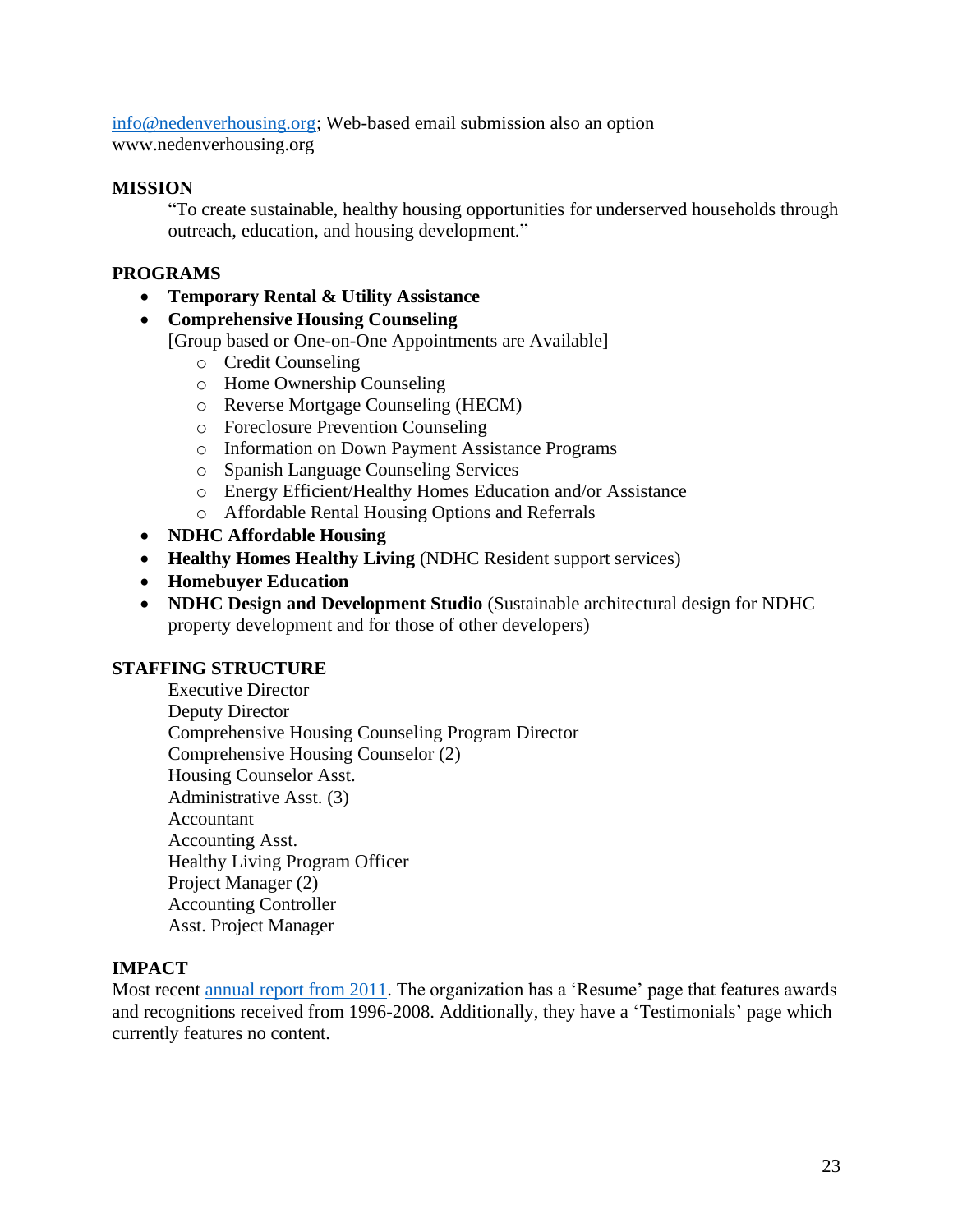## **FUNDING**

Comprehensive counseling services are listed as free, which has been "made possible due to funding support from the City and County of Denver, [U.S. Department of] Housing and Urban Development, Colorado Housing Finance Authority, private foundations, philanthropic organizations as well as the private sector."

No additional available information on impact, collaborators, or funding.

Noteworthy: NDHC offers Spanish language services.

--

## **Denver County, CO**

#### **DENVER METRO FAIR HOUSING CENTER**

3280 Downing Street, Suite B Denver, CO 80205 720.279.4291 info@dmfhc.org www.dmfhc.org

#### **MISSION**

"The DMFHC is dedicated to eliminating housing discrimination and promoting housing choice for all people through education, advocacy, and enforcement of fair housing law."

## **PROGRAMS**

- **Education**
	- o Fair Housing 101 Trainings
- **Advocacy**
	- o One-on-one counseling services
- **Enforcement**

#### **STAFFING STRUCTURE**

Executive Director Deputy Director Director of Enforcement Intake Specialist Fair Housing Outreach Specialist Test Coordinator

No information on impact, collaborators, or funding.

--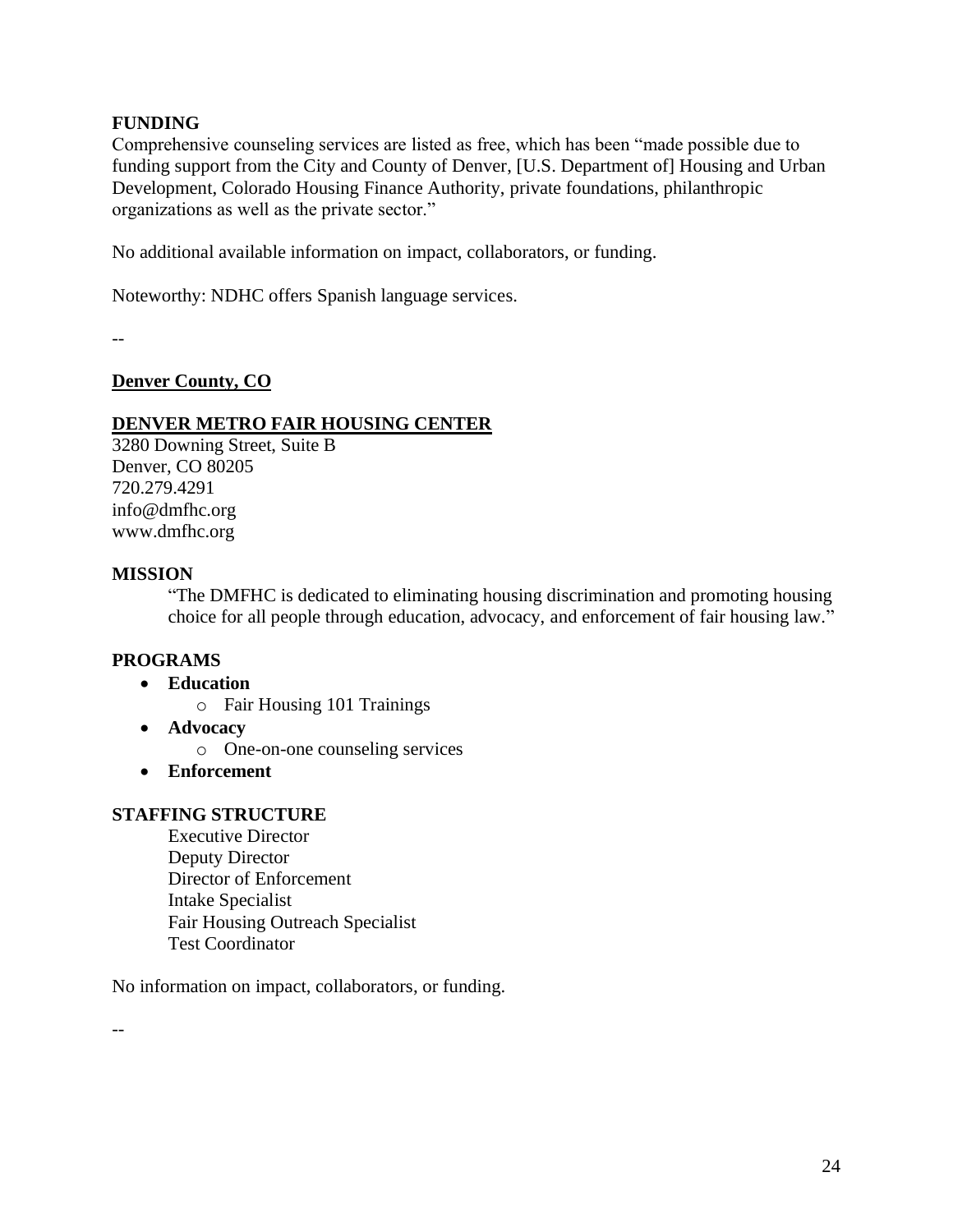#### INDIANA

#### **Indianapolis, IN NONE**

--

#### **Marion County, IN**

#### **THE FAIR HOUSING CENTER OF CENTRAL INDIANA (FHCCI)\***

(Serves 24 counties in Central Indiana) 445 North Pennsylvania Street, Suite 811 Indianapolis, IN 46204 317.644.0673 [info@fhcci.org](mailto:info@fhcci.org) www.fhcci.org

#### **MISSION**

"The Fair Housing Center of Central Indiana (FHCCI) is a private, non-profit organization which was incorporated in August 2011 with a mission to ensure equal housing opportunities by eliminating housing discrimination through advocacy, enforcement, education, and outreach."

#### **PROGRAMS**

- **The Advocacy Program** includes advocacy on behalf of victims, information provision to help tenants in understanding their rights and options under fair housing laws, conduct fair housing investigations, both client-based and systemic, to determine if unlawful discrimination may be occurring, file enforcement actions as necessary to address uncovered housing discrimination, and partner with cooperating attorneys from private sector.
- **The Education Program** provides programs and activities to increase fair housing knowledge. Conduct trainings and conferences, distribute publications, support community events, issue e-newsletters, provide social media alerts and a website, release reports, and other activities to advance knowledge about fair housing laws. FHCCI works with consumers, the housing industry, and state and local policymakers to advance fair housing.
- **The Inclusive Communities Program** assists persons, neighborhoods, and communities who have been impacted by unlawful discrimination, disinvestment, or unequal housing opportunity.
- **The Public Policy Program** works to increase the awareness of policymakers and regulators about the issues associated with fair housing. This includes generating general, testing, and investigative reports on Indiana Fair Housing Complaints, Levels of Housing Discrimination in Marion County, Section 8 Refusal Rates, and Levels of Housing Discrimination in Indianapolis Metro Area, and Housing Discrimination against the Deaf and Hard of Hearing, amongst others.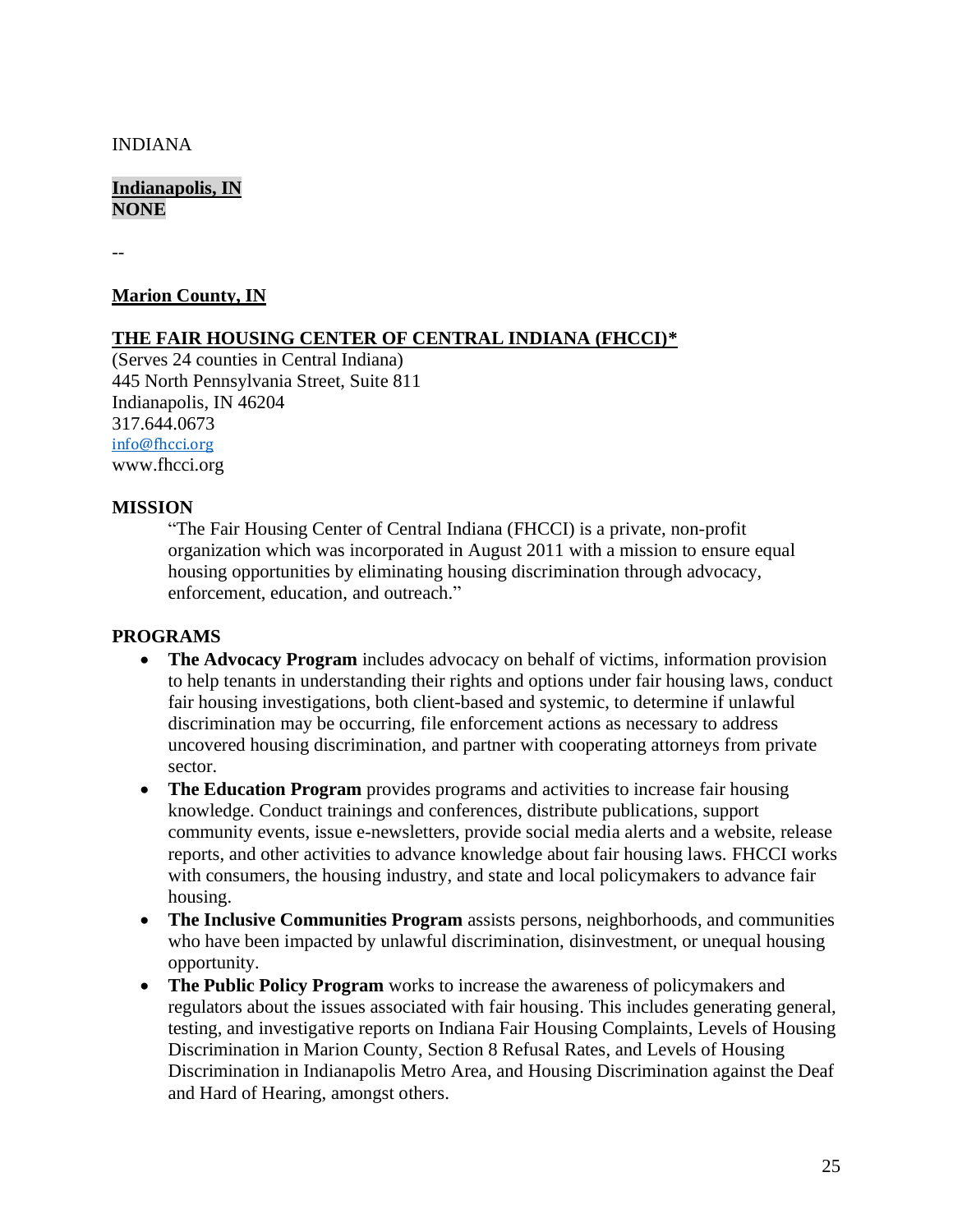### **STAFFING STRUCTURE**

Executive Director Test Coordinator Director, Fair Housing Programs Director, Systemic Investigations Office Operations Coordinator

# **IMPACT**

[2020 Annual Report](https://www.fhcci.org/wp-content/uploads/2020/04/2019-FHCCI-Annual-Report.pdf) available.

- Served 865 clients recording 259 fair housing allegations.
- Opened 70 new fair housing investigations.
- Filed four enforcement actions to address housing discrimination.
- Conducted 60 fair housing trainings for 2,002 persons.
- Participated in 36 community exhibits directly reaching 2,391 persons.
- Distributed over 27,000 fair housing publications.
- Released four fair housing education videos.
- Resolved nine investigations/cases impacting over 12,828 housing units and opening up lending opportunities.

#### **FUNDING**

#### Operating Budget: \$580K

Funding: Contributions and grants  $\sim$ \$520k, program services  $\sim$ \$270k, other revenue  $\sim$ \$7k Funders include: Central Indiana Community Foundation (CICF), three city governments, Indiana Housing & Community Development Authority (IHCDA), Indiana Office of Community & Rural Affairs (OCRA), & U.S. Department of Housing & Urban Development (HUD)

No available information on collaborators.

Noteworthy: FHCCI (1) hosts an Annual Fair Housing Conference; (2) provides fair housing tester service via volunteers.

--

MINNESOTA

**Minneapolis, MN NONE** 

--

#### **Hennepin County, MN**

## **HOME LINE\***

(Serves Minnesota) 8011 34th Ave South, Suite #126 Bloomington, MN 55425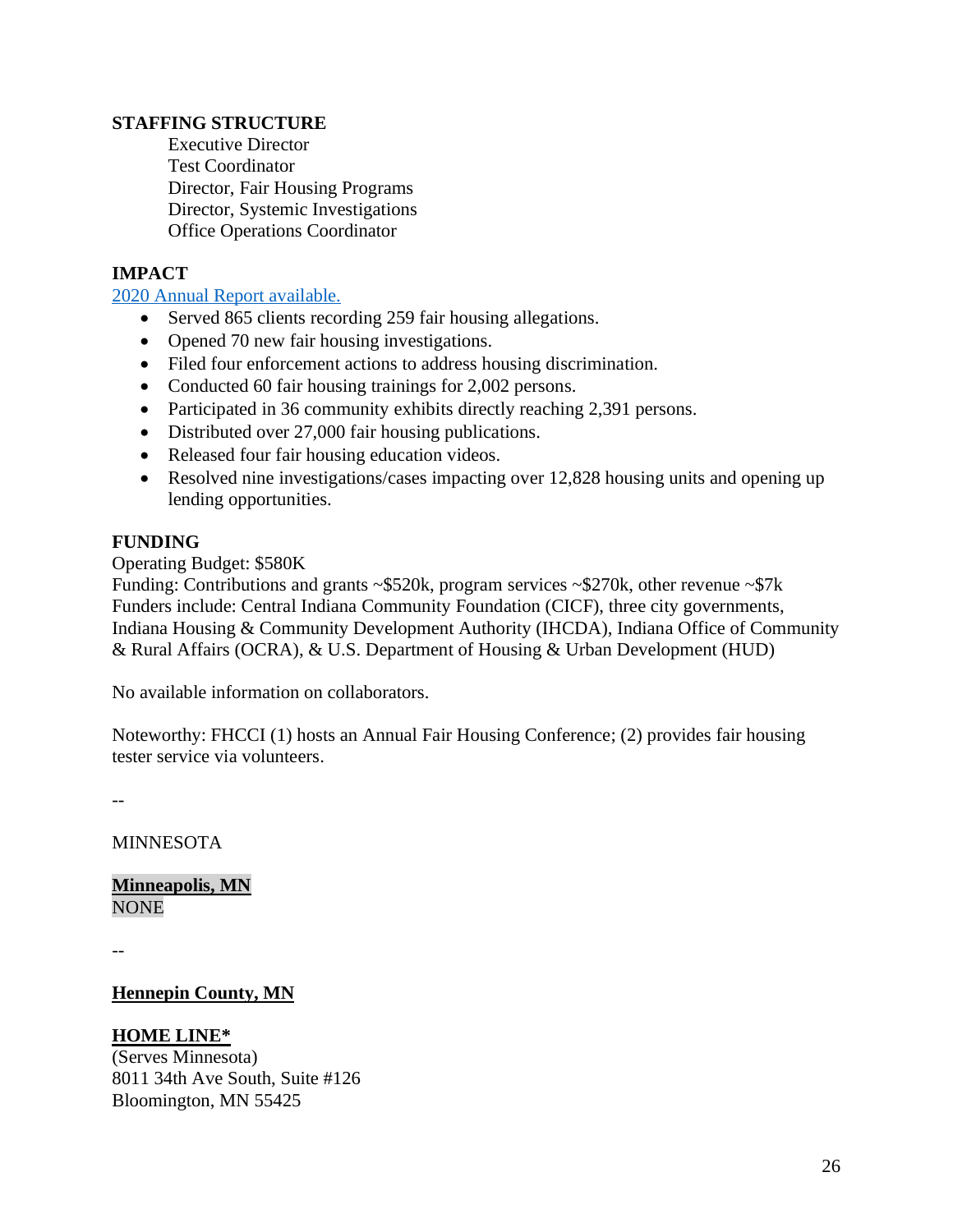612.728.5767 www.homelinemn.org

#### **MISSION**

"HOME Line provides free and low-cost legal, organizing, education, and advocacy services so that tenants throughout Minnesota can solve their own rental housing problems. We work to improve public and private policies relating to rental housing by involving affected tenants in the process."

## **PROGRAMS**

- **Tenant Hotline**
- **Training & Education**
	- o Including trainings for landlords, police, high schools, etc.
- **Legal Services**
- **Tenant Organizing**
- **Policy Advocacy**

#### **STAFFING STRUCTURE**

Executive Director Office Manager Public Policy Director Managing Attorney & Hotline Director Housing Attorney & Research Director COVID-19 Eviction Response Coordinator & Housing Attorney Housing Attorney (4) (Spanish language services offered) Organizing and Capacity Building Director Tenant Advocate (8) (Hmong, Somali language services offered) Tenant Organizer Americorps VISTA Leader Americorps VISTA Tenant Organizer

## **IMPACT**

Significant documentation of [cumulative impact across programs.](https://homelinemn.org/mission-history/)

No additional information on collaborators or funding provided.

Noteworthy: HOME Line offers (1) Hmong, Spanish, English, and Somali language services; (2) free legal forms to property owners (i.e. Landlord's Guide to Minnesota Law) and others (i.e. downloadable form letters for security deposit, retaliation notice, privacy violation, repair request, etc.); (3) landlord trainings.

--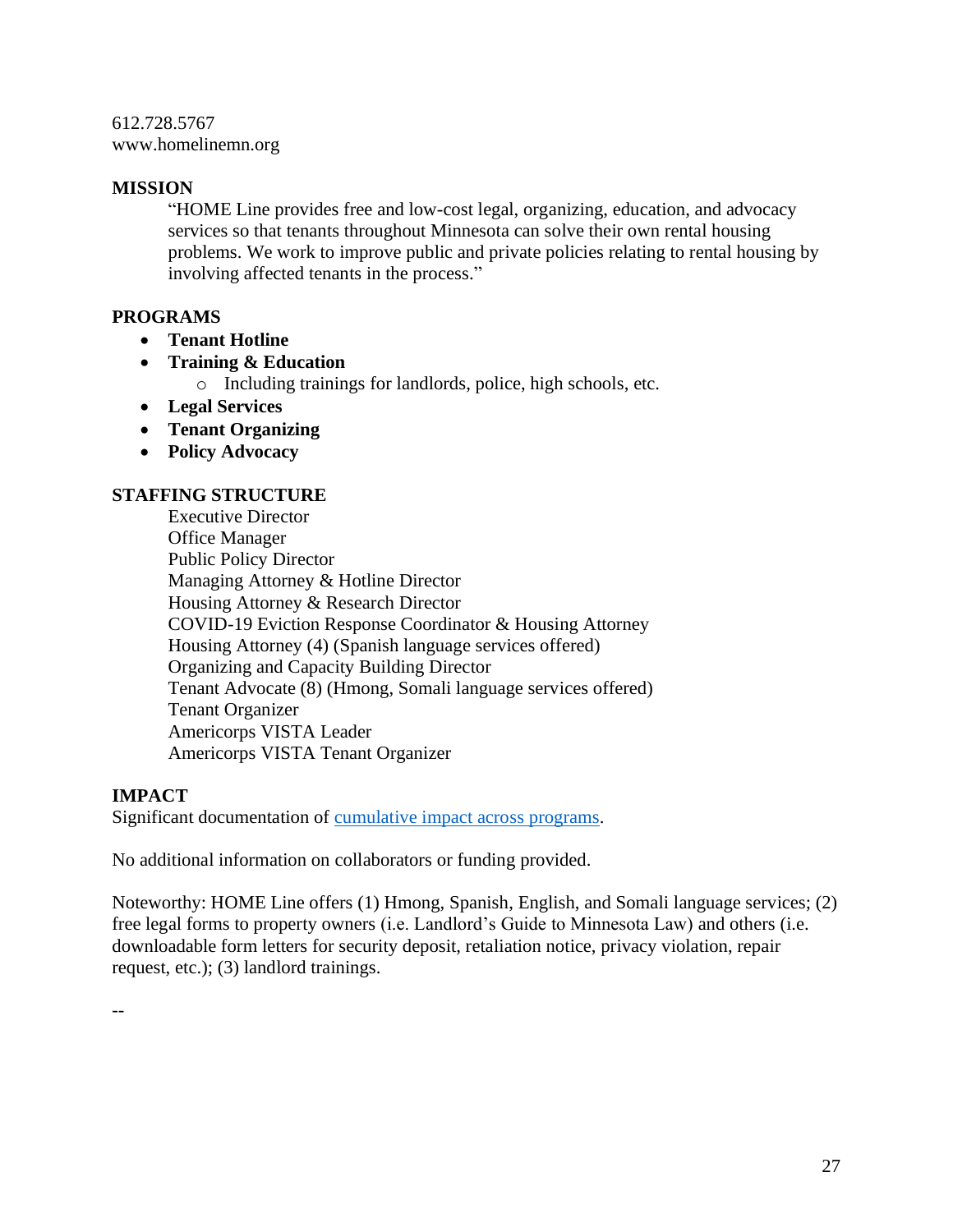#### NEW YORK

**Buffalo, NY NONE** 

--

#### **Erie County, NY**

#### **HOUSING OPPORTUNITIES MADE EQUAL, INC. (HOME)\***

(National Organization) 1542 Main Street Buffalo, NY 14209 716.854.1400 info@homeny.org www.homeny.org

#### **MISSION**

"Housing Opportunities Made Equal, Inc. ("HOME") is a civil rights organization that was established in 1963 with a mission to promote the value of diversity and ensure all people an equal opportunity to live in housing and communities of their choice. Through education, advocacy, and enforcement of fair housing laws, HOME seeks to ensure that everyone is able to: have their voices heard on their housing issues; defend and safeguard their rights; and have their concerns genuinely considered when decisions are being made about their lives and housing."

#### **PROGRAMS**

#### • **Fair Housing**

- o Fair housing training to tenants, housing providers, agencies, and municipalities
- o Technical assistance to government and nonprofit organizations
- o Recording and investigating reported incidents
- o Assisting in resolution of complaints through advocacy, conciliation, or court action
- o Paralegal counseling to resolve tenant-landlord disputes
- o Information about fair housing laws, discriminatory practices, housing and human service referrals

## • **Education and Training**

- o Fair Housing training to tenants, housing providers, agencies, and municipalities
- o Tenants' Rights Workshops
- o Landlord Certifications (\$35 charge per registrant) and Refresher Course for those with prior certification (free; subsidized by Towns and County CDBG funding)
- o Respondent Settlement Trainings
- o Publications (i.e. A Guide to Landlords' Rights; Housing Discrimination: Know Your Rights!; Insight quarterly newsletter)
- **Mobility Programs** (Housing search assistance and other services to participants of Erie County's Section 8 Housing Choice Voucher programs via Community Housing Center)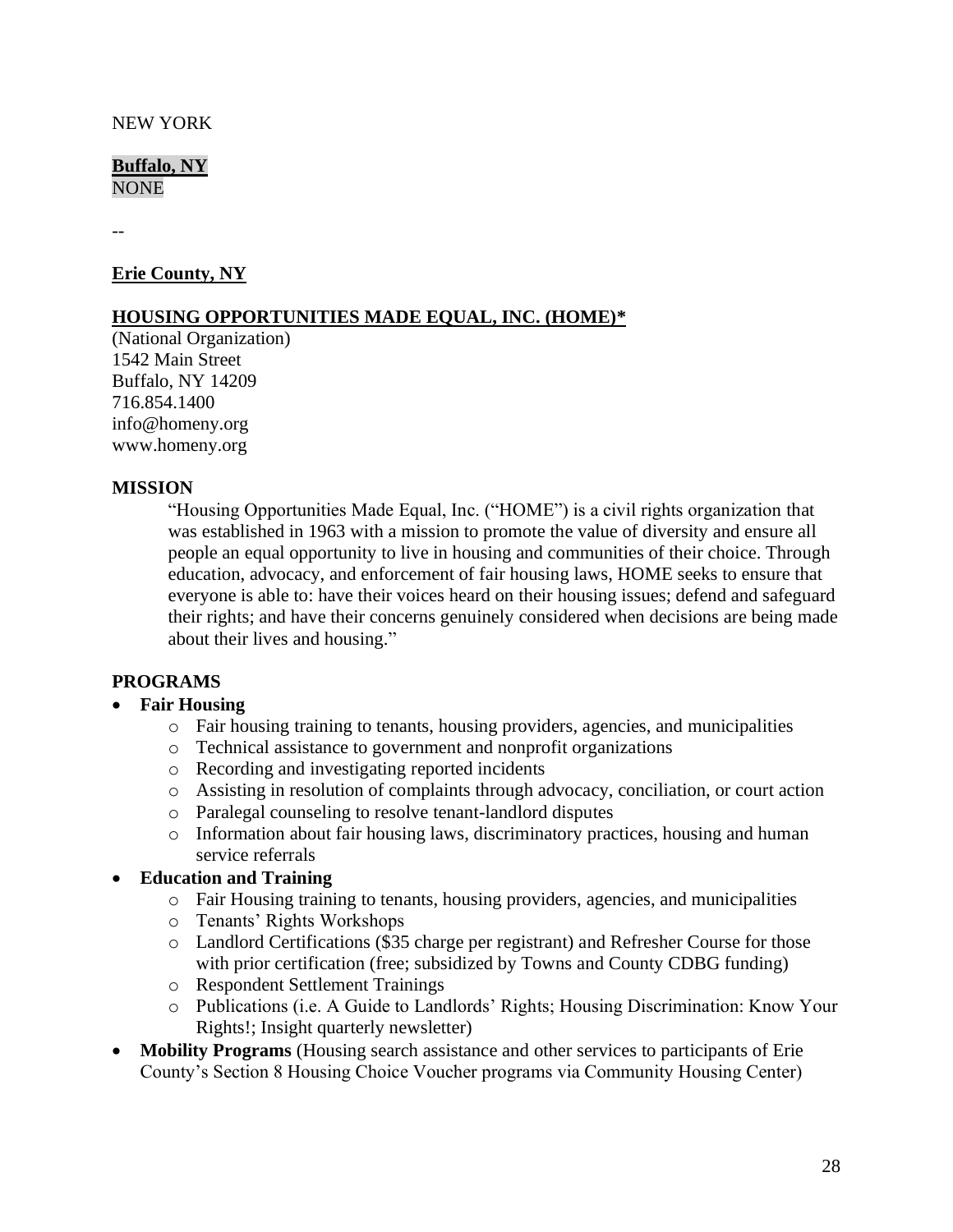#### **STAFFING STRUCTURE**

Executive Director Associate Director Landlord Outreach Specialist Director of Investigations Senior Mobility Counselor Education Specialist Bookkeeper Development Officer Operations Coordinator MAP Program Manager Systemic Investigations Coordinator Investigations Coordinator Intake Specialist

#### **COLLABORATOR**

Community Housing Center via Mobility Counselor/Associate Director The Greater Buffalo Community Housing Center (CHC) is a program that provides housing search assistance and other services to participants of Erie County's Section 8 Housing Choice Voucher programs. Center is operated by HOME, serving 220 clients in 2017.

#### **FUNDING**

Nearly 500 dues-paying members across Western New York state. Public and private sponsors.

No additional information on impact, collaborators, or funding.

Noteworthy: (1) In 1991, HOME was named to a special HUD advisory panel submitting what the Buffalo News called "a master plan for desegregation" of the troubled housing authority. (2) Cooperated with Greater Buffalo Association of Realtors to publish a joint brochure for distribution to all prospective sellers and buyers by GBAR member firms; Published "Choosing Good Tenants: A Practical Guide for Landlords".

--

## **New York City, NY**

#### **THE FAIR HOUSING JUSTICE CENTER**

30-30 Northern Boulevard, Suite 302 Long Island City, NY 11101 212.400.8201 No general email provided; Web-based email submission [www.fairhousingjustice.org](http://www.fairhousingjustice.org/)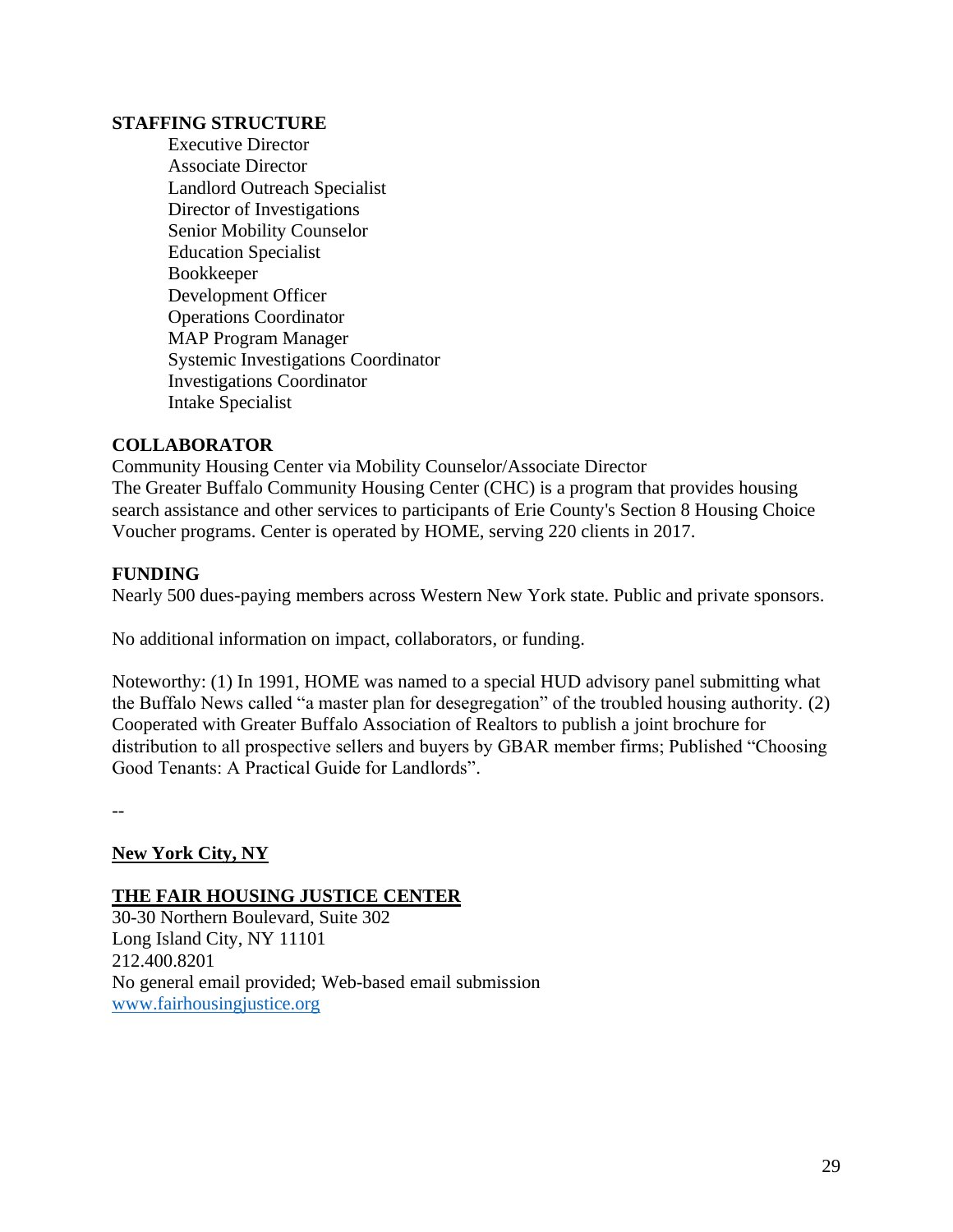## **MISSION**

"The mission of the Fair Housing Justice Center (FHJC), is to eliminate housing discrimination; promote polices that foster open, accessible, and inclusive communities; and strengthen enforcement of fair housing laws."

# **PROGRAMS**

- **Housing Discrimination**
	- o Assists individuals and organizations with housing discrimination complaints
- **Fair Housing Testing Investigations**
	- o Initiates investigations to identify, document, and eliminate systemic housing discrimination
- **Fair Housing Policy Initiatives**
	- o Advocates for policies and programs that advance the development of more open, accessible, and inclusive communities

#### • **Outreach & Education**

- o Engages in outreach and educational activities to increase public awareness about fair housing rights
- o Develop and produce informational fair housing publications and factsheets

#### • **Training & Technical Assistance**

o Provides technical assistance, training, and other tools to upgrade and strengthen fair housing law enforcement

#### **STAFF STRUCTURE**

Executive Director Intake and Outreach Specialist Financial Manager National Projects and Investigations Coordinator Investigative Coordinator (3) Intake Analyst Senior Investigative Coordinator Evidence Technician Policy Coordinator Office Manager Community Engagement Coordinator Legal Director

## **COLLABORATORS**

The Actors Fund assists the Fair Housing Justice Center by recruiting actors and other entertainment professionals to work as "testers" in the FHJC's Acting for Justice testing program. The FHJC employs, on a part-time basis, more than 150 professional actors who participate in fair housing testing investigations.

New York Lawyers for the Public Interest (NYLPI) assists the FHJC to develop partnerships with area law firms interested in providing pro bono representation to individuals and organizations who have been subjected to housing discrimination.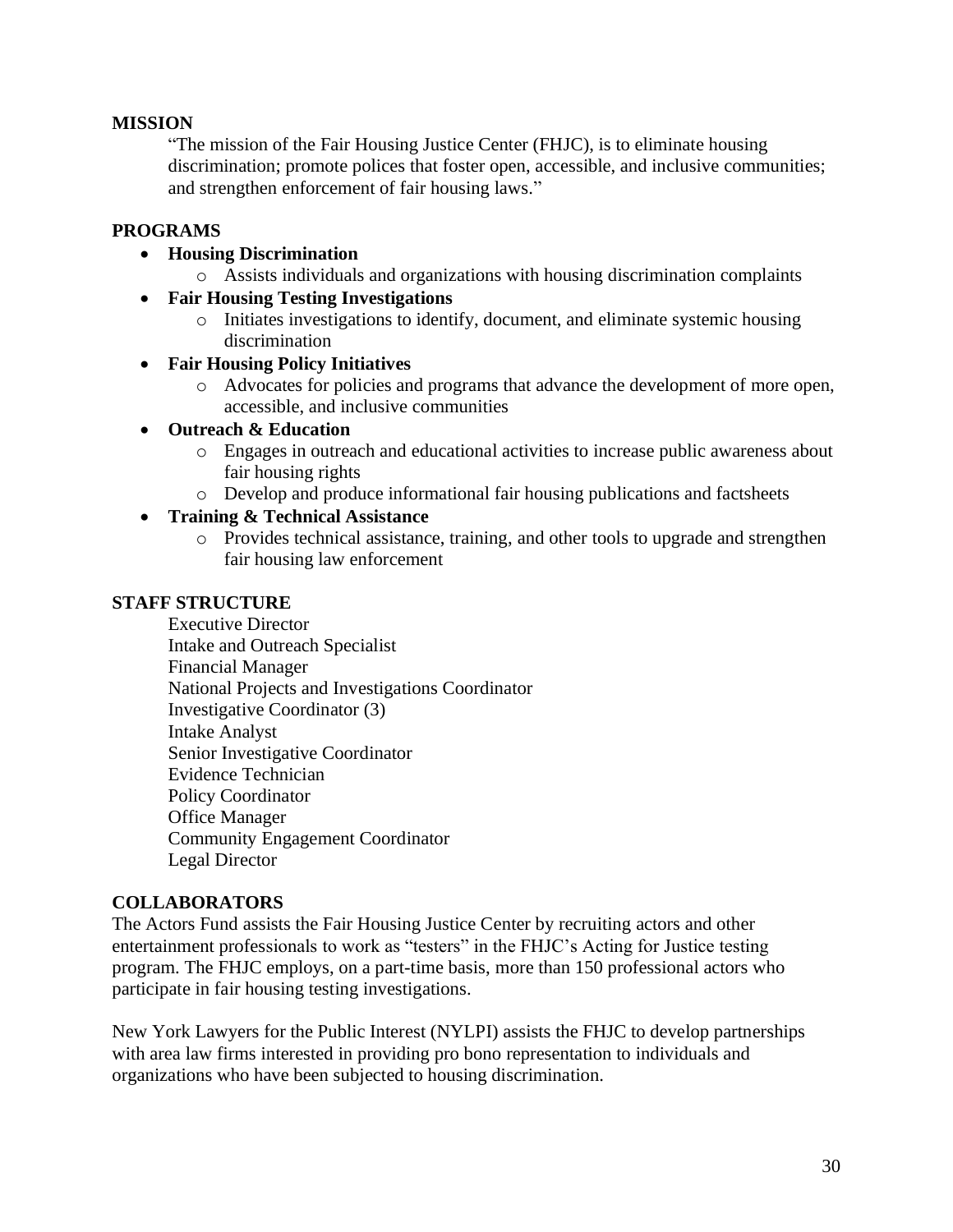The FHJC hosts legal trainings to familiarize FHJC cooperating attorneys with substantive legal issues related to fair housing and civil rights law, and remains available as an ongoing legal resource after a referral is made.

The FHJC welcomes assistance from individual attorneys and law firms interested in representing clients with housing discrimination cases.

No available information on impact or funding.

--

## **Bronx County, NY (Bronx)**

## **NORTHWEST BRONX RESOURCE CENTER**

(Housed in the Refuge House) 2715 Bainbridge Avenue 718.933.2539 No general email provided www.unhp.org/projects/northwest-bronx-resource-center

## **MISSION**

"The Northwest Bronx Resource Center is a collaborative effort led by University Neighborhood Housing Program with six established nonprofits NYC Tenant Support Unit, Legal Aid Society, Part of the Solution (POTS), Neighborhood Trust Financial Partners, Fordham Bedford Community Services, Ariva] to provide a range of free financial and affordable housing services. UNHP is an HPD Housing Ambassador."

## **PROGRAMS**

- **Benefits Screening**
- **NYC Housing Connect Application Assistance**
- **NYC Rent Freeze (SCRIE/DRIE) Application Assistance for Seniors and people with disabilities**
- **Eviction Prevention and Tenants Rights Information**
- **Income Tax Preparation**
- **Help for Bronx Homeowners**
- **Financial Education Workshops and 1:1 Coaching**
- **Reduced Fare MetroCard for Seniors (65+) and people with disabilities**

#### **STAFFING STRUCTURE**

[Not listed]

Executive Director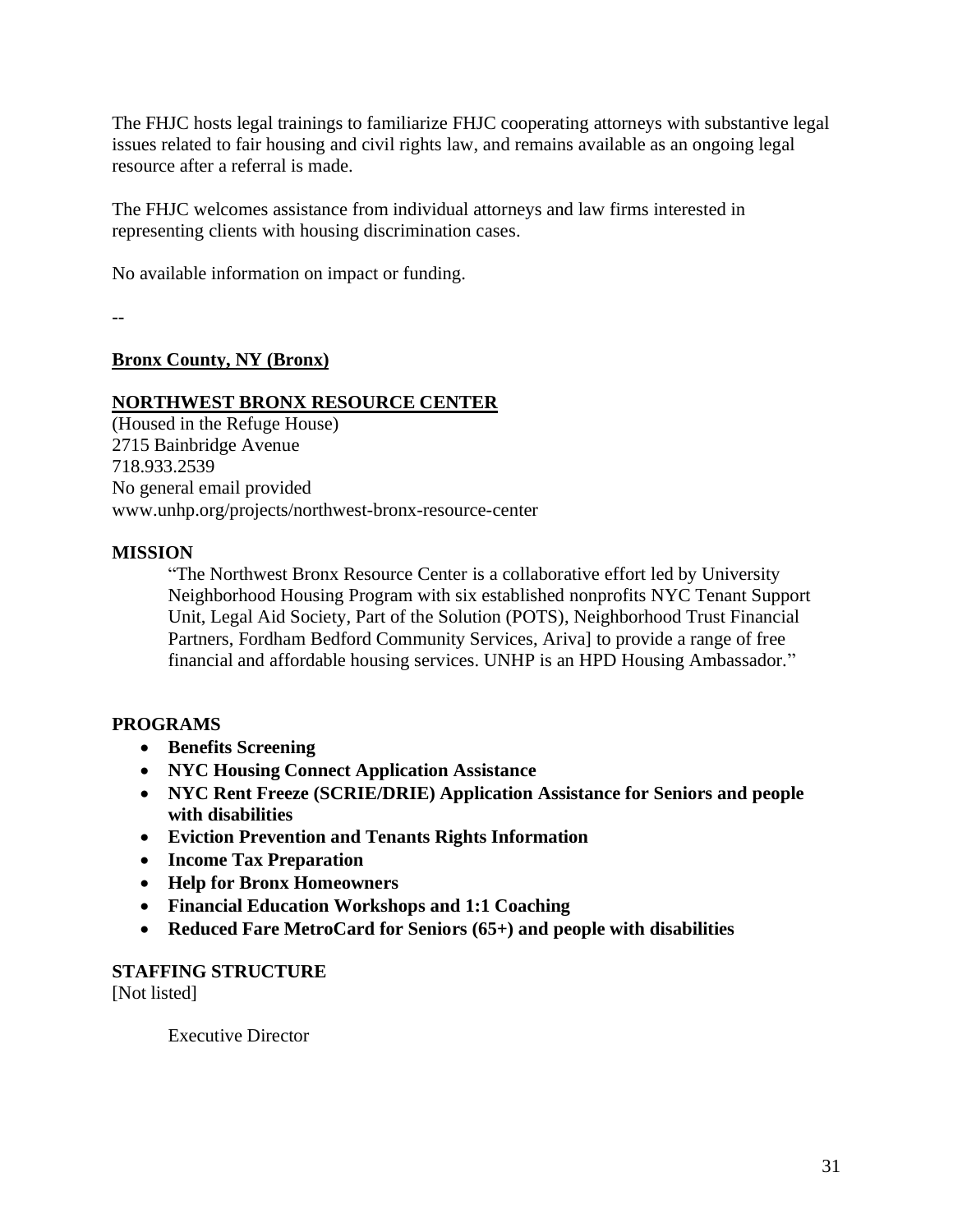## **COLLABORATORS**

University Neighborhood Housing Program (UNHP), NYC Tenant Support Unit, Legal Aid Society, Part of the Solution (POTS), Neighborhood Trust Financial Partners, Fordham Bedford Community Services & Ariva

No additional information provided on impact, collaborators, or funding.

--

**Kings County, NY (Brooklyn)** 

## **NEIGHBORHOOD HOUSING SERVICES (NHS) OF BROOKLYN COMMUNITY DEVELOPMENT CORPORATION\***

Two Locations: Flatbush 2806 Church Avenue Brooklyn, NY 11226 Canarsie 9701 Avenue L Brooklyn, NY 11236 718.469.4679 [www.nhsbrooklyn.org](http://www.nhsbrooklyn.org/)

#### **MISSION**

"Neighborhood Housing Services of Brooklyn CDC, Inc. is a nonprofit housing organization that initiates, develops, and maintains programs designed to create affordable, decent, and safe housing and communities.

- Renovate, rehabilitate, repair, develop, and preserve housing in Brooklyn, New York, and surrounding areas in conjunction with city, state, and federal government agencies and programs.
- Encourage the preservation and growth of healthy, stable, and diverse neighborhoods in Brooklyn, New York.
- Provide economic empowerment by offering opportunities in homeownership, financial literacy, training, job development, and business development."

## **PROGRAMS**

- **Tenant Services**
- **Landlord Training** (paid service)
	- o Two-hour training provides what every owner needs to know about NYC regulations, fair housing and lease rules, and multi-unit property insurance, for current and future owners of 2- to 4-unit homes.
- **First-Time Homebuyer Education**
- **Home Maintenance Training**
- **Affordable Home Repair Lending**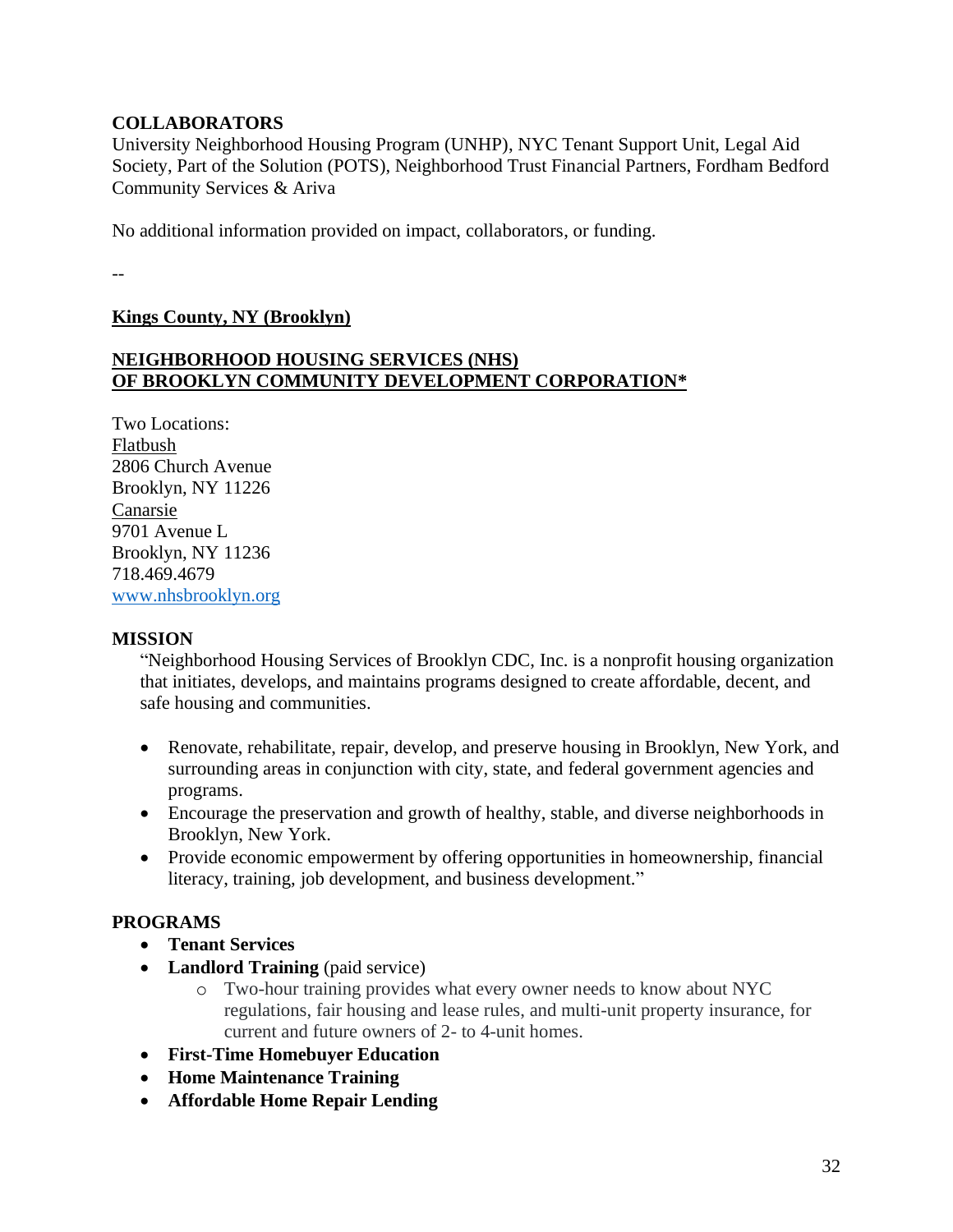- **Insurance and Resiliency Counseling**
- **Mortgage Assistance & Foreclosure Prevention**

#### **STAFFING STRUCTURE**

[\[Organizational chart provided\]](https://www.nhsbrooklyn.org/organizational-chart)

Executive Director Director of Finance Director of Operations Government and Community Relations Manager Marketing Manager Administration Officer Program Director Program Assistant Program Manager – Housing Development & Rehab Program Manager – Homeownership Program Manager – Insurance & Resiliency Housing Counselor (3)

#### **COLLABORATORS**

Full list [of sponsors and partners](https://www.nhsbrooklyn.org/sponsors-partners) provided including elected officials, government agencies, organizations, and businesses.

No available information on impact or funding.

Noteworthy: Landlord training course for current and future owners of 2- to 4-unit homes. The NYC-specific class meets the education requirements for most loans and grants. The NHS specialist presents NYC regulations, fair housing and lease rules, and multi-unit property insurance in a one-on-one counseling session. Pre-registration and pre-payment are required.

--

#### **New York County, NY (Manhattan)**

#### **HOUSING CONSERVATION COORDINATORS, INC.**

777 Tenth Avenue New York, NY 10019 212.541.5996 info@hcc-nyc.org www.hcc-nyc.org

#### **MISSION**

"Housing Conservation Coordinators (HCC) is a community-based, not-for-profit organization anchored in the Hell's Kitchen/Clinton neighborhood of Manhattan's West Side.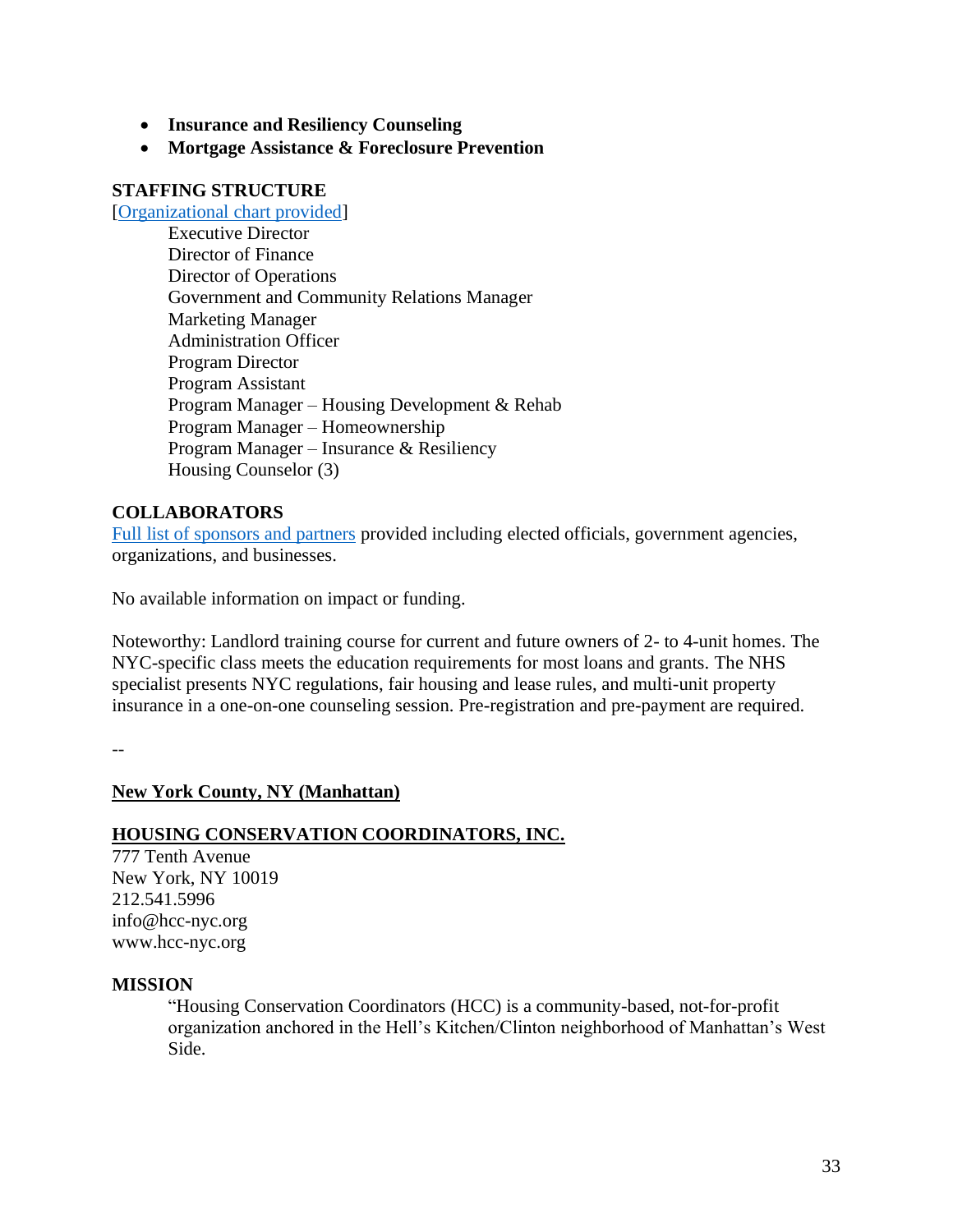We are dedicated to advancing social and economic justice and fighting for the rights of poor, low-income and working individuals and families. With a primary focus on strengthening and preserving affordable housing, HCC seeks to promote a vibrant and diverse community with the power to shape its own future."

## **PROGRAMS**

- **Legal Services** (Wide range of issues including but not limited to housing)
- **Tenant and Community Organizing**
- **Weatherization**

(Focus on installation of energy-efficient systems in low-income buildings)

- o Typical weatherization measures may include, but are not limited to, heating system replacement or upgrade, roof insulation, pipe insulation, repair/replace defective windows and/or doors, energy-efficient replacement refrigerators, energy saving lighting, and health and safety measures such as carbon monoxide and smoke detectors.
- **Referrals to Partner Organizations**

## **STAFFING STRUCTURE**

Executive Director Associate Director Executive Assistant Director of Weatherization Services Weatherization Data Specialist Auditor/Weatherization Construction Senior Supervising Attorney Supervising Attorney Attorney (4) Paralegal Assistant to Legal Comp. Law Graduate Director of Organizing Senior Community Resource Coordinator Community Organizer Field Data Specialist (BPI Certified) Tenant Organizer Tenant Advocate and Social Worker Housekeeping/Maintenance Worker

(Fiscal Services provided by external consultant)

## **COLLABORATORS**

[Numerous collaborators listed](http://www.hcc-nyc.org/tenorg/partners.htm) specific to programmatic area. Unclear of nature or extent of collaborations.

No additional information on impact, collaborators, or funding available.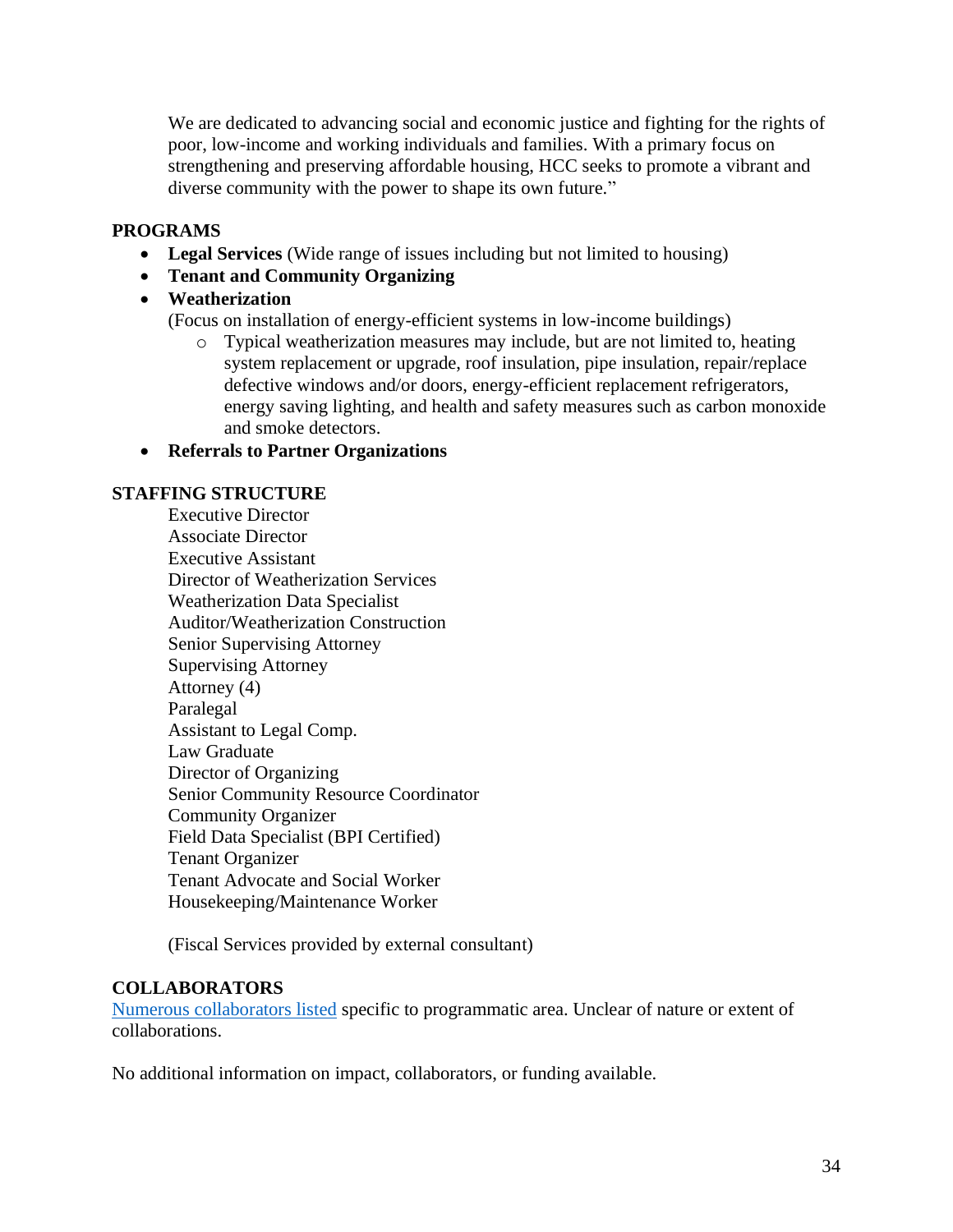Noteworthy: HCC (1) hosts [annual tenants conference;](http://www.hcc-nyc.org/tenorg/conference.htm) (2) utilizes volunteers.

--

**Queens County, NY (Queens) NONE**

--

**Richmond County, NY (Staten Island) NONE**

--

OHIO

**Cincinnati, OH NONE**

--

#### **Hamilton County, OH**

## **HOUSING OPPORTUNITIES MADE EQUAL, INC. (HOME)\***

(National Organization) 2400 Reading Road, Suite 118 Cincinnati, OH 45202 513.721.4663 No general email provided; Web-based email submission www.homecincy.org

#### **MISSION**

"HOME's mission is to eliminate unlawful discrimination in housing in the Greater Cincinnati area. HOME advocates and enforces housing regulations for all protected classes and promotes stable, integrated communities."

(Established in 1959 and integrated into HOME of Greater Cincinnati when the Fair Housing Act passed in 1968.)

#### **PROGRAMS**

- **Fair Housing Enforcement and Testing Program**
- **Tenant Advocacy Program**
- **Mediation Services**
- **Education and Outreach**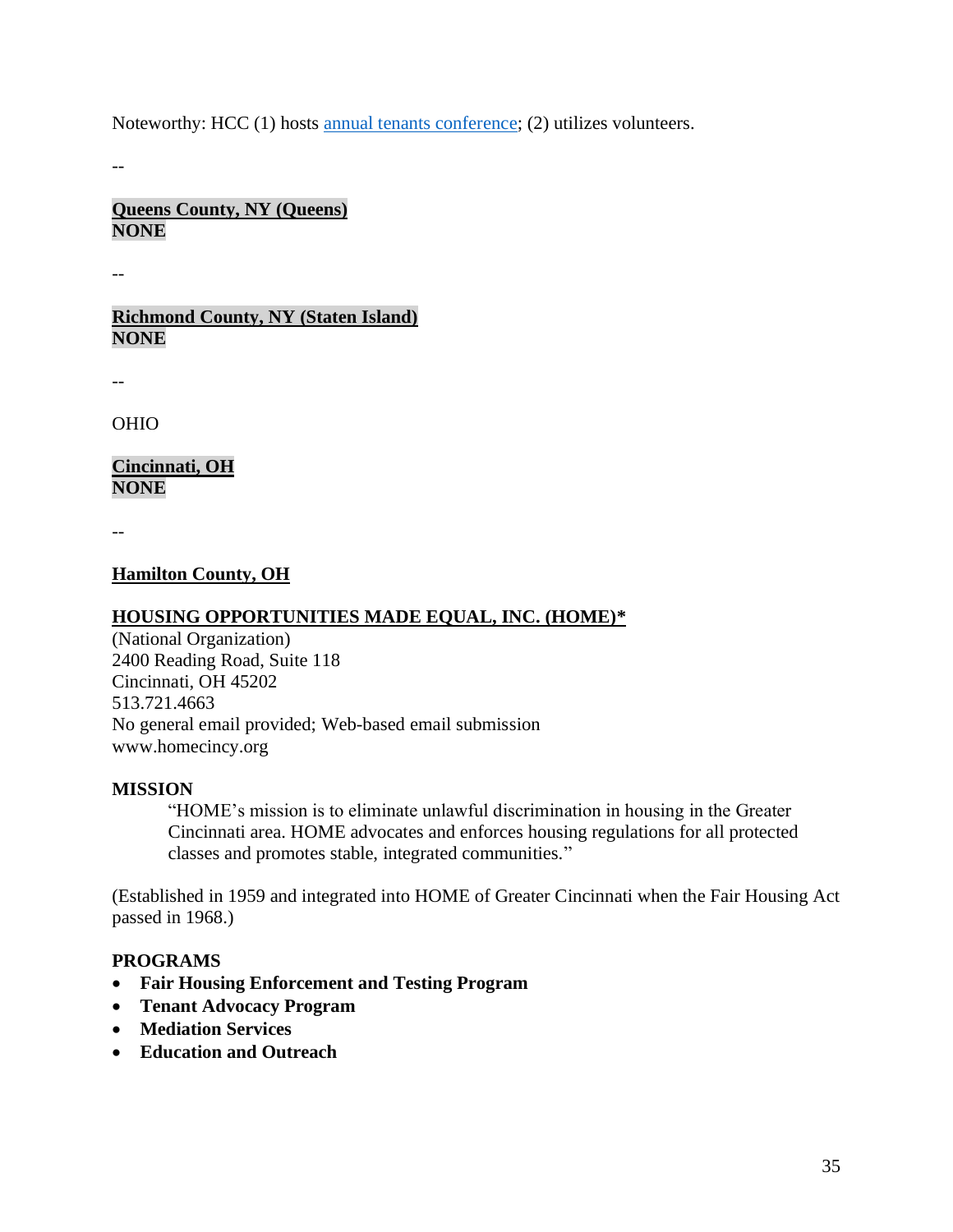o Offer a variety of courses on fair housing rights, landlord-tenant law, Section 8 landlords, implicit bias, and more (free for consumers and agencies; low-cost for housing providers)

## **STAFF STRUCTURE**

Executive Director Director of Finance and Operations Director of Enforcement Client Services Specialist (Spanish language services provided) Fair Housing Case Specialist Testing and Investigations Coordinator Tenant Advocate Tenant Advocate (Spanish language services provided) Education Specialist

## **COLLABORATORS**

U.S. Department of Housing and Urban Development, United Way of Greater Cincinnati, The Greater Cincinnati Foundation, GuideStar, three area city governments, two county governments

No additional information on impact, collaborators, or funding.

--

## **Cleveland, OH**

#### **CHN HOUSING PARTNERS**

(Founded and headquartered in Cleveland; now working across several neighboring states) 2999 Payne Avenue Cleveland, OH 44114 216.574.7100 No general email provided [www.chnhousingpartners.org](http://www.chnhousingpartners.org/)

#### **MISSION**

CHN Housing Partners's mission "is to leverage the power of affordable, stable housing to change lives and improve communities."

#### **PROGRAMS**

#### • **Housing & Community Services**

- o Financial assistance with rent and utilities
- o Foreclosure and eviction support
- o Help with finances and taxes
- o Home-buying assistance
- o Energy efficiency services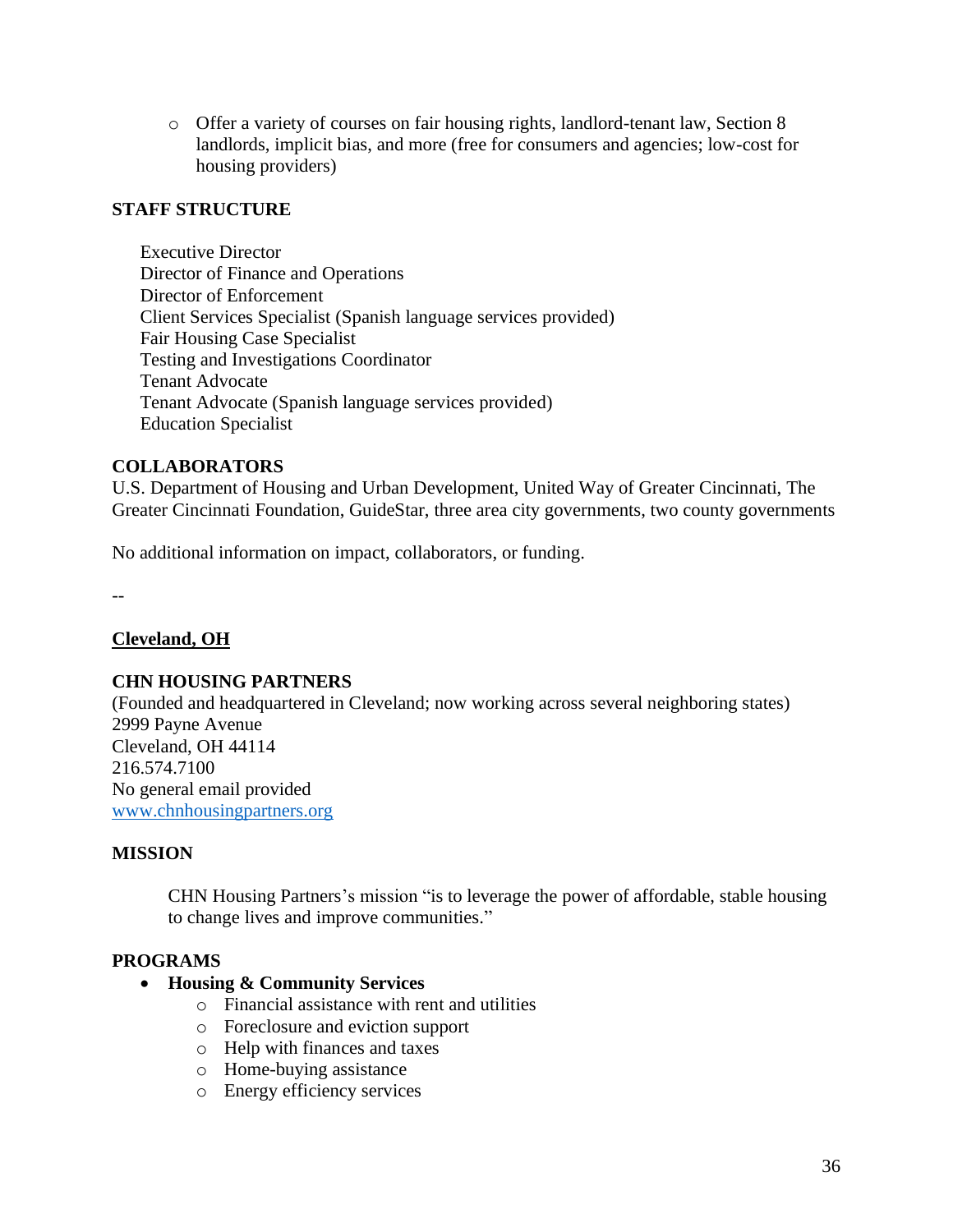- o Lead safe loans, grants, and incentives
- **Real Estate & Partner Services**
- **Lending Services** (Via external entity [CHN Housing Capital\)](https://chnhousingcapital.org/)

#### **STAFFING STRUCTURE**

[175 total staff]

| Director, Partnership Finance     |
|-----------------------------------|
| Director, Energy Services         |
| Director, Real Estate Development |
| Director, Network Finance         |
| Director, Maintenance             |
| Director, Community Resources     |
| Director, Construction            |
| Director, Information Technology  |
|                                   |

# **IMPACT**

CHN Housing Partners develop on average 170 affordable homes each year and serve 30,000 families annually through nearly 20 housing stability services.

[Feature annual Community Report every few years.](https://chnhousingpartners.org/annual-reports/)

## **FUNDING**

\$55-75M Combined Operating and Capital Construction Budget largely funded through lines of business, fees for service, and public contracts, though a small percentage of the overall budget is raised through philanthropic grants and gifts. Approximately half of the budget is for housing development projects.

U.S. Department of Housing and Urban Development, United Way, and Cuyahoga County provide funding for eviction prevention programs.

No additional information on collaborators or funding.

--

**Cuyahoga County, OH**

## **FAIR HOUSING CENTER FOR RIGHTS & RESEARCH\***

2728 Euclid Avenue, Suite 200 Cleveland, OH 44115 216.361.9240 No general email provided www.thehousingcenter.org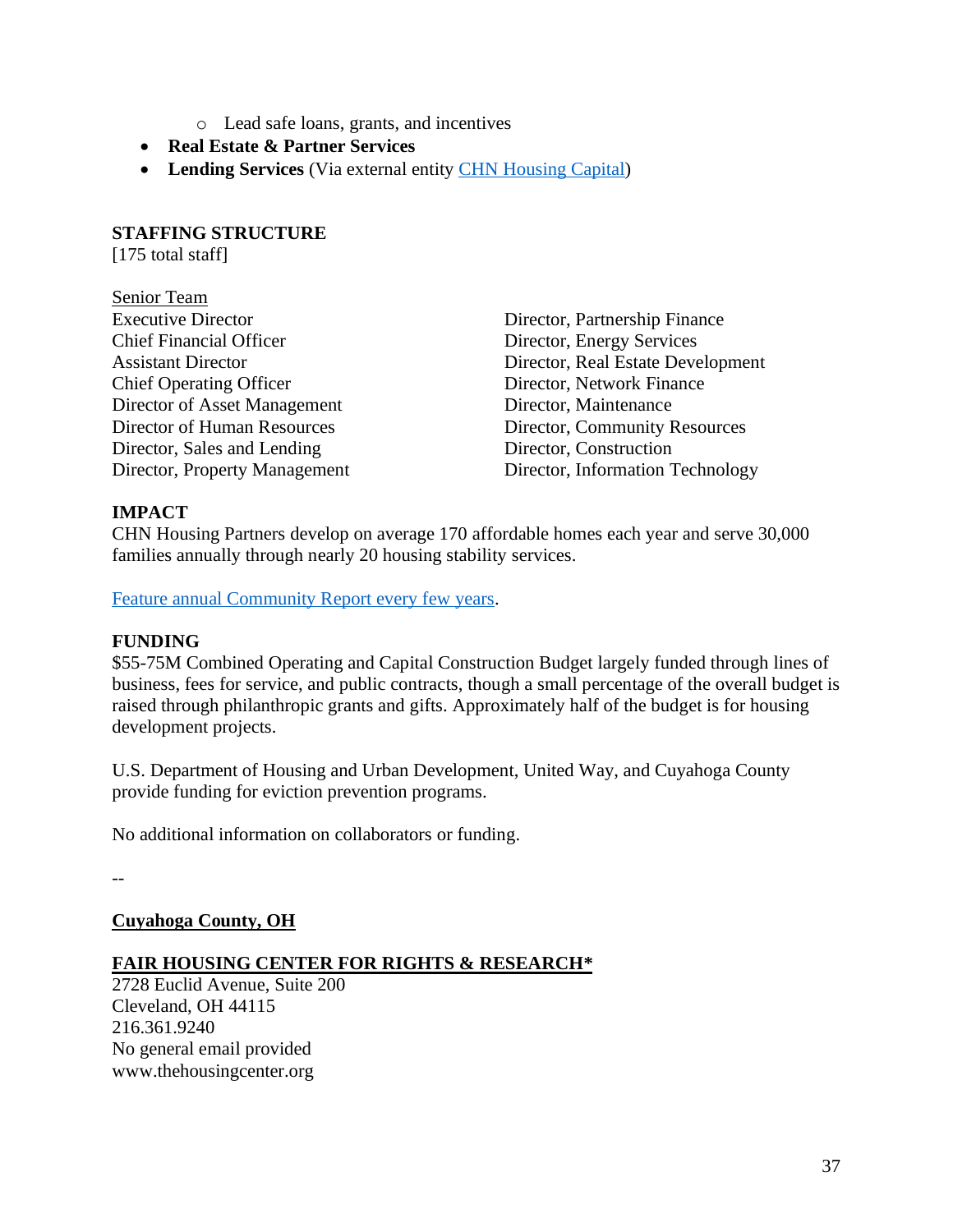#### **MISSION**

"To protect and expand fair housing rights, eliminate housing discrimination, and promote integrated communities."

### **PROGRAMS**

#### • **Enforcement & Advocacy**

o Offers free assistance to victims in the administrative complaint process, which may include providing education on tenant rights, investigating a complaint, engaging with a housing provider on a tenant's behalf, or supporting victims in exercising their fair housing rights. Cases filed by the Fair Housing Center have resulted in conciliation agreements, civil penalties and affirmative action agreements with individual housing providers throughout Greater Cleveland.

#### • **Education & Outreach**

- o Conducts fair housing law seminars and events for landlords, property managers, real estate professionals, social workers, attorneys, government officials, newspaper publishers, and others
- o Conducts workshops for consumers on avoiding predatory lending
- o Hosts conferences and trainings on predatory lending, building accessible housing, disability rights, and legal and other strategies for addressing fair housing issues

#### • **Research**

- o [Conducts](https://www.thehousingcenter.org/publications/research-and-reports/) research on housing and lending patterns in Northeast Ohio and throughout the state
- o Generate annual State of Fair Housing in Northeast Ohio report and a variety of reports examining fair housing and fair lending issues in the region, foreclosure trends, subprime lending, and related matters
- o Produce Analysis of Impediments to Fair Housing reports, required under Section 808(e)(5) of the Fair Housing Act for communities that receive CDBG funds, for a number of municipalities in Northeast Ohio

#### **STAFF STRUCTURE**

Executive Director Associate Director Director of Education & Outreach Communications & Outreach Specialist Outreach Intern Senior Research Associate Research Associate Senior Investigations Coordinator Investigations Coordinator Enforcement Intern

#### **IMPACT**

[2019 Annual Report available.](https://www.thehousingcenter.org/publications/annual-reports/)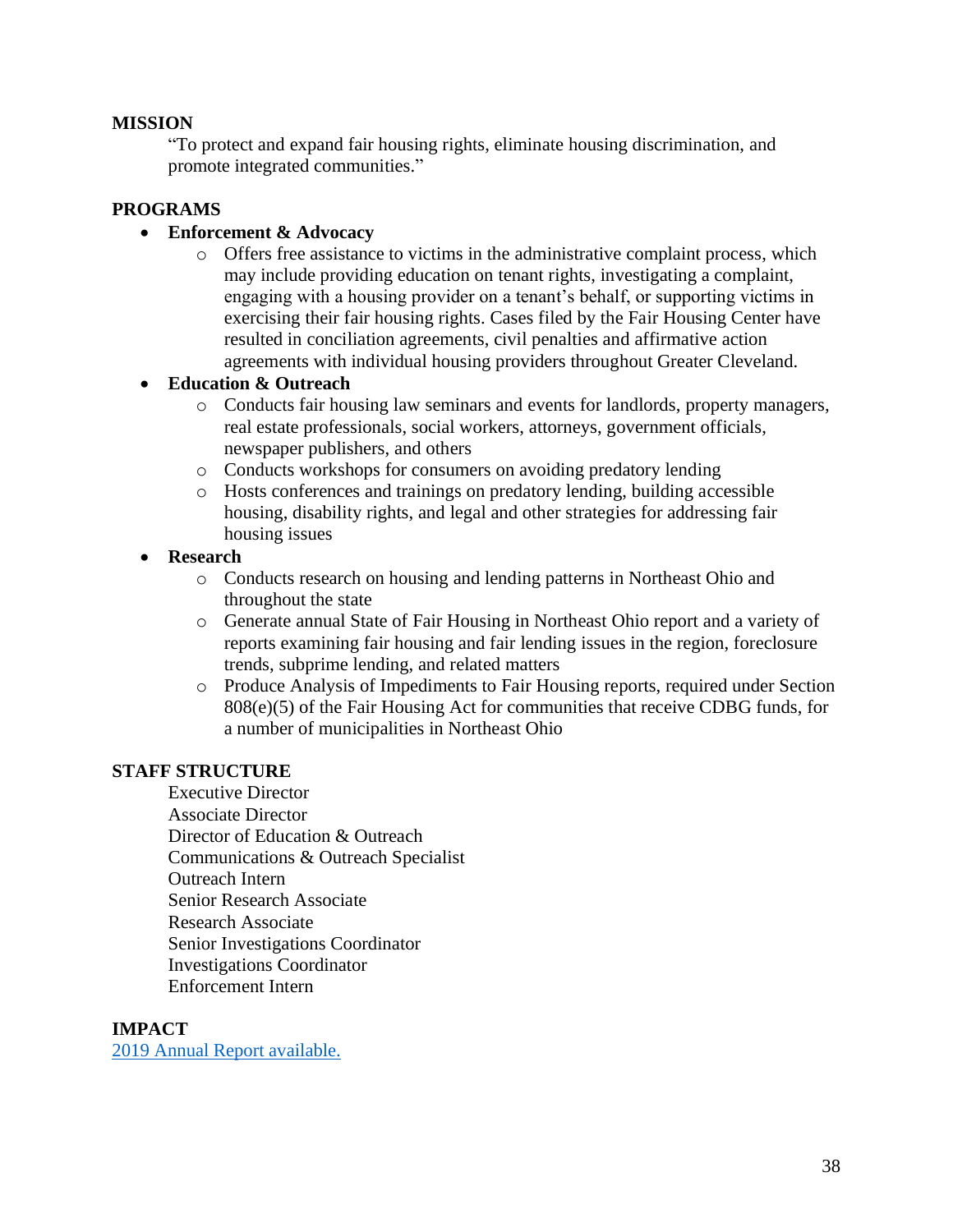## **FUNDING**

[2019 Federal Form 990 Return posted.](https://www.thehousingcenter.org/wp-content/uploads/2021/01/CAP_signed_990_2019_HRAC.pdf)

No additional information on collaborators or funding.

Noteworthy: Fair Housing Center for Rights & Research offers (1) listserv newsletter subscription; and (2) developed multilingual "Know Your Rights" downloadable brochures.

--

PENNSYLVANIA

**Pittsburgh, PA NONE**

--

**Allegheny County, PA NONE**

--

**TEXAS** 

**Austin, TX** 

## **AUSTIN TENANTS COUNCIL\***

205 Chicon Street Austin, TX 78702 512.474.7006 No general email provided; Online intake form www.housing-rights.org

## **MISSION**

Austin Tenants Council's "mission is to ensure housing stability by rectifying Fair Housing Act violations and empowering tenants to exercise their rights through mediation, advocacy, and education."

## **PROGRAMS**

- **Fair Housing**
- **Mediation Services**
	- o Support from a trained housing advocate to help resolve residential tenantlandlord disputes for repair issues and in certain emergency situations.
- **Counseling Services** 
	- o From a trained housing advocate who can provide guidance, education, and referrals to other agencies, programs, and resources.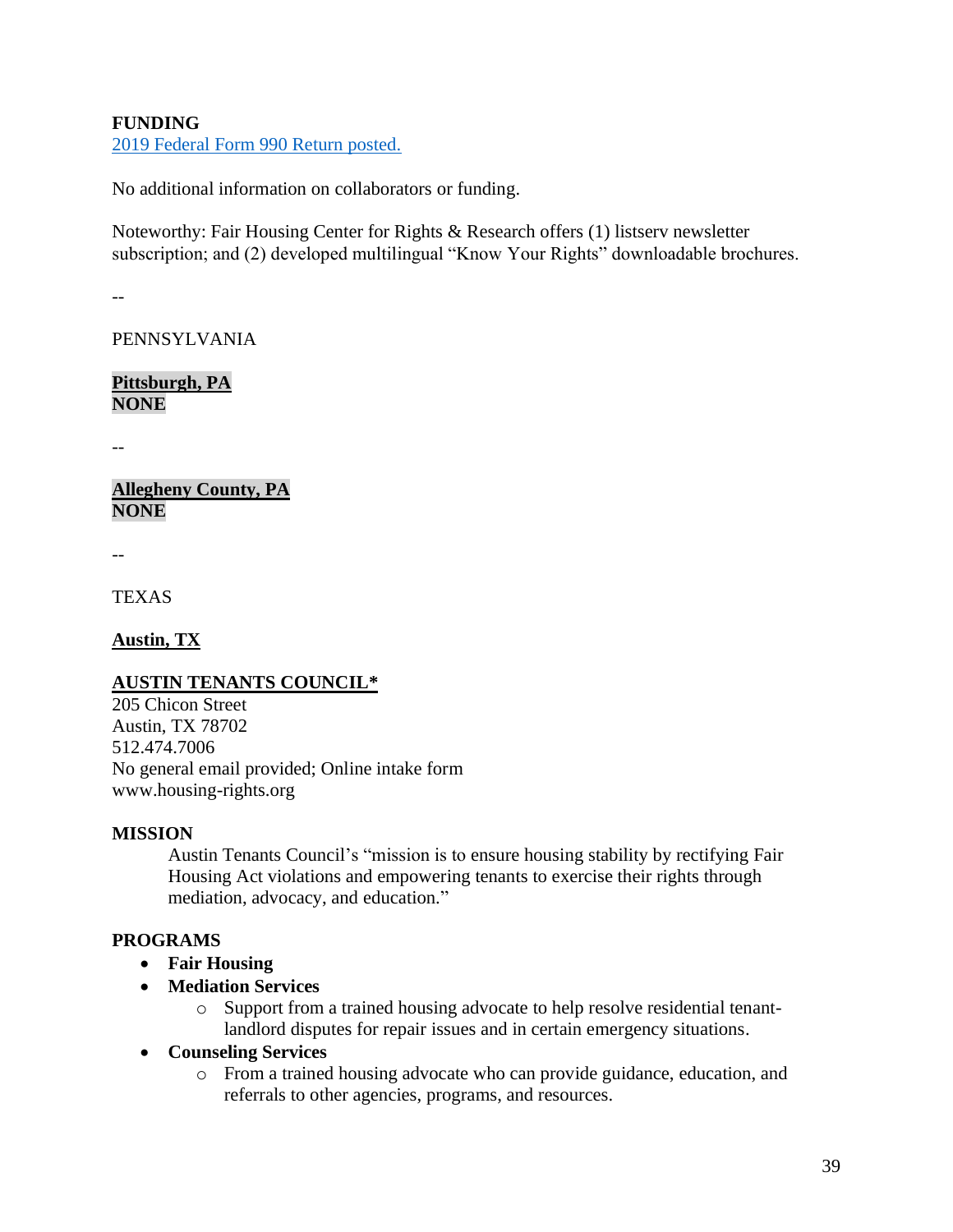#### • **Lease Packets**

o Provided to landlords for a \$15 fee. Forms were developed so that landlords have access to applications, leases, move-in and move-out inventories, and security deposit refund forms that protect the landlord's financial interests without unnecessarily impinging on the tenant's rights. Included in the cost are copies of brochures describing tenant-landlord rights and responsibilities. Landlords also receive a free copy of ATC quarterly newsletter, [Housing Rights Advocate](https://www.housing-rights.org/newsletter-archive)**.**

#### **STAFFING STRUCTURE**

Administrative Team Executive Director Operations Assistance Finance Manager

Fair Housing Team Program Director Testing Coordinator Program Specialist (3)

Landlord-Tenant Team Housing Advocate (4) Housing Advocacy Program Specialist (1)

No available information on collaborators or funding.

Noteworthy: Austin Tenants Council offers (1) lease packets to landlords for a \$15 fee; (2) Spanish language services.

--

**Travis County, TX NONE**

--

WASHINGTON

**Seattle, WA NONE**

--

**King County, WA NONE**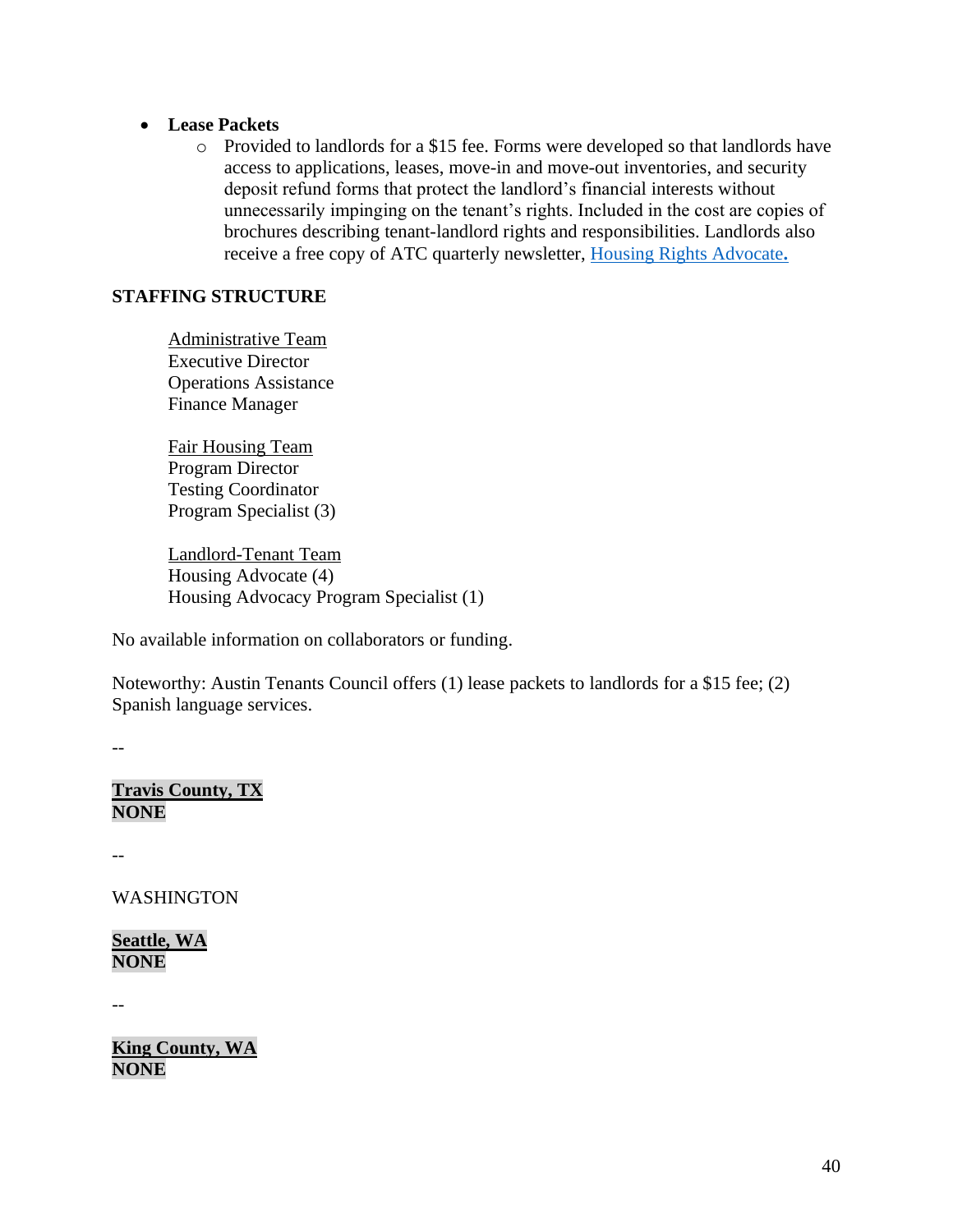#### **Table 1**

# Population Estimate, Population Density, Persons in Poverty, and Owner-Occupied Housing Rates of Select U.S. Communities

|                                     | Population<br>Estimate<br>(2019) | % Persons<br><b>Population Density</b><br>in Poverty<br>(people/sq. mile, 2019)<br>$(2019)*$ |      | <b>Owner Occupied Housing</b><br>(%, Unit Rate, 2014-2018) |  |
|-------------------------------------|----------------------------------|----------------------------------------------------------------------------------------------|------|------------------------------------------------------------|--|
| Berkley, CA                         | 121,363                          | 11.33K                                                                                       | 20   | 42.9                                                       |  |
| Alameda County, CA                  | 1,671,329                        | 2.17K                                                                                        | 9    | 53.3                                                       |  |
| Los Angeles, CA                     | 3,979,576                        | 8.36 K                                                                                       | 19.1 | 36.8                                                       |  |
| Los Angeles County, CA              | 10,039,107                       | 2.48 K                                                                                       | 14.2 | 45.8                                                       |  |
| San Francisco, CA                   | 881,549                          | 18.13K                                                                                       | 10.9 | 37.6                                                       |  |
| San Francisco County, CA            | 881,549                          | 18.13K                                                                                       | 10.1 | 37.6                                                       |  |
| Denver, CO                          | 727,211                          | 4.33 K                                                                                       | 13.8 | 49.6                                                       |  |
| Denver County, CO                   | 727,211                          | 4.33 K                                                                                       | 11.7 | 49.6                                                       |  |
| Indianapolis, IN                    | 876,384                          | 2.34 K                                                                                       | 19.1 | 53.3                                                       |  |
| Marion County, IN                   | 964,582                          | 2.35 K                                                                                       | 17.2 | 54                                                         |  |
| Minneapolis, MN                     | 429,606                          | 7.49 K                                                                                       | 19.9 | 47.3                                                       |  |
| Hennepin County, MN                 | 1,265,843                        | 2.18K                                                                                        | 10.3 | 62.4                                                       |  |
| Buffalo, NY                         | 255,284                          | 6.41 K                                                                                       | 30.3 | 40.8                                                       |  |
| Erie County, NY                     | 918,702                          | .88K                                                                                         | 13.7 | 64.8                                                       |  |
| New York City, NY                   | 8,336,817                        | 28.07 K                                                                                      | 18.9 | 32.7                                                       |  |
| Bronx County, NY (Bronx)            | 1,418,207                        | 34.17K                                                                                       | 27.3 | 19.6                                                       |  |
| Kings County, NY (Brooklyn)         | 2,559,903                        | 37.34K                                                                                       | 18.9 | 30                                                         |  |
| New York County, NY (Manhattan)     | 1,628,706                        | 72.17K                                                                                       | 15.6 | 24.1                                                       |  |
| Queens County, NY (Queens)          | 2,253,858                        | 21.24 K                                                                                      | 11.6 | 44.6                                                       |  |
| Richmond County, NY (Staten Island) | 476,143                          | 8.14 K                                                                                       | 11.7 | 69.7                                                       |  |
| Cincinatti, OH                      | 303,940                          | 3.85 K                                                                                       | 27.2 | 37.8                                                       |  |
| Hamilton County, OH                 | 817,473                          | 1.99 K                                                                                       | 15.4 | 57.8                                                       |  |
| Cleveland, OH                       | 381,009                          | 5.01K                                                                                        | 34.6 | 41.3                                                       |  |
| Cuyahoga County, OH                 | 1,235,072                        | 2.75 K                                                                                       | 17.9 | 58.4                                                       |  |
| Pittsburg, PA                       | 300,286                          | 5.51 K                                                                                       | 21.4 | 47.8                                                       |  |
| Allegheny County, PA                | 1,216,045                        | 1.69 K                                                                                       | 11.7 | 64.7                                                       |  |
| Austin, TX                          | 978,908                          | 1.84 K                                                                                       | 14.5 | 45.2                                                       |  |
| Travis County, TX                   | 1,273,954                        | 1.16K                                                                                        | 12   | 52.2                                                       |  |
| Seattle, WA                         | 753,675                          | 5.6K                                                                                         | 11.8 | 46.1                                                       |  |
| King County, WA                     | 2,252,782                        | .98K                                                                                         | 9.2  | 57.1                                                       |  |
| Milwaukee, WI                       | 590,157                          | 6.23 K                                                                                       | 26.2 | 41.8                                                       |  |
| Milwaukee County, WI                | 945,726                          | 3.95 K                                                                                       | 19.1 | 49.5                                                       |  |
| Wisconsin                           | 5,822,434                        | 106                                                                                          | 10.4 | 66.9                                                       |  |

*Note:* Data are from *FY 2021 Fair Market Rent Documentation System*—*Statewide Summary for \$statename\$*. (n.d.); *FY 2021 Fair Market Rent Documentation System*—*Statewide Summary for \$statename\$*. (n.d.); *The Demographic Statistical Atlas of the United States*—*Statistical Atlas.* (n.d.); U. S. Census Bureau, D. I. S. (n.d.); *U.S. Census Bureau QuickFacts: United States.* (n.d.).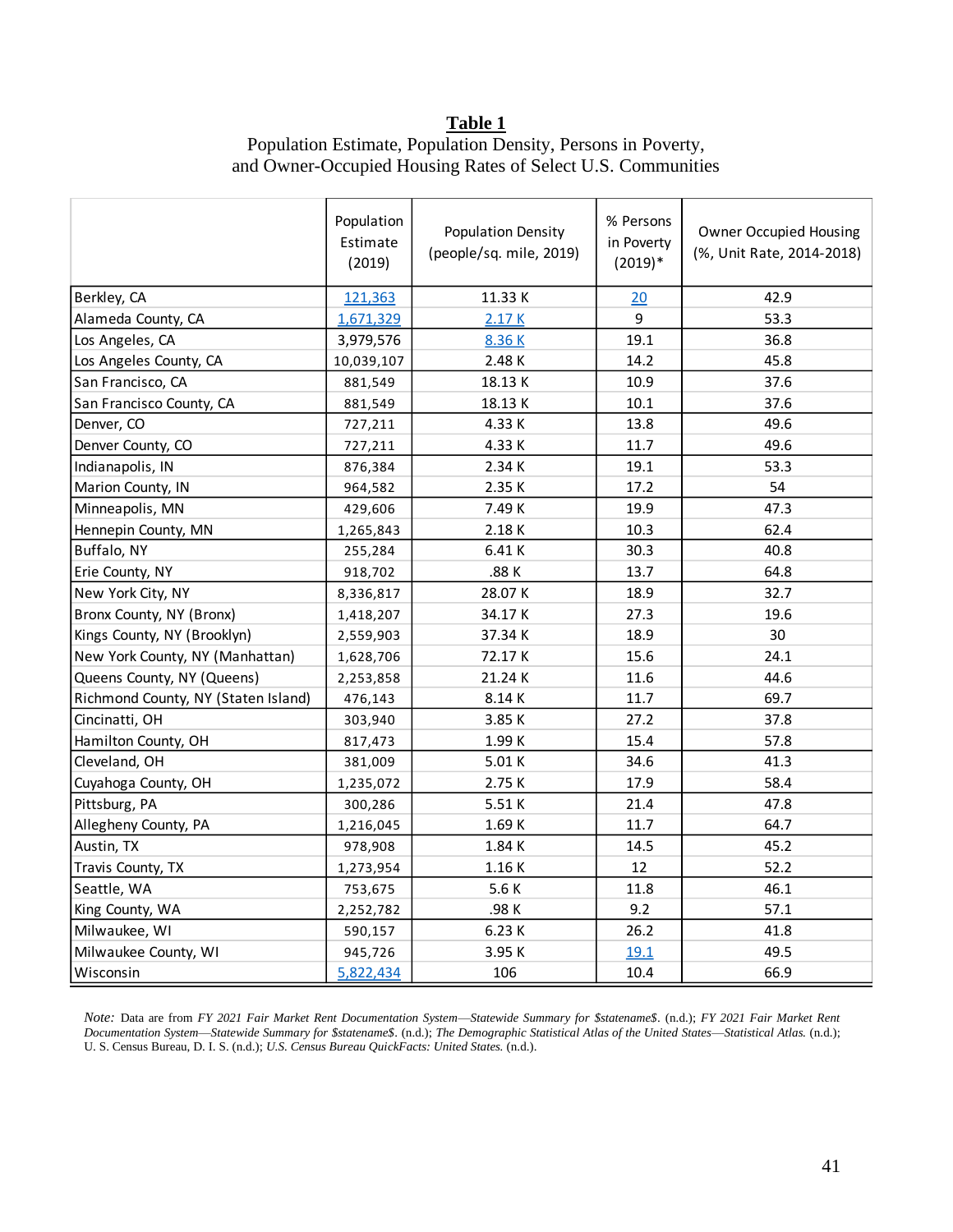## **Table 2** Median Household Income, Median Gross Rent, Fair Market Rent, and Vacancy Rates of Select U.S. Communities

|                                                       | Median Household<br>Income (2014-<br>2018) | Median Gross Rent<br>$(2014 - 2018)$ | Fair Market Rent<br>(2BR, 2020) | Vacancy Rate<br>(2nd quarter,<br>2020) |
|-------------------------------------------------------|--------------------------------------------|--------------------------------------|---------------------------------|----------------------------------------|
| Berkley, CA                                           | \$80,912                                   | \$1,612                              |                                 |                                        |
| Alameda County, CA                                    | \$92,574                                   | \$1,674                              | \$2,239                         |                                        |
| Los Angeles, CA                                       | \$58,385                                   | \$1,376                              |                                 |                                        |
| Los Angeles County, CA                                | \$64,251                                   | \$1,390                              | \$1,956                         | 3.4%                                   |
| San Francisco, CA                                     | \$104,552                                  | \$1,805                              |                                 |                                        |
| San Francisco County, CA                              | \$104,552                                  | \$1,805                              | \$3,339                         | 3.0%                                   |
| Denver, CO                                            | \$63,793                                   | \$1,217                              |                                 |                                        |
| Denver County, CO                                     | \$63,793                                   | \$1,217                              | \$1,566                         | 3.0%                                   |
| Indianapolis, IN                                      | \$46,442                                   | \$865                                |                                 |                                        |
| Marion County, IN                                     | \$46,692                                   | \$862                                | \$946                           | 6.7%                                   |
| Minneapolis, MN                                       | \$58,993                                   | \$985                                |                                 |                                        |
| Hennepin County, MN                                   | \$74,113                                   | \$1,085                              | \$1,214                         | 4.1%                                   |
| Buffalo, NY                                           | \$35,893                                   | \$757                                |                                 |                                        |
| Erie County, NY                                       | \$55,673                                   | \$804                                | \$843                           | 11.1%*                                 |
| New York City, NY                                     | \$60,762                                   | \$1,396                              |                                 |                                        |
| Bronx County, NY (Bronx)                              | \$38,085                                   | \$1,176                              | \$1,951                         | 3.3%                                   |
| Kings County, NY (Brooklyn)                           | \$56,015                                   | \$1,374                              | \$1,951                         |                                        |
| New York County, NY (Manhattan)                       | \$82,459                                   | \$1,682                              | \$1,951                         |                                        |
| Queens County, NY (Queens)                            | \$64,987                                   | \$1,520                              | \$1,951                         |                                        |
| Richmond County, NY (Staten Island)                   | \$79,267                                   | \$1,282                              | \$1,951                         |                                        |
| Cincinatti, OH                                        | \$38,542                                   | \$709                                |                                 |                                        |
| Hamilton County, OH                                   | \$54,976                                   | \$779                                | \$865                           | 6.5%                                   |
| Cleveland, OH                                         | \$29,008                                   | \$700                                |                                 |                                        |
| Cuyahoga County, OH                                   | \$48,435                                   | \$790                                | \$849                           | 3.2%                                   |
| Pittsburg, PA                                         | \$45,831                                   | \$922                                |                                 |                                        |
| Allegheny County, PA                                  | \$58,383                                   | \$865                                | \$890                           | 9.7%                                   |
| Austin, TX                                            | \$67,462                                   | \$1,225                              |                                 |                                        |
| Travis County, TX                                     | \$71,767                                   | \$1,232                              | \$1,356                         | 9.8%                                   |
| Seattle, WA                                           | \$85,562                                   | \$1,496                              |                                 |                                        |
| King County, WA                                       | \$89,418                                   | \$1,494                              | \$2,099                         | 2.1%                                   |
| Milwaukee, WI                                         | \$40,036                                   | \$842                                |                                 | 5.3%                                   |
| Milwaukee County, WI                                  | \$48,742                                   | \$864                                | \$922                           |                                        |
| Wisconsin                                             | \$59,209                                   | \$837                                | $$789.52**$                     | 6.3%                                   |
| *1st quarter of 2020                                  |                                            |                                      |                                 |                                        |
| ** Calculated average of 2BR FMR of each county in WI |                                            |                                      |                                 |                                        |

*Note:* Data are from *FY 2021 Fair Market Rent Documentation System*—*Statewide Summary for \$statename\$*. (n.d.); *FY 2021 Fair Market Rent Documentation System*—*Statewide Summary for \$statename\$*. (n.d.); *The Demographic Statistical Atlas of the United States*—*Statistical Atlas.* (n.d.); U. S. Census Bureau, D. I. S. (n.d.); *U.S. Census Bureau QuickFacts: United States.* (n.d.).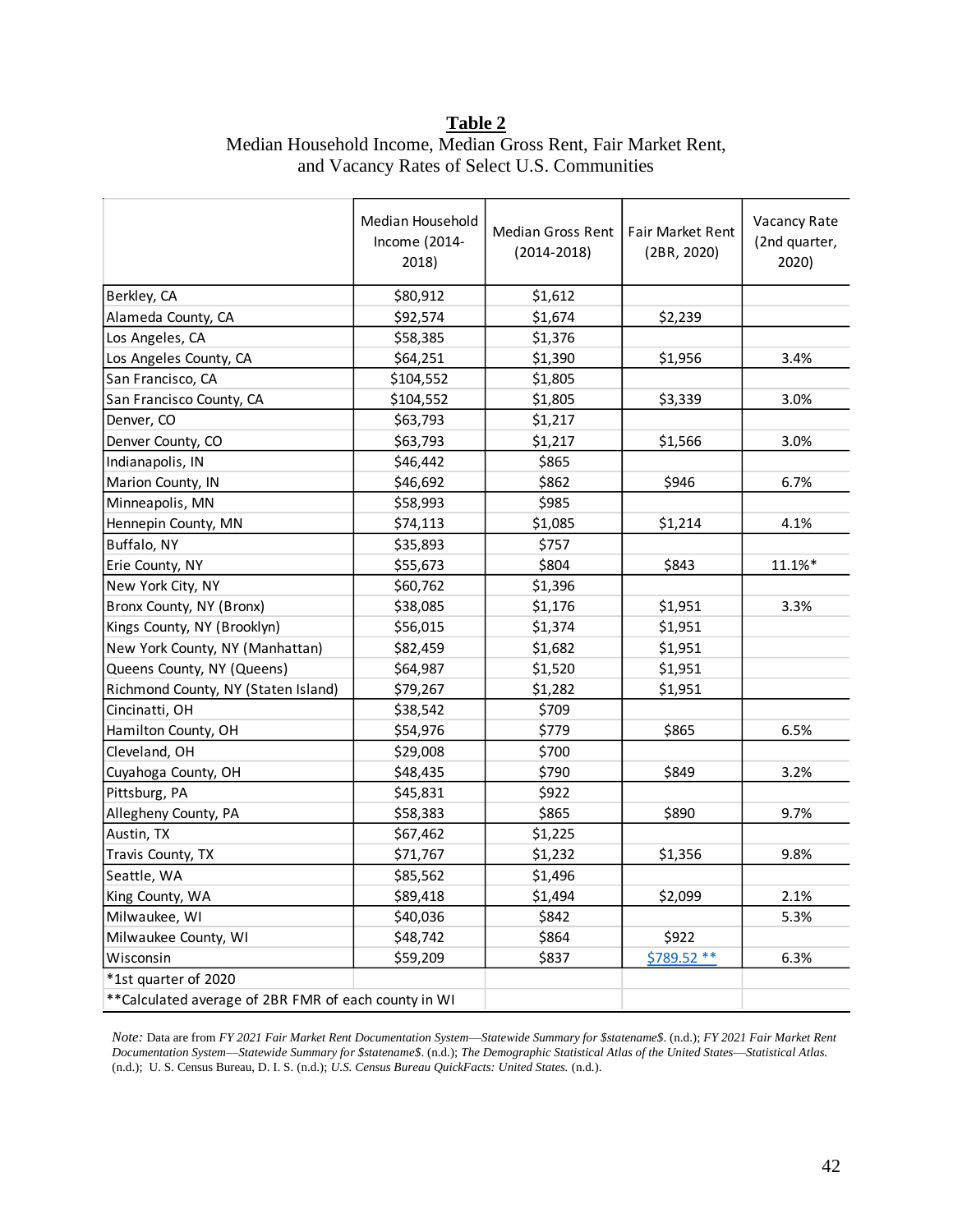| <b>Organization Name</b>   | The organization's name was taken verbatim from the website homepage.<br>Acronyms listed where applicable.                                                                                                                                                                                                                                                                                                                                                                                                                                       |
|----------------------------|--------------------------------------------------------------------------------------------------------------------------------------------------------------------------------------------------------------------------------------------------------------------------------------------------------------------------------------------------------------------------------------------------------------------------------------------------------------------------------------------------------------------------------------------------|
| <b>Address</b>             | The mailing and/or physical address was taken verbatim from the website<br>homepage. The administrative office or primary address was listed if<br>specified. If multiple locations and none were identified as primary, all<br>addresses were listed. While the search criteria included a physical space<br>allowing for in-person client services, many websites did not differentiate<br>between an administrative address and a location for in-person client<br>services.                                                                  |
| <b>Contact Information</b> | Website, general phone number, and general email address were collected<br>from the 'contact' or 'home' webpage of each organization. In some cases,<br>organizations did not provide a general email address and/or they offered<br>direct web-based submission of requests for services, which was noted<br>accordingly.                                                                                                                                                                                                                       |
| <b>Mission</b>             | The mission was collected from the 'home,' 'about,' 'history,' or 'contact'<br>webpage as stated by the respective organization. The language was quoted<br>directly.                                                                                                                                                                                                                                                                                                                                                                            |
| Programs                   | Titles of programmatic offerings and services were pulled from the<br>'services' or 'programs' webpage as listed. Descriptions were included<br>and/or language for programs modified when the title was not self-<br>explanatory and where further detail was provided. This information was<br>listed in order of relevance to the RHRC and paraphrased to allow for<br>brevity, as well as grammar for consistency throughout the report. All<br>programs were listed, whether or not they had a renter focus (i.e. home-<br>buyer programs). |
| <b>Staff Structure</b>     | Staff structure and titles were pulled from the 'about' or 'staff' webpage as<br>listed, or annual reports when provided. Some organizations did not list<br>hierarchical structure, instead listing all staff in alphabetical order;<br>whereas, some other organizations did not list the full staff, instead listing<br>the leadership team.                                                                                                                                                                                                  |
| Impact                     | Impact was inferred by the researcher as data points and anecdotes were<br>found across multiple pages within each website, and in annual/program<br>reports where provided.                                                                                                                                                                                                                                                                                                                                                                     |
| Collaborators              | Collaborators were inferred by the researcher as organizational partners<br>were listed in the context of the 'about,' 'home', 'programs' or 'services'<br>webpages, and in annual/program reports where provided. Most websites<br>listed outside organizations as collaborators, partners, supporters, and<br>funders, often not explicitly outlining the nature of the collaboration or<br>extent of support.                                                                                                                                 |
| Funding                    | While information on types of funding (i.e. private, public, in-kind, etc.)<br>and types of supportive funding entities (i.e. foundations, private sector,<br>government, etc.) was desired, operating and/or annual budget was<br>included in the few cases it was listed via the website or in annual reports.                                                                                                                                                                                                                                 |

#### Appendix A Organization Data Collection Process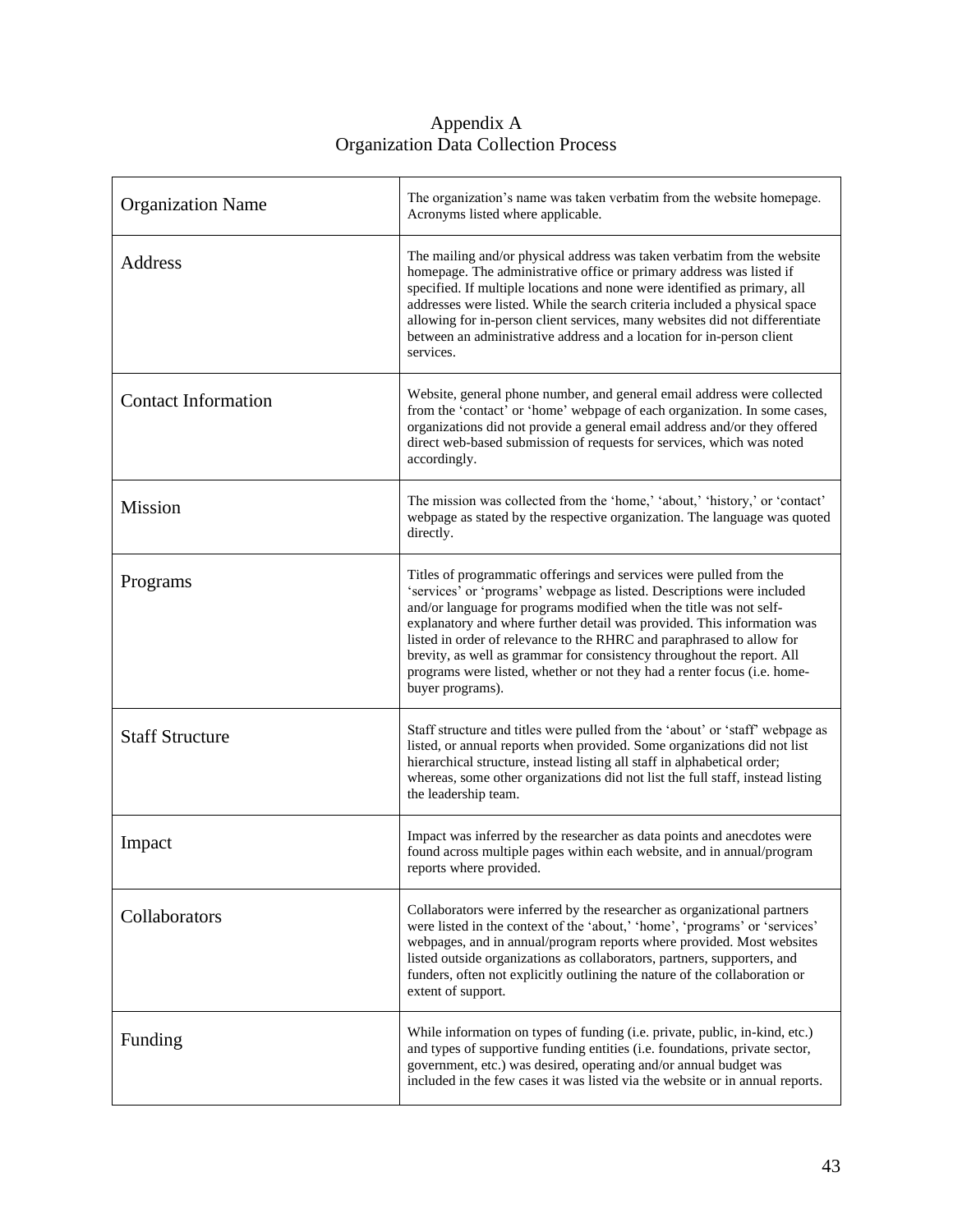## **Appendix B**

The following list includes organizations that were not included in the final report as they are not primarily focused on rental housing—only providing one service related to rental housing, do not directly serve tenants (i.e. policy, advocacy, research, nonprofit support, technical assistance to government), operate in development or property management capacities, or exclusively serve specific populations. However, they are noted as they are headquartered within and/or serve the selected communities.

#### **Berkley, CA**

ASUC Renters' Legal Assistance – Legal services Berkley Rental Housing Coalition – Advocacy; All services directed at property owners Berkley Tenants Union – Community organizing and advocacy Homeless Action Center – Legal services Satellite Affordable Housing Associates (SAHA) – Affordable housing developer and property manager; Provides resident support services

#### **Alameda County, CA**

Catholic Charities East Bay – Social services East Bay Community Law Center – Legal services East Bay Rental Housing Association (EBRHA) – Advocacy (Exclusively serving property owners and managers) Operation Dignity, Inc. – Focus on Homelessness RCD Housing (Serves five counties across region) – Affordable housing developer, property manager, and owner; Provides resident support services

#### **Los Angeles, CA**

Alliance of Californians for Community Empowerment (ACCE) Los Angeles Chapter – Community organizing and advocacy Coalition for Responsible Community Development – Wide range of program offerings; Develop and operate affordable supportive housing Coalition for Economic Survival – Community organizing and advocacy Comprehensive Housing Information and Referrals for People Living with HIV/AIDS (CHIRP LA) – Affordable housing information provided for people living with HIV/AIDS Eviction Defense Network – Legal services FAME Corporations – Affordable housing provider; Social services LA Family Housing – Focus on homelessness Legal Aid Foundation of Los Angeles (Serves the Greater Los Angeles area) – Legal services Los Angeles Tenants Union – Community organizing and advocacy Haven Neighborhood Services – Focus on homeownership Menorah Housing Foundation – Affordable housing provider; Provides resident support services Pico-Union Housing Corp – Owner of rent-to-own properties for low-income tenants Skid Row Housing Trust – Focus on homelessness SRO Housing Corporation – Affordable housing developer, property manager; Social services Strategic Actions for a Just Economy – Community organizing and advocacy Tenants in Common – Community organizing and advocacy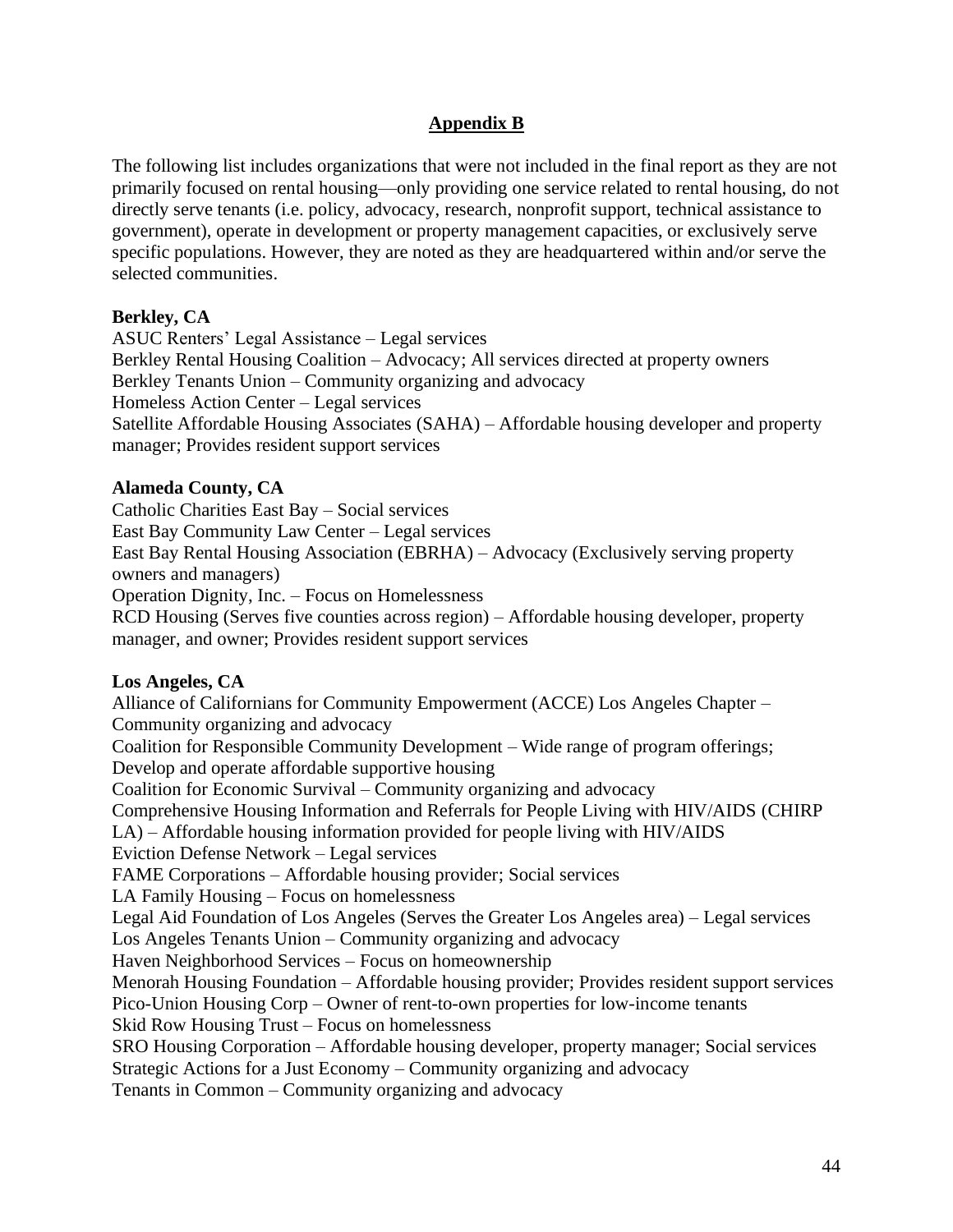West Angeles Community Development Corporation – Community services, real estate development, Homeownership & Investment Center West Hollywood Community Housing Corporation – Affordable housing developer, property manager, and owner

### **Los Angeles County, CA**

Alliance for Housing and Healing – Housing and supportive services targeting people living in poverty with HIV/AIDS and other health conditions BASTA, Inc. – Legal services (Specific to housing) Burbank Housing Corporation – Affordable housing developer; Provides resident support services Catholic Charities of Los Angeles, Inc. (Three counties) – Social services Harbor Interfaith Services – Social services HOPICS – Focus on homelessness Neighborhood Housing Services of Los Angeles County – Focus on homeownership PATH – Focus on homelessness Shelter Partnership – Focus on homelessness Southern California Association of Non Profit Housing – Supports and advocates for those who develop and sustainably operate affordable housing

#### **San Francisco, CA**

Bridge Housing (Headquartered in San Francisco; Serves communities across U.S.) – Affordable housing developer Brilliant Corners (Serves multiple communities across California) – Provides supportive housing Community Housing Partnership – Focus on homelessness Compass Family Services – Focus on homelessness Episcopal Community Services – Social services Homebase – Focus on homelessness Homeownership SF – Focus on homeownership Mercy Housing California (Serves communities across U.S.) – Affordable housing developer and property manager Mission House Development Corporation – Affordable housing developer and property manager San Francisco Housing Action Coalition – Advocacy San Francisco Tenants Union – Education and advocacy Swords to Plowshares – All services directed at veterans Tipping Point Community – Focus on poverty

## **San Francisco County, CA**

Bay Area Legal Aid (Serves the greater Bay Area) – Legal services Catholic Charities San Francisco (Serves the greater Bay Area) – Social services Causa Justa – Community organizing, education Hamilton Families – Focus on homelessness; Social services

-----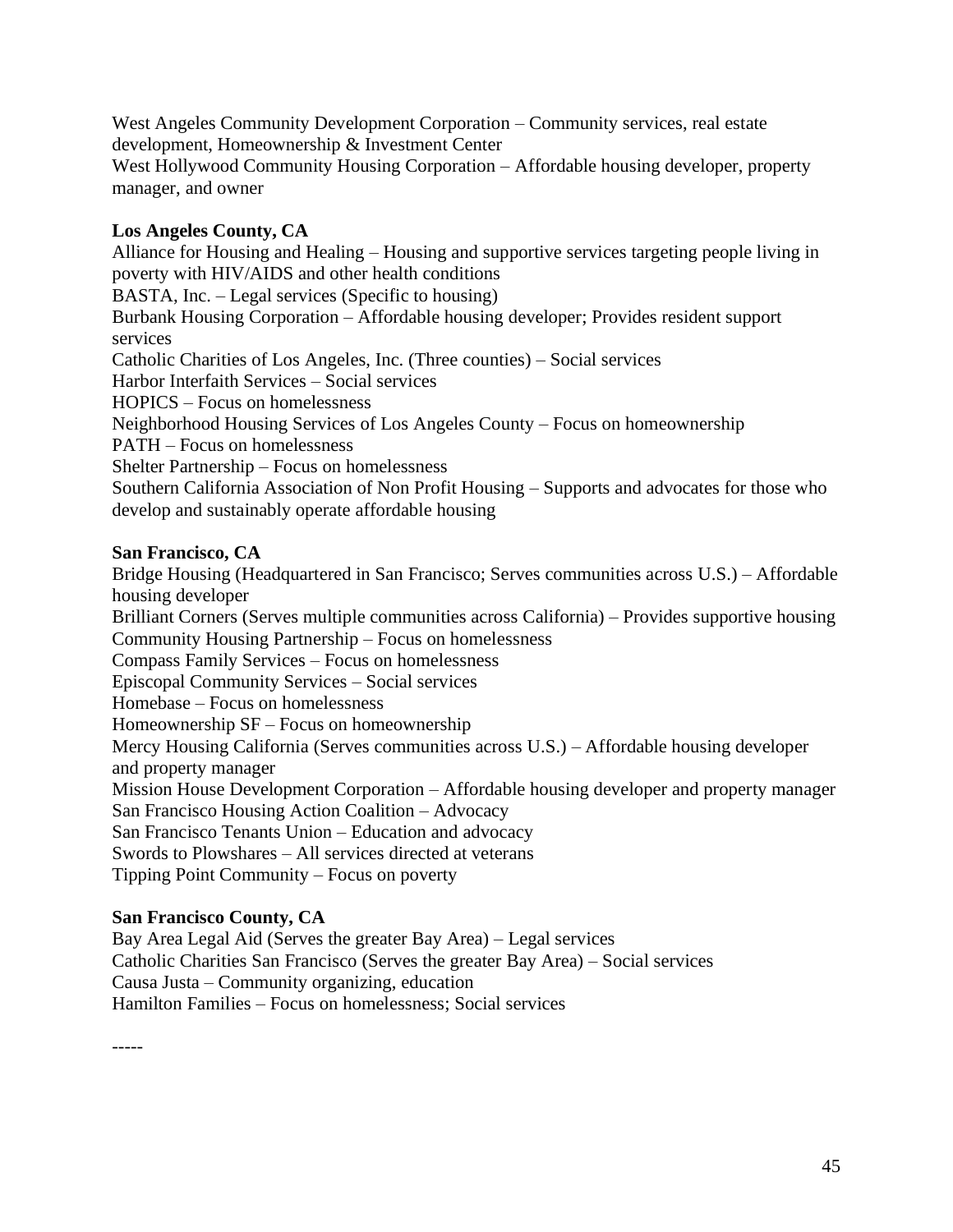#### **Denver, CO**

Colorado Coalition for the Homeless – Wide range of program offerings; Focus on homelessness Colorado Housing Connects (Headquartered in Denver; Serves Colorado) – Focus on homeownership Colorado Legal Services (Office in Denver; Serves Colorado) – Legal services Housing Colorado (Headquartered in Denver; Serves Colorado) – Education and advocacy

# **Denver County, CO**

**NONE** 

-----

## **Indianapolis, IN**

Indianapolis Legal Aid Society – Legal services Indianapolis Neighborhood Housing Partnership – Finance low-income affordable housing; Focus on homeownership Neighborhood Christian Legal Clinic – Legal services Partners in Housing – Provides supportive housing services; Focus on homelessness

#### **Marion County, IN**

Indiana Legal Services – Legal services

-----

**Minneapolis, MN**  Aeon – Affordable housing developer Alliance Housing Incorporated – Affordable housing developer and property manager Clare Housing – All services directed at individuals diagnosed with HIV CommonBond Communities – Affordable housing property manager; Provides resident support services Ebenezer – All services directed at seniors Family Housing Fund – Policy, advocacy, collaboration across sectors to develop affordable housing Freedom Works – All services directed at formerly incarcerated individuals Haven Housing – Shelter and supportive housing services House of Charity – Social services; Transitional and supportive housing Inquilinxs Unidxs por Justicia – Community organizing NeighborWorks Community Partners (National organization) – Focus on homeownership Project for Pride in Living – Provides affordable housing and employment services Sharing & Caring Hands/Mary's Place – Focus on homelessness Simpson Housing Services – Focus on homelessness St. Stephen's – Focus on homelessness Urban Homeworks – Affordable housing developer for low-income renters and homeowners

#### **Hennepin County, MN**

Community Action Partnership of Hennepin County – Social services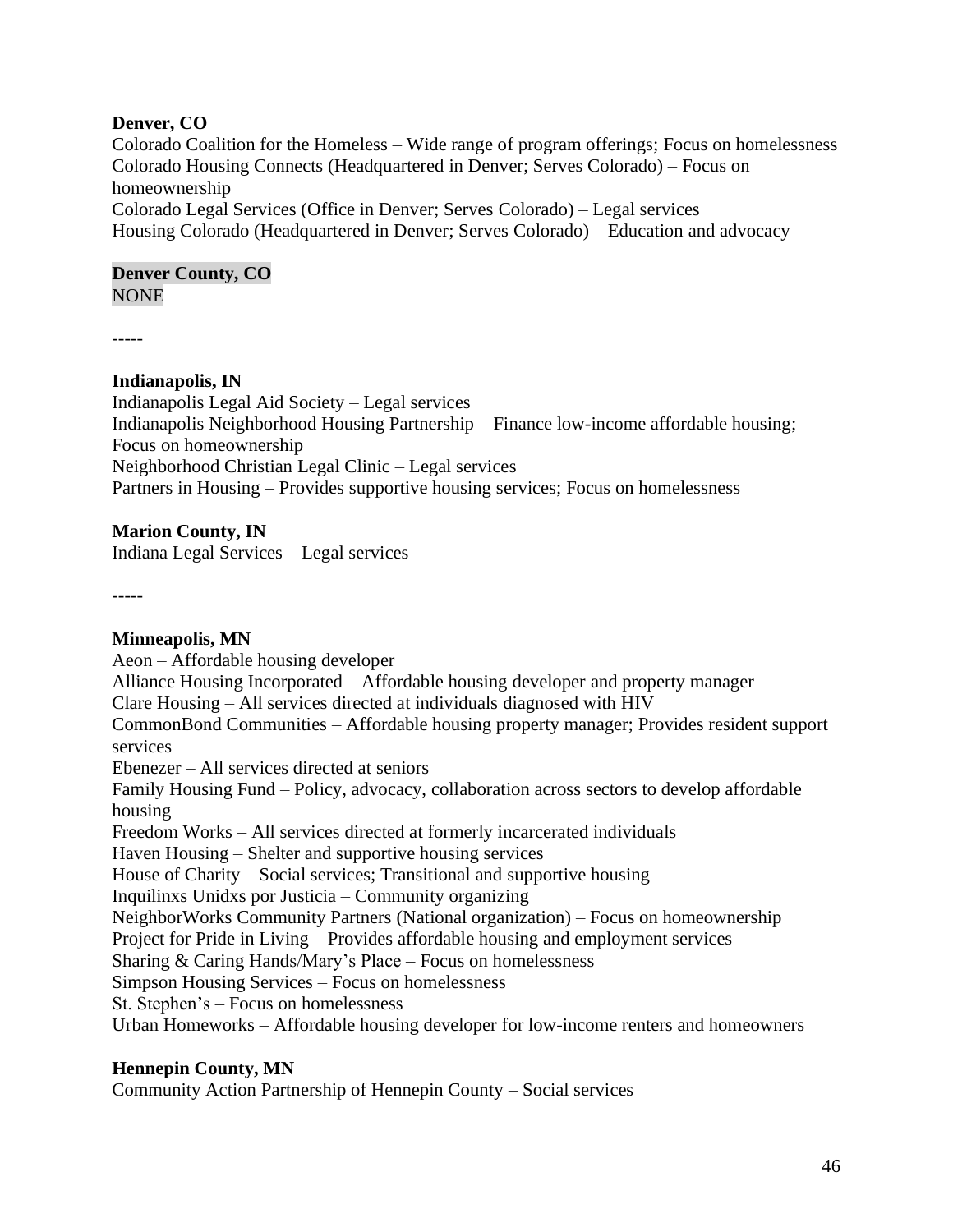Community Mediation & Restorative Services, Inc. – Focus on mediation

Community Stabilization Project – Community organizing and advocacy

Greater Metropolitan Housing Corporation – Focus on homeownership

Greater Minnesota Housing Fund (GMHF) (Serves Minnesota) – Affordable housing lender Housing Justice Center (Headquartered in Minnesota; National organization) – Provides legal services in support of tenant and advocacy organizations, public and private housing funders, owners, developers, and policymakers

HousingLink – Web-based housing information provider

International Institute of Minnesota – All services directed at refugees

Landbank Twin Cities – Partner with nonprofits, government, and developers to secure property for development of affordable housing

Lutheran Social Service of Minnesota – Collaborate with housing developers and property owners; Provide rent assistance and subsidized housing programs

Minnesota Housing Partnership – Focus on community planning and development, policy, and research

Neighborhood House – Social services; Focus on homelessness

West Side Community Organization – Community organizing and advocacy; Focus on wide range of issues

```
-----
```
# **Cincinnati, OH**

Communities United for Action (CUFA) – Community organizing; Focus on wide range of issues

Madisonville Education & Assistance Center – Emergency financial assistance; Focus on education

Mercy Housing (National organization) – Affordable housing developer and property manager New Foundations Recovery Housing – Provider of transitional housing

Over-the-Rhine Community Housing – Provider of affordable housing and transitional employment

Preservation of Affordable Housing (POAH) (National organization in 11 cities and D.C.) – Affordable housing developer, owner and operator

# **Hamilton County, OH**

Affordable Housing Alliance of Central Ohio – Advocacy

The Apartment Association Outreach – Financial assistance for rent costs, food, and other basic needs

Bethany House Services – Focus on homelessness

Catholic Charities Diocese of Covington – Social services

Community Action Agency Cincinnati & Hamilton County – Social services

Greater Cincinnati Homeless Coalition – Focus on homelessness

Habitat for Humanity Greater Cincinnati – Focus on homeownership

The Home Ownership Center of Greater Cincinnati, Inc. – Focus on homeownership

Jewish Family Service of Cincinnati – Social services

Legal Aid Society of Greater Cincinnati – Legal services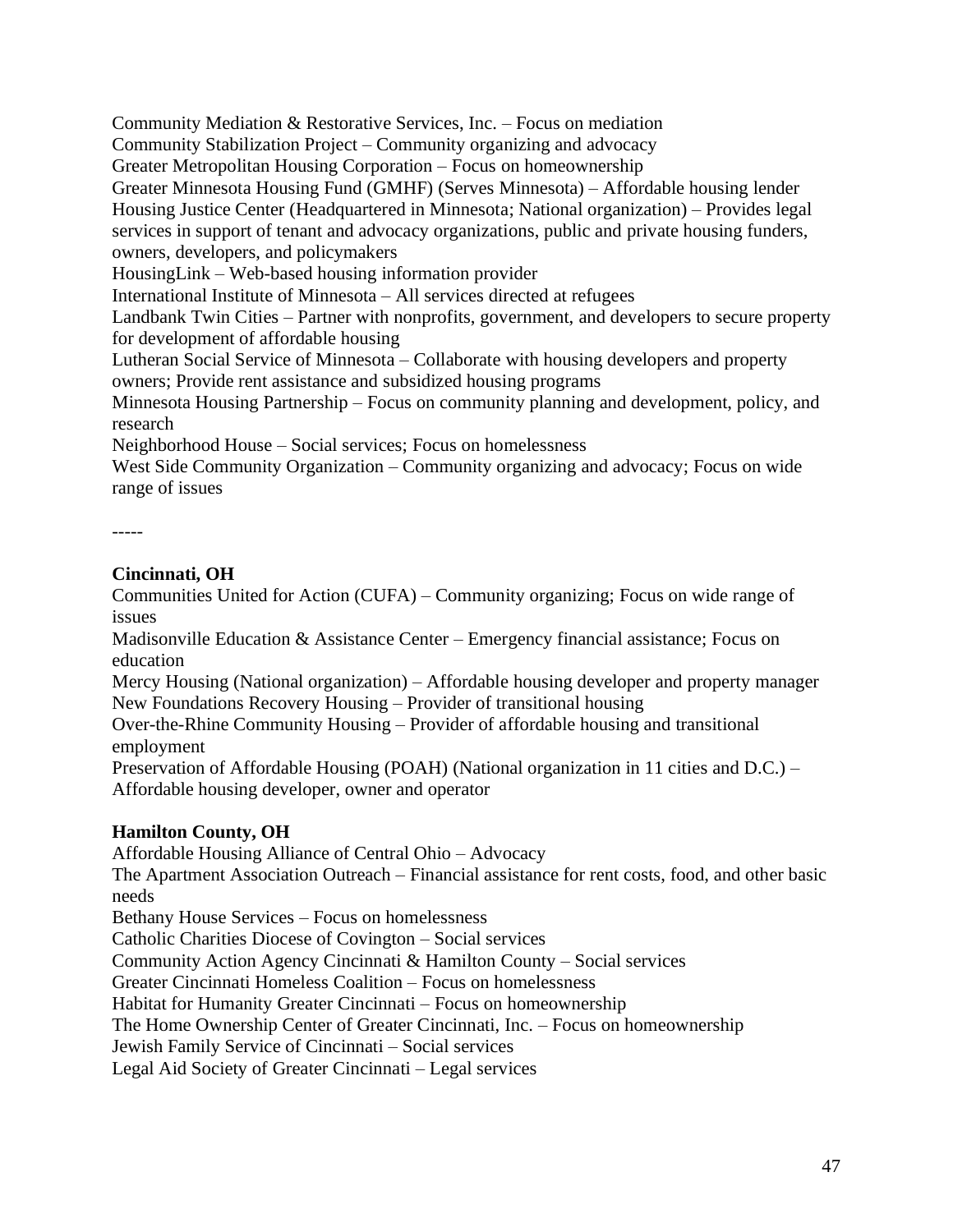Local Initiatives Support Corporation (LISC) Greater Cincinnati & Northern Kentucky – Organize and advocate; Invest in equity- and community-oriented housing, business, and infrastructure Neighborhood Housing Services of Hamilton, Inc. – Focus on homeownership New Housing Ohio (Serves Ohio) – Affordable housing developer and property manager; Provides resident support services Santa Maria Community Services – Social services Talbert House – Social services

#### **Cleveland, OH**

The Legal Aid Society of Cleveland – Legal services

#### **Cuyahoga County, OH**

Council for Economic Opportunities – Focus on early childhood education and family economic self-sufficiency

Front Steps Housing and Services – Focus on homelessness

-----

#### **Buffalo, NY**

Broadway-Fillmore NHS, Inc. – Affordable housing provider Gerard Place – All services directed as homeless women and their children Heart of the City Neighborhoods, Inc. – Affordable housing developer Legal Aid Bureau of Buffalo, Inc. – Legal services NeighborWorks Community Partners (National organization) – Focus on homeownership Rental Assistance Corporation of Buffalo – Serves landlords and tenants; Subcontracted to administer Section 8 housing programs as nonprofit entity Volunteer Lawyers Project – Legal services

#### **Eric County, NY**

Belmont Housing Resources for WNY, Inc. – Focus on first-time homebuyer education and resources Catholic Charities of Buffalo – Social services Community Action Organization of Western New York – Focus on poverty Erie County Fair Housing Partnership – Fair Housing education Greater Buffalo Community Housing Center – Focus on housing search assistance and resources to participants of Erie County's Section 8 Housing Choice Voucher programs Homeless Alliance of Western New York – Focus on homelessness; Administer Homeless Management Information System Neighborhood Legal Services, Inc. – Legal services Peaceprints – Focus on re-entry services Western New York Veterans Housing Coalition, Inc. – All services directed at veterans YWCA – Provides transitional housing and resident support services; All services directed at women and their children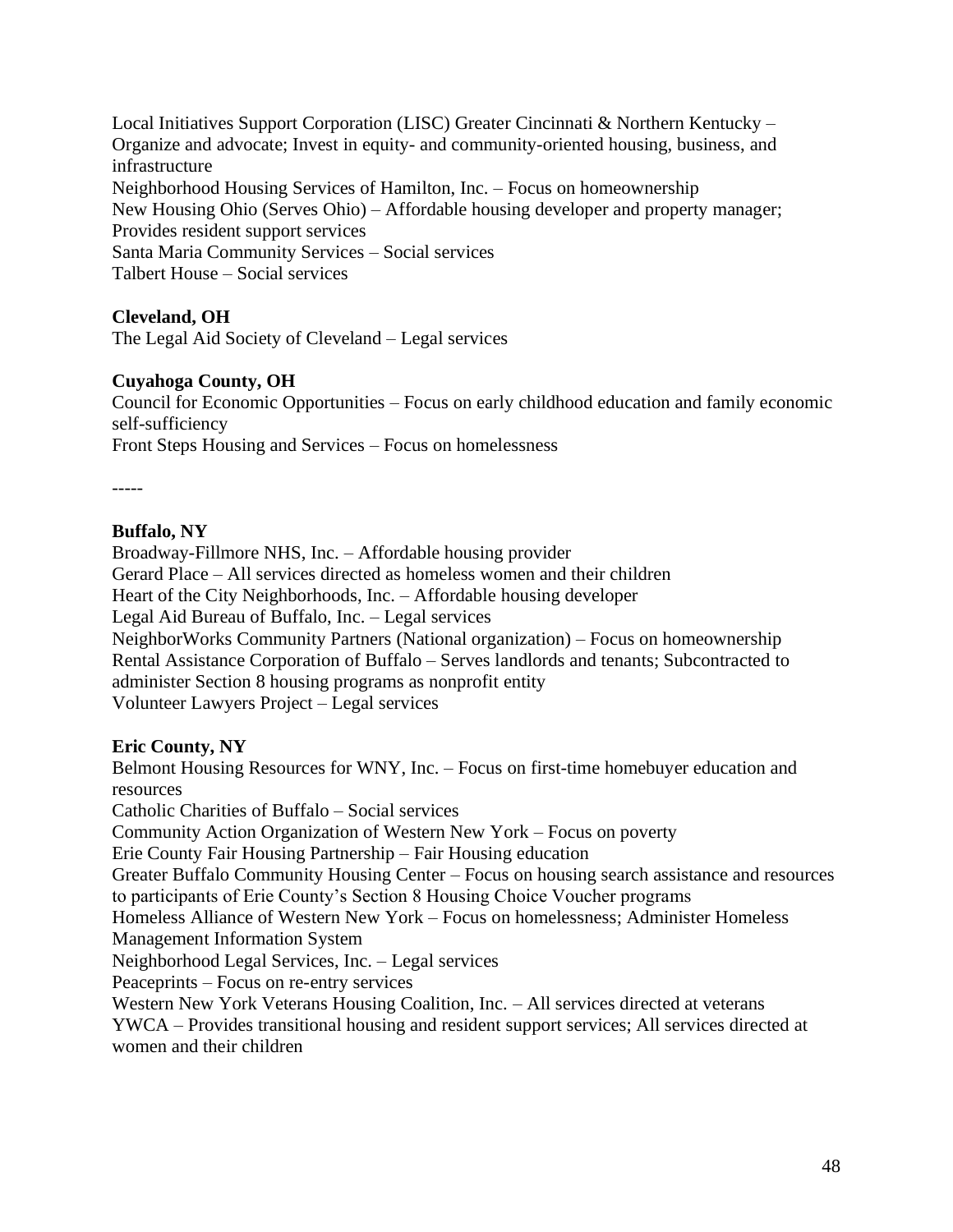## **New York City, NY**

The Actors Fund Housing Resource Center (National organization) – All services directed at people in entertainment industry The Advocacy Institute – Advocacy; Focus on wide range of issues Aquinas Housing Corporation – Developer of affordable housing and community economic development initiatives Breaking Ground – Affordable housing provider; Focus on homelessness Bowery Residents' Committee – Focus on homelessness Center for NYC Neighborhoods – Focus on homeownership Center for Urban Community Services – Focus on homelessness Coalition for the Homeless – Focus on homelessness Community Access, Inc. – All services direct at individuals with mental health concerns Community Service Society – Advocacy; Focus on wide range of issues Community Voices Heard (Several offices across U.S.) – Advocacy CSH (Headquartered in New York City; Serves communities across the U.S.) – Affordable housing developer The Fuller Center of Greater New York City – Focus on homeownership The Gateway Family YMCA – Social services; Focus on homelessness Goddard Riverside Community Center – Social services; Focus on homelessness Habitat for Humanity New York City – Focus on homeownership Harlem Congregations for Community Improvement, Inc. – Social services Housing Rights Initiative New York – Class-action legal services Legal Services NYC (Serving all five boroughs with multiple locations) – Legal services Local Initiatives Support Corporation (LISC) New York – Organize and advocate; Invest in equity- and community-oriented housing, business, and infrastructure Met Council On Housing – Tenants' rights education Mutual Housing Association of NY – Affordable housing developer Nazareth Housing – Focus on homelessness Neighborhood Housing Services of New York City – Focus on homeownership New Destiny Housing – Focus on homelessness New York Legal Assistance Group – Legal services New York Peace Institute – Mediation services NYC Housing Partnership – Nonprofit intermediary for development and preservation of affordable workforce housing People Against Landlord Abuse & Tenant Exploitation (P.A.'L.A.N.T.E.) – Aids communities in establishing tenant associations Right to Counsel NYC Coalition – Community organizing and advocacy Services for the Underserved – Affordable housing provider; Focus on homelessness Settlement Housing Fund, Inc. – Affordable housing developer Tenants & Neighbors (Headquartered in New York City; Serves New York) – Community organizing and advocacy

## **Bronx County, NY**

BronxWorks – Social services; Focus on homelessness Long Island Housing Services, Inc. – Focus on homeownership; Only rental housing client directed service is landlord-tenant counseling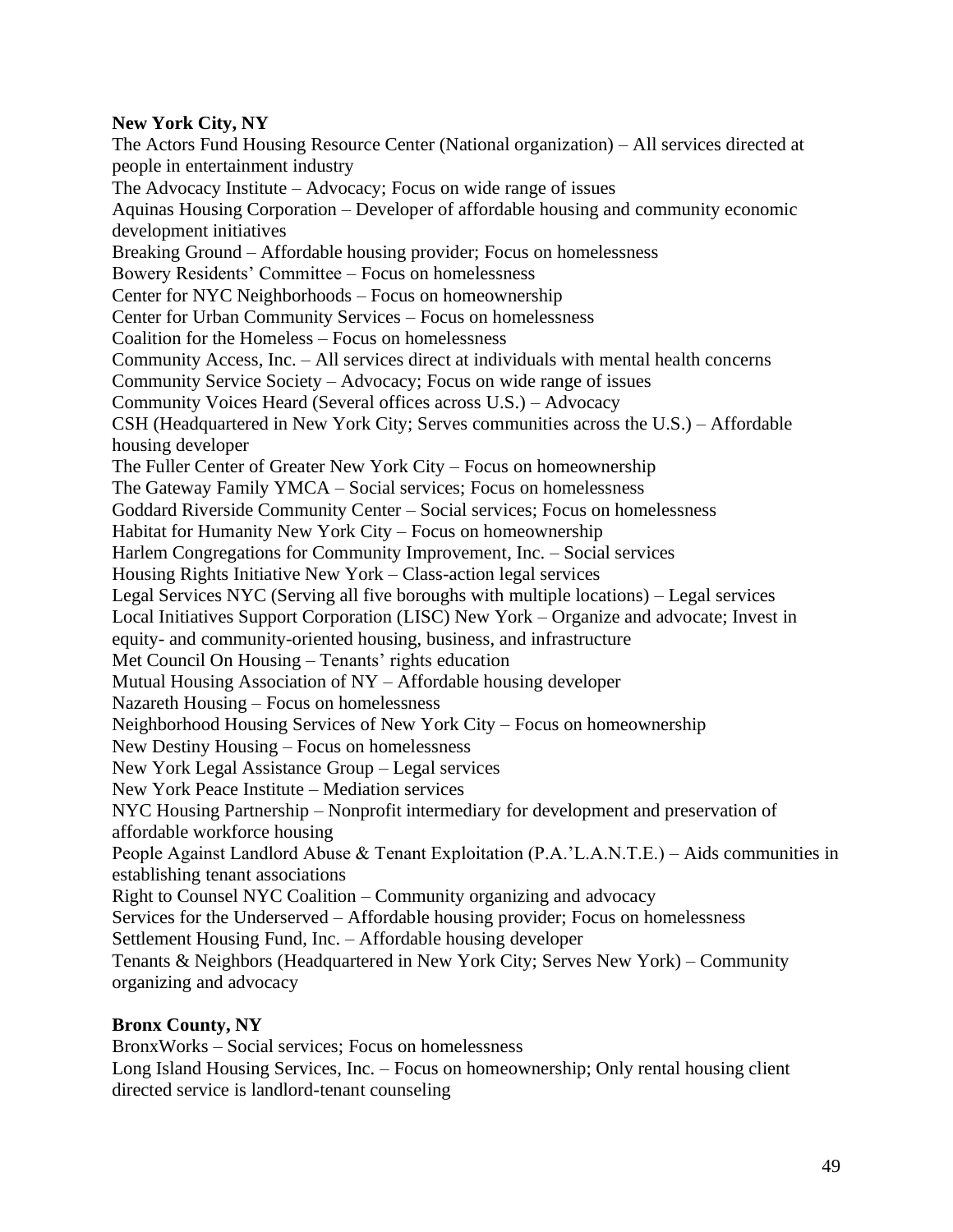Neighborhood Association for Inter-Cultural Affairs – All services directed at individuals impacted by homelessness Northwest Bronx – Community organizing and advocacy; Focus on wide range of issues Phipps Houses – Affordable housing provider; Provide resident support services

# **Brooklyn, NY**

Brooklyn Community Housing & Services – Focus on homelessness CAMBA, Inc. – Social services IMPACCT Brooklyn – Homeowner services, financial education, affordable housing development, community organizing, lead abatement, social services, economic development

# **Queens County, NY**

Margert Community Corporation – Focus on homeownership Neighborhood Housing Services of Jamaica, Inc. – Focus on homeownership

# **Richmond County, NY (Staten Island)**

Catholic Charities – Social services Legal Aid Society: Staten Island Office – Legal services Sisters of Charity Housing Development Corporation – Affordable housing developer, property manager, and owner; Provide resident support services

------

## **Pittsburgh, PA**

Action Housing – Affordable housing developer; Focus on homeownership Bethlehem Haven – Focus on homelessness Hazelwood Initiative – Offer affordable rental housing, homeownership, and employment assistance programs Housing Alliance of Pennsylvania (Western PA Office in Pittsburgh) – Focus on advocacy, technical assistance to supporting nonprofits, and research Northside Coalition for Fair Housing – Resident-focused community development organization Pittsburgh United – Advocacy

Rebuilding Pittsburgh Together – Focus on homeownership

Urban League of Greater Pittsburgh – Administers rental assistance, though services directed at African American community

# **Allegheny County, PA**

Fair Housing Partnership of Greater Pittsburg – Fair Housing discrimination reporting and assistance

HEARTH – Focus on homelessness

Neighborhood Legal Services (Serve multiple counties) – Legal services

Regional Housing Legal Services – Legal services, training, and technical assistance to nonprofits assisting low-income clients on housing and utility related issues; Policy analysis

-----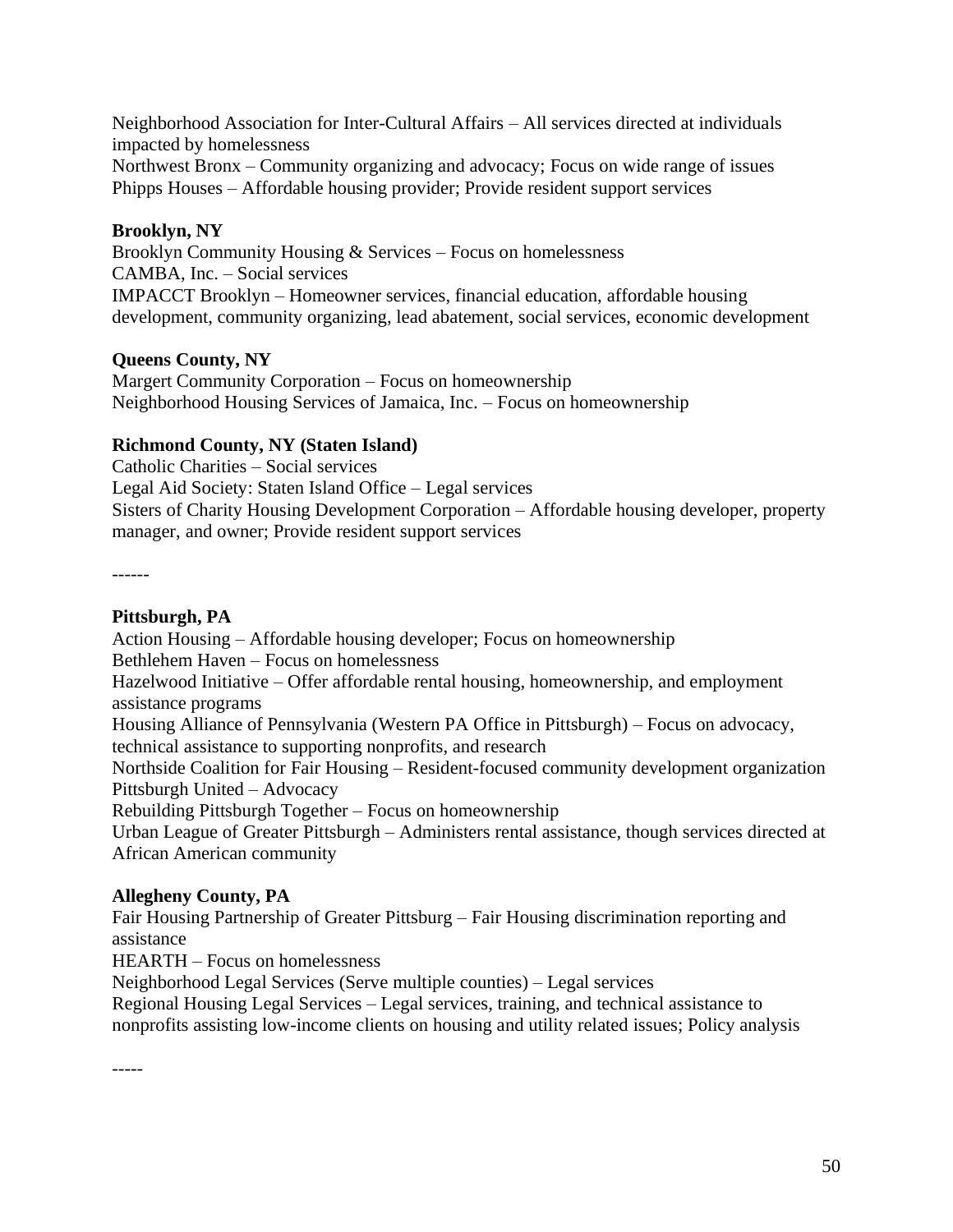#### **Austin, TX**

Accessible Housing Austin – Focus on accessibility Austin Clubhouse – Focus on employment Austin Habitat for Humanity – Focus on homeownership Austin Housing Coalition – Advocacy (Engaging nonprofits, property owners, and residents) Austin Housing Conservancy – Equity fund focused on preservation of workforce housing Building and Strengthening Tenant Action (BASTA!) – Community organization Caritas of Austin – Focus on homelessness; Social services Echo – Focus on homelessness Front Steps – Focus on homelessness Green Doors – Focus on homelessness Housing Opportunities for Musicians and Entertainers (HOME) – Financial assistance directed at housing musicians and entertainers HousingWorks Austin – Research and advocacy Mary Lee Foundation – All services directed at people with special needs Mercy House – Affordable housing developer, financier, and property manager MICAH House – Focus on homelessness Mobile Loaves & Fishes – Focus on homelessness Naomi Rising – All services directed at single mothers Project Transitions – All services directed at those diagnosed with HIV and AIDS Saint Louise House – All services directed at single mothers St. Vincent de Paul – Focus on transitional housing Texas RioGrande Legal Aid (Housing Group) – Legal services

## **Travis County, TX**

Austin Area Urban League – Administers two housing programs, though services directed at African American community

Foundation Communities – Affordable housing developer, owner, and operator; Provides resident support services

Texas State Affordable Housing Corporation – Focus on homeownership

-----

#### **Seattle, WA**

HomeSight – Focus on homeownership

Mary's Place – Focus on homelessness

Neighborhood House – Social services

Plymouth Housing – All services directed at those impacted by homelessness

The Salvation Army Seattle Social Services – Social services

Seattle YMCA – Focus on rapid rehousing and transitional housing; Provide resident support services

Solid Ground – Offers educational programming about rental housing; Social services Washington Low-Income Housing Alliance – Education, community organizing, advocacy Wellspring Family Services – Social services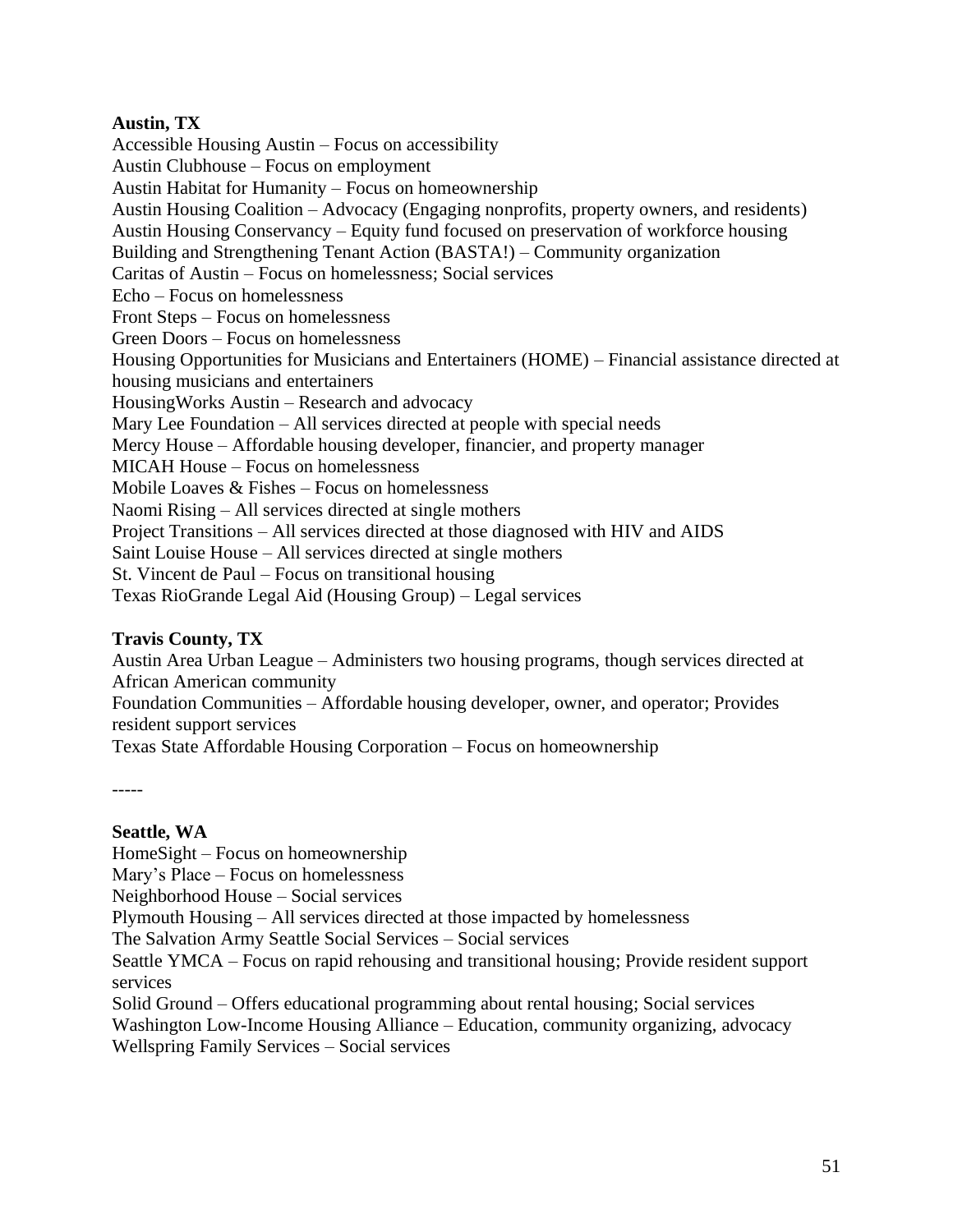## **King County, WA**

Attain Housing – Transitional housing provider

Bellwether Housing – Affordable housing developer

Byrd Barr Place (Serves Washington) – Social services

Catholic Community Services & Catholic Housing Services (Serves Western Washington across 12 locations) – Social services

Compass Housing Alliance – Affordable housing, transitional housing, and emergency funding provider

King County Bar Housing Justice Project – Focus on homelessness

Low-Income Housing Institute (Serves Washington) – Affordable housing developer, owner, and operator; All services directed at formerly homeless populations

Muslim Housing Service – Focus on rapid rehousing and transitional housing; Provide resident support services

Tenants Union of Washington State (Headquartered in Seattle; Serves multiple counties) –

Education, community organizing, advocacy

Vision House – Focus on homelessness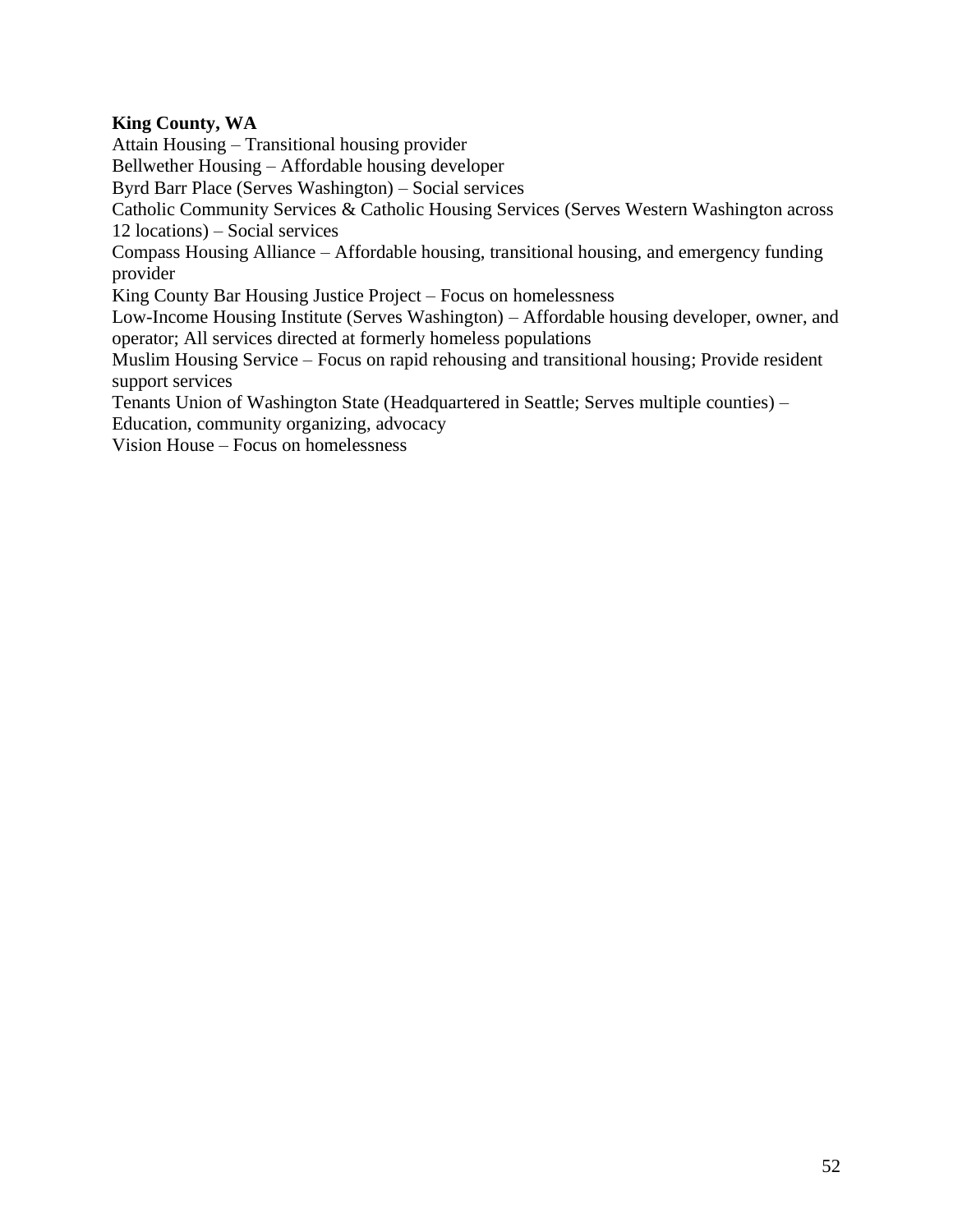#### **Appendix C**

Innovative Organizations & Initiatives to Address Affordable Rental Housing Needs

### California

Alameda County, CA administered program [launched in December 2020 to incentivize property](https://www.cityofberkeley.info/City_Manager/Press_Releases/2020/Overflow_(CHG0031168)/2020-12-17_Lease_Housing_Units_to_People_Transitioning_out_of_Homelessness.aspx)  owners to use [vacant rental properties for those impacted by homelessness.](https://www.cityofberkeley.info/City_Manager/Press_Releases/2020/Overflow_(CHG0031168)/2020-12-17_Lease_Housing_Units_to_People_Transitioning_out_of_Homelessness.aspx)

[Alliance of Californians for Community Empowerment \(ACCE\) Oakland Chapter](https://www.acceaction.org/oakland) – Community organizing and advocacy organization focused on housing justice, community investment, worker justice. Helped facilitate the establishment of the City of Oakland Department of Race and Equity.

[Bay Area Community Land Trust](https://www.bayareaclt.org/) – Focused on creating permanently affordable, resident-run housing cooperatives.

[California Housing Partnership](https://chpc.net/) (Offices in other locations across California) – Supports development of affordable housing for low-income populations through provision of housing finance technical assistance, policy, and research to nonprofit and public partners.

[California Reinvestment Coalition](https://calreinvest.org/) (Headquartered in San Francisco) – Organize banks and other corporations to invest and conduct business in communities in a just and equitable manner. Coalition members are asked to endorse the CRC code of conduct: <https://calreinvest.org/about/code-of-conduct/>

[Code Enforcement Outreach Program](https://sfdbi.org/ceop) (CEOP) – City & County of San Francisco collaboration with five area nonprofits. Established 20 years ago, CEOP provides support to tenants, owners and the Department of Building Inspection, so that the City and the community can work together to bring rental housing into code compliance.

[CoopNetwork](http://coopnetwork.net/home/index) – A project of Bay Area Community Land Trust that supports and promotes housing co-ops.

[Council of Community Housing Organizations](https://www.sfccho.org/) – Nonprofit coalition of 24 community-based housing developers and tenant advocates with a collective longstanding mission to foster the development of permanently affordable low-income housing in San Francisco, under community control and through non-speculative means of ownership, with adequate provisions for tenant services and empowerment.

[Northern California Land Trust](https://nclt.org/) – Advocates for expanded land trust support via local, state, and national cooperative land trust networks; sells affordable homes and rents affordable apartments to low-income individuals; leases offices and homes to nonprofit organizations, cooperatives and co-housing communities; provides consultation and training services to new and established housing organizations; operates as full service real estate brokerage; offers Community Co-Ownership Initiative education and training.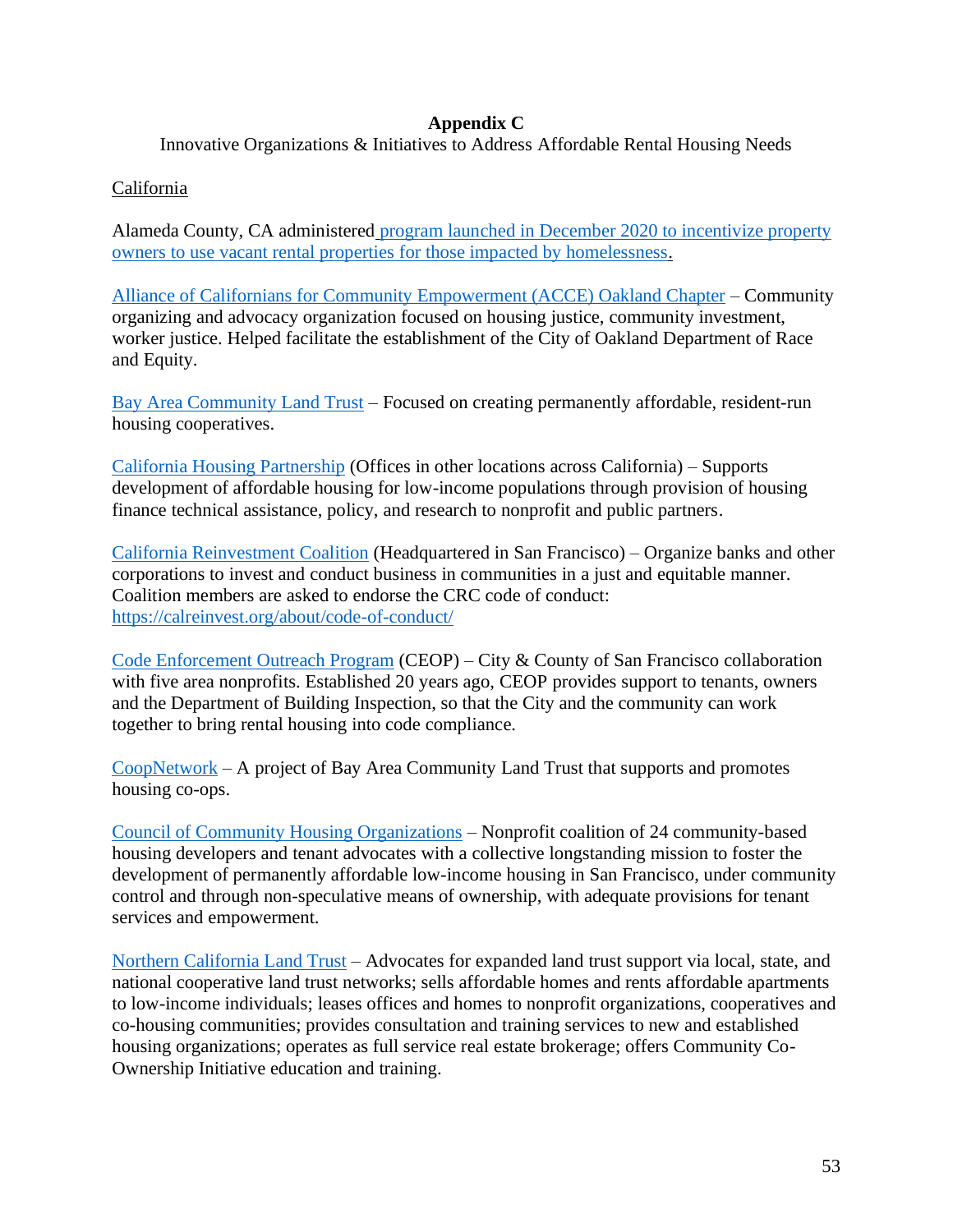• The Community Co-Ownership Initiative is a partnership between the Northern California Land Trust and the People of Color Sustainable Housing Network (POCSHN), along with other members of the Bay Area CLT Consortium (BACCLT) to diversify and expand access to shared ownership and resident controlled housing through leadership training, development of new financing tools, and technical support. The partnership leverages the technical expertise and stewardship knowledge of NCLT with the broad reach and engagement of POCSHN's diverse grassroots membership.

[Tenants Together](https://www.tenantstogether.org/mission-and-vision) (Headquartered in San Francisco) – California's only statewide renters' rights organization, Tenants Together works to improve the lives of California's tenants through capacity-building, movement-building, and statewide advocacy.

--

#### Colorado

[Brothers Redevelopment](https://brothersredevelopment.org/) – A Denver-based nonprofit organization that provides housing and a variety of housing-related services for the region's low-income, elderly and disabled residents. Brothers develops and manages affordable housing communities, provides home modification and repair services, homebuyer education and counseling, and comprehensive senior services to enable seniors to age in place. Through the Landlords Opening Doors Campaign, Brothers Redevelopment is also recruiting landlords in 29 counties to rent to residents in transition those recovering from health problems and leaving rehabilitation. These tenants and Brothers have the backing of one of the state's strongest safety-net programs, Colorado Choice Transitions, which assists select members of Health First Colorado (Colorado's Medicaid program). Colorado Choice Transitions provides home- and community-based services that enable elderly, blind, physically or developmentally disabled Medicaid clients, as well as some receiving mental health care, to make the transition to independent living after institutional care, such as skilled nursing facilities or long-term and short-term rehabilitation facilities.

--

#### Indiana

[Housing4Hoosiers Program](https://www.prosperityindiana.org/Housing4Hoosiers) of [Prosperity Indiana](https://www.prosperityindiana.org/REAP) (Indiana Association for Community Economic Development) – A web-based affordable housing resource to promote educational information about housing options, and tenant and landlord rights and responsibilities in Indiana.

--

## Minnesota

[City of Minneapolis 4d Affordable Housing Incentive Program](http://www2.minneapolismn.gov/www/groups/public/@cped/documents/webcontent/wcmsp-214368.pdf) – Preserves affordable homes in Minneapolis by helping apartment building owners obtain property tax reductions if they agree to keep 20% or more of their rental units affordable. The program also helps owners make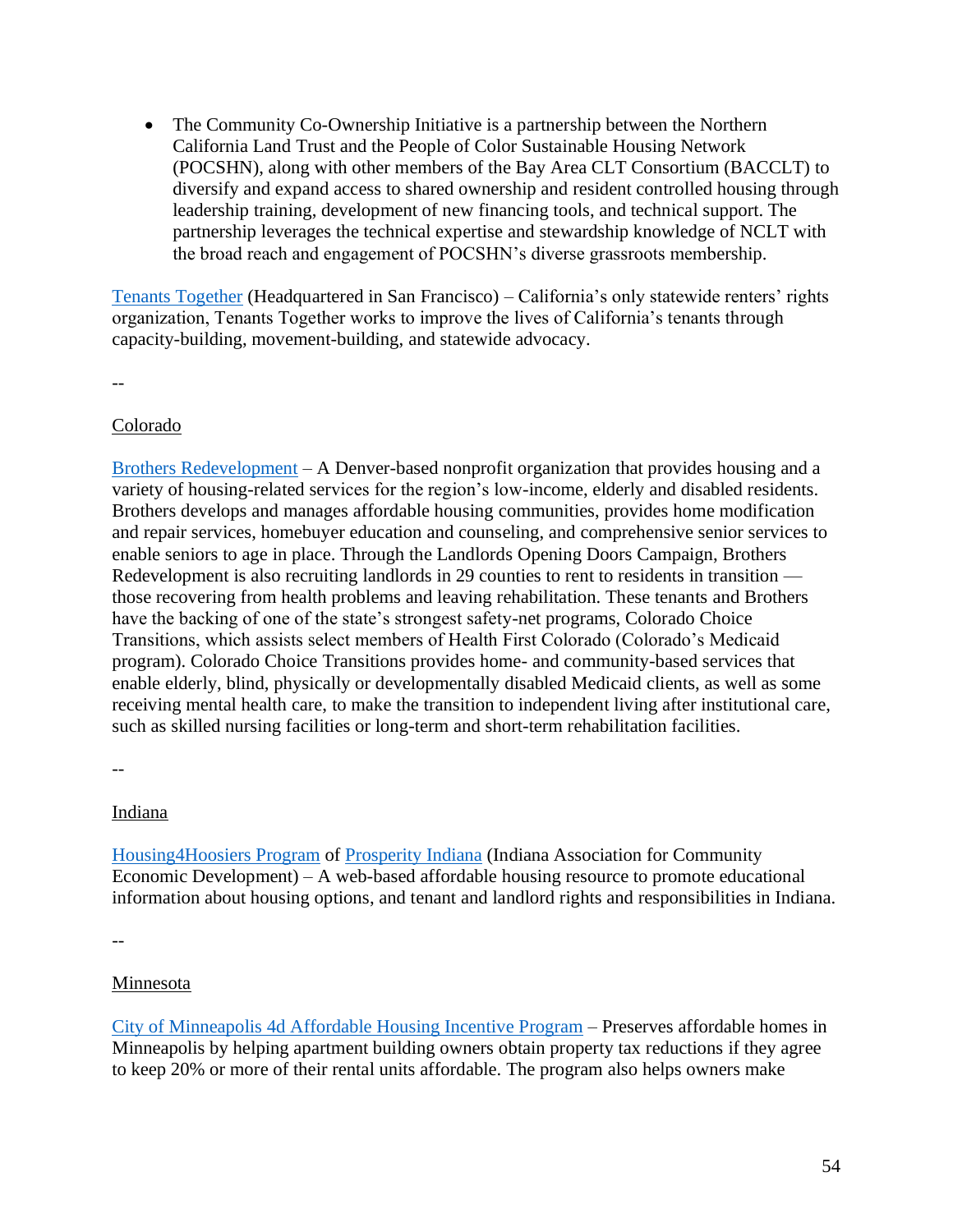existing buildings greener through cost sharing for energy efficiency improvements and solar installations.

[The Minnesota Multi Housing Association \(MHA\)](https://www.mmha.com/Advocacy/Affordable-Housing-Strategies) – Founded in 1967 to promote the highest standards in the development, management and maintenance of rental and owner-occupied multi housing. Members include the state's largest apartment management companies, developers, common interest communities, and providers of related products and services, the majority of members own or manage fewer than 20 units each. Governed by the Board of Directors, all members of the Minnesota Multi Housing Association commit themselves to the ethical principles and standards of MHA Code of Ethics.

[Noah Impact Fund](https://noahimpactfund.com/) – Preserving existing "Naturally Occurring Affordable Housing" by connecting developers and owner-operators with social impact investors.

• Minnesota Preservation Plus Initiative (MPPI) is a collaborative which includes the Family Housing Fund (FHF), the Greater Minnesota Housing Fund (GMHF), and the Minnesota Housing Finance Agency (Minnesota Housing), and is one component of a multi-year grant under the Minnesota Preservation Plus Initiative (MPPI) funded by the MacArthur Foundation. MPPI is a community-wide approach to stewardship, focused on real estate ownership and management.

--

## New York

[Community Assisted Tenant Controlled Housing, Inc. \(CATCH\)](https://www.parodneckfoundation.org/catch/) – Transforms distressed buildings across New York City into affordable, resident-controlled housing. At the invitation of residents, local politicians, non-profit agencies, or the city, CATCH arranges and oversees the rehabilitation of abandoned or dilapidated buildings. Rather than taking title to these buildings directly, CATCH typically puts them under the ownership of a neighborhood-based mutual housing association (MHA).

[JustFix.nyc](https://www.justfix.nyc/) co-designs and builds tools for tenants, housing organizers, and legal advocates fighting displacement in New York City. Their goal is to augment, not replace, the support systems and resources that work to keep tenants in their homes and communities. JustFix.nyc leverages technology to break down the barriers of a bureaucratic and imbalanced housing system, and accelerates the goals of the tenant movement to end displacement and provide housing for all.

[New Destiny Housing Corporation Online Housing Resource Center](https://newdestinyhousing.org/housing-help/) – A comprehensive webbased housing resource center for New York City residents providing information on emergency shelters, available affordable apartments, transitioning from one subsidized unit to another, eviction prevention, rent subsidy programs, an overview of the NYC Housing Authority housing and services, common obstacles, and resource lists.

[RiseBoro Community Partnership](https://www.riseboro.org/rb/?) – Low-income affordable housing developer, property manager, and supportive services provider. Offers [Landlord Ambassadors Program](https://www.riseboro.org/rb/housing/landlord_ambassadors_program/) which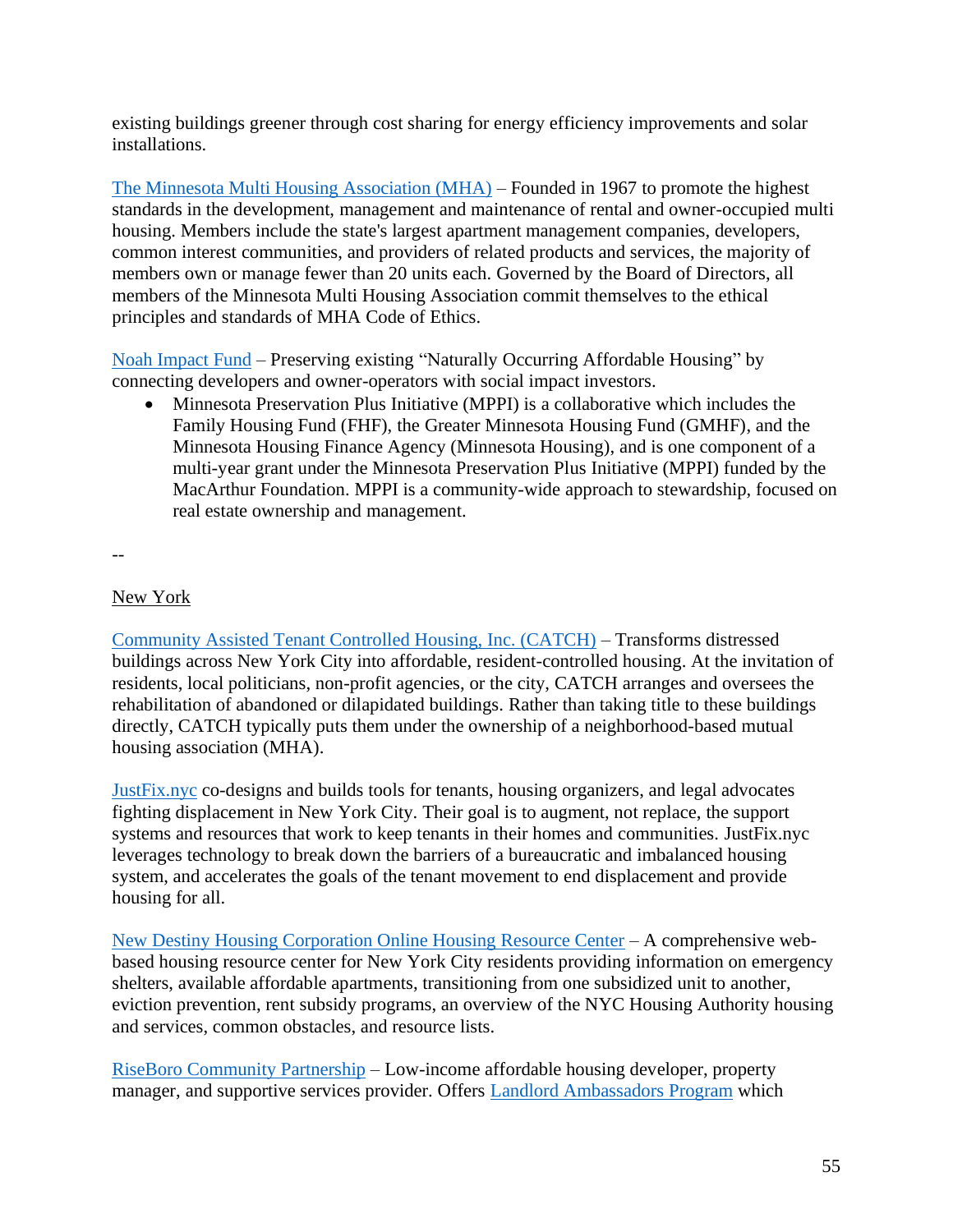aims to stabilize the physical and financial health of small-and medium-sized multi-family buildings by providing building owners with essential support navigating the process of applying for financing from the New York City Department of Housing Preservation and Development (HPD). Through RiseBoro's Landlord Ambassador Program, building owners who are striving to preserve the affordability of their units can access: assistance navigating housing preservation resources, technical support concerning tax liens, support securing capital to fund building upgrades.

[Urban Homesteading Assistance Board](https://uhab.org/) – Building community-controlled affordable housing through cooperation by organizing tenants, generating coop reports, training, co-op services and support, and developing affordable housing.

--

Ohio

Comprehensive statewide [housing website and resource list](https://www.housingcleveland.org/) hosted by Ohio Housing Finance Agency, Ohio Department of Health, and Ohio Department of Medicaid.

[Emerald Development and Economic Network, Inc.](https://www.edeninc.org/about/) – Nonprofit developer, operator, and administrator of affordable housing and resident support programs, and provider of housing assistance programs that allocate rental assistance funds directly to landlords.

Landlord and tenant aligned advocacy [effort for emergency assistance in pandemic](https://cohhio.org/ohio-tenants-and-landlords-unite-behind-emergency-rental-assistance-proposal/) as reported by [Coalition of Homelessness and Housing in Ohio](https://cohhio.org/) (Headquartered in Columbus, OH).

--

# **Texas**

[Austin Affordable Housing Corporation \(AAHC\)](https://www.aahcnet.org/) – Established in 2003 as a nonprofit subsidiary of the Housing Authority of the City of Austin to ensure and preserve quality, affordable housing opportunities for low- to moderate-income families in Austin as well as provide financial literacy and homeownership opportunities. AAHC created a separate nonprofit  $501(c)(3)$  in 2009 that serves as a community land trust for homeownership, The Equity CLT program, which is open to qualifying public housing residents of HACA.

--

# Washington

[A Regional Coalition for Housing \(ARCH\)](http://www.archhousing.org/about-arch/index.html) – A partnership of the County and East King County Cities which have joined together to assist with preserving and increasing the supply of housing for low- and moderate-income households in the region. ARCH assists member governments in developing housing policies, strategies, programs, and development regulations; coordinates the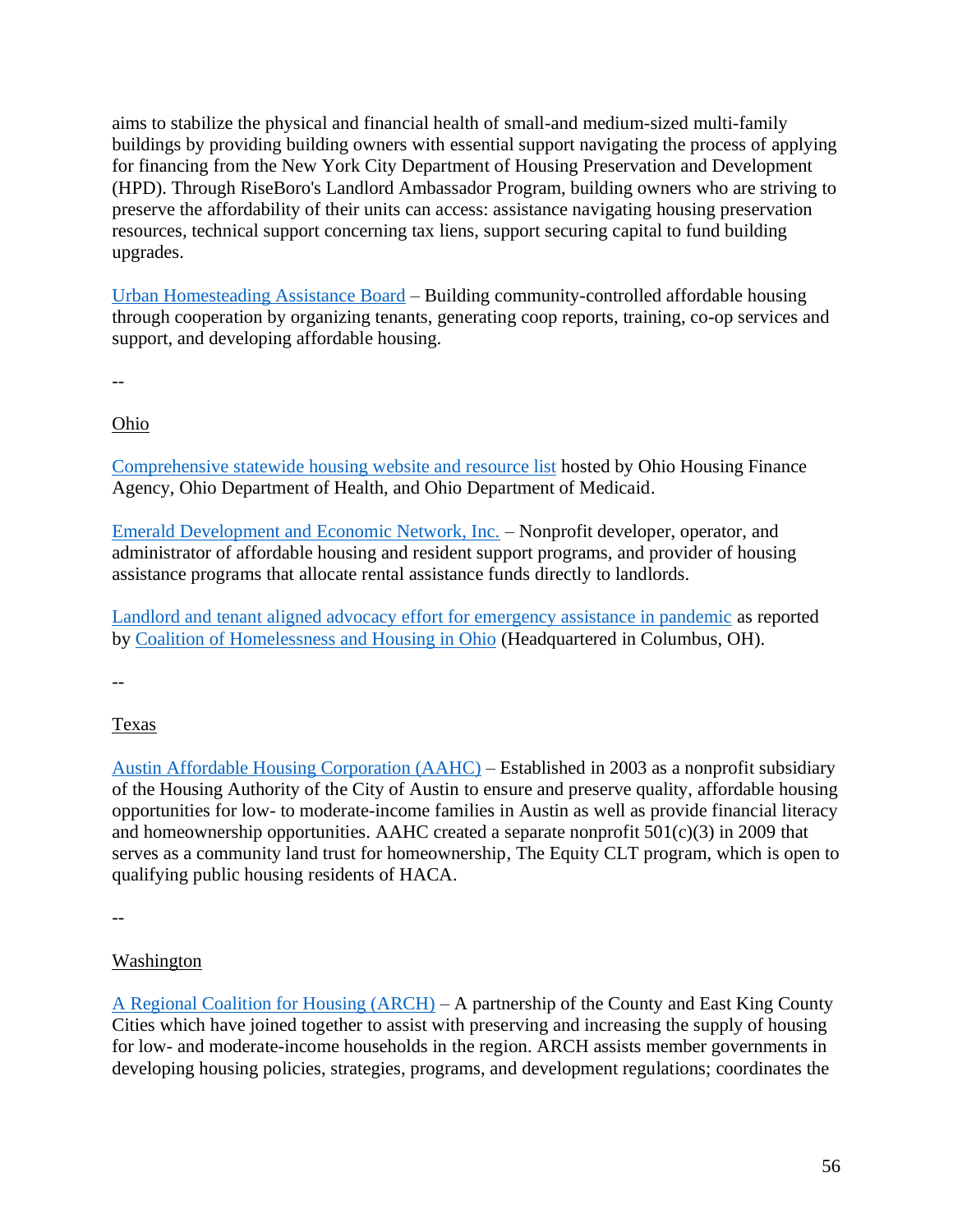cities' financial support to groups creating affordable housing for low- and moderate-income households; and assists people looking for affordable rental and ownership housing.

[Eviction Resolution Pilot Program](https://www.walandlord.org/covid-19-resources.html) as promoted by the Washington Landlord Association – Six counties have been chosen to participate in the pilot Eviction Resolution Program (ERP). Each ERP will operate in accordance with the enabling order from the Washington State Supreme Court, and a standing order of the local superior court. Orders require landlords to undertake efforts to engage tenants in pre-filing resolution efforts including direct negotiation, facilitated conciliation services, and, upon agreement of both parties, formal mediation provided by the participating Dispute Resolution Centers. Dispute resolution centers (DRCs) are nonprofit public service organizations and were established by the Washington State Legislature in 1984 to provide avenues for the successful and informal resolution of disputes.

[Housing Connector](https://www.housingconnector.com/about-us) – Partner with property owners and managers to lower barriers to housing and increase King County region's affordable housing capacity. Housing Connector offers service providers exclusive access to listing platform and units with reduced barriers for their clients; streamlines search and housing processes by allowing for filtering and matching of units that meet client needs; provides support to nonprofits and clients to cover unforeseen financial costs; negotiates leases and acts as point-of-contact for property owners as issues arise.

[Housing Development Consortium](https://www.housingconsortium.org/who-we-are/) – 190+ member organizations spanning public, private, and nonprofit sectors, including all major nonprofit housing developers in King County as well as financial institutions, consultants, architects, building contractors, attorneys, accountants, service providers, local housing authorities, and government agencies. Members collaborate on issues of funding, policy, and community priorities. HDC also provides advocacy leadership for effective public policies, adequate resources, and reasonable regulatory environments to increase the public good of affordable housing.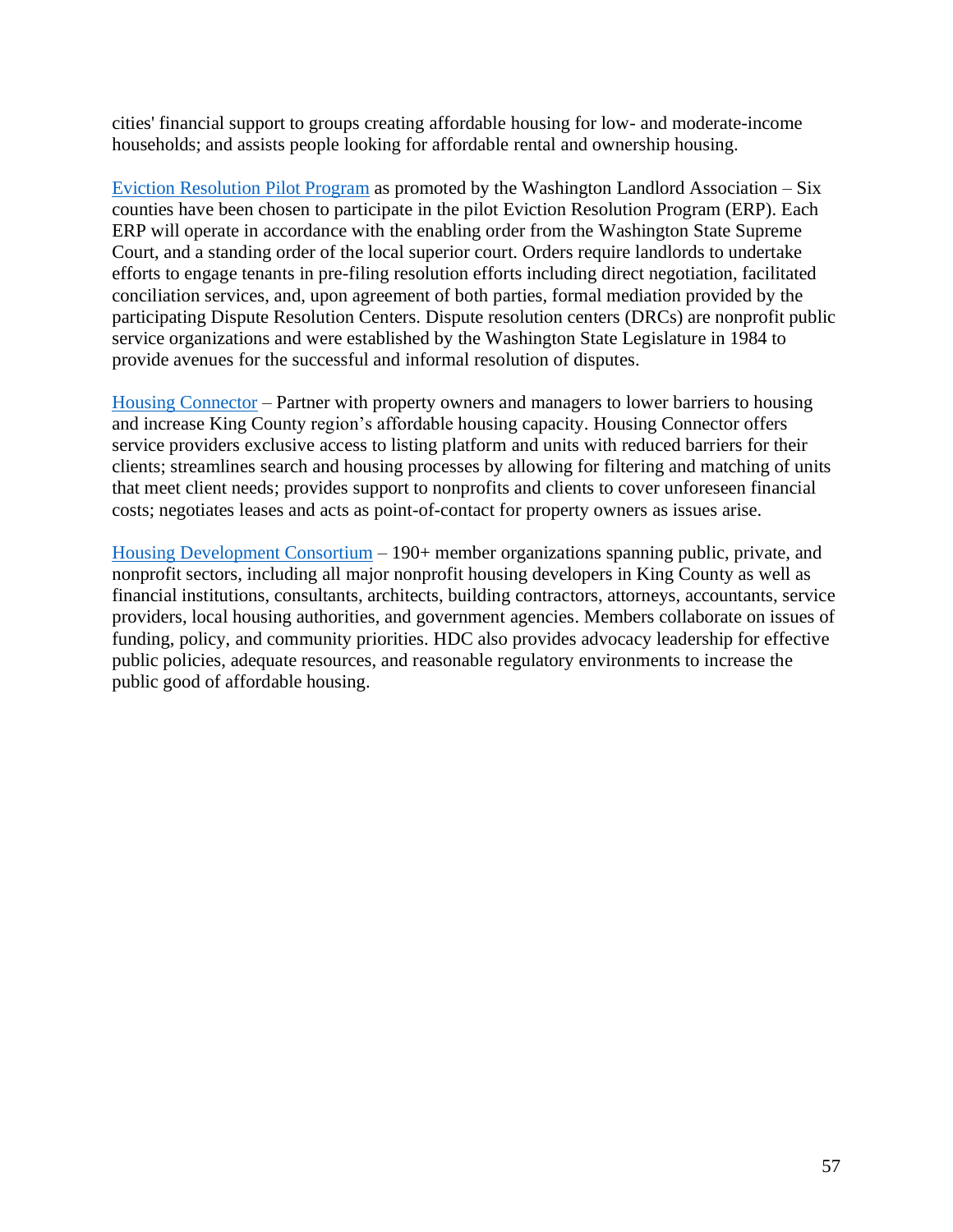#### **Appendix D**

Helpful Rental Housing Solutions Research & Resources (Beyond Search Parameters)

#### [Cluster Community Services Housing Resource Center](https://clusterinc.org/how-we-help/housing-resource-center/)

Located in Yonkers, NY, in Westchester County, the Housing Resource Center provides services that educate tenants, prevent eviction, end homelessness, and improve living conditions for singles and families. For over 20 years, they have assisted households with a wide range of services, including: professional guidance to prevent evictions, code enforcement for improved housing conditions, emergency assistance for displaced families, tenant education and training, and short-term financial assistance with intensive case management for qualifying households. The Center is funded by grants from the City of Yonkers, Westchester County, and New York State. All services are available in English and Spanish, and free of charge for low-to-moderate income residents of Yonkers only.

#### [Local Housing Solutions](https://www.localhousingsolutions.org/)

(Web-based resource developed in 2018 through the National Community of Practice on Local Housing Policy, a project of the New York University's Furman Center and Abt Associates) [Local Housing Solutions Resource List](https://www.localhousingsolutions.org/explore/)

#### Minnesota Preservation Plus Initiative (MPPI)

[The Space Between: Realities and Possibilities in Preserving Unsubsidized Affordable Rental](https://noahimpactfund.com/wp-content/uploads/2016/08/gmhf-space-between.pdf)  [Housing](https://noahimpactfund.com/wp-content/uploads/2016/08/gmhf-space-between.pdf)

#### National Community Action Partnership

[2019 Booklet on Economic and Housing Development Projects Implemented by CAAs across](https://communityactionpartnership.com/wp-content/uploads/2019/07/profile-booklet-revised.pdf)  [the Country](https://communityactionpartnership.com/wp-content/uploads/2019/07/profile-booklet-revised.pdf)

#### National Resource Network

(Consortium of five organizations: Enterprise Community Partners, HR&A Advisors, International City/County Management Association, New York University's Robert F. Wagner Graduate School of Public Service and the Public Financial Management Group) [2016 Case Studies and Strategies for Serving Diverse Renter Populations](https://nationalresourcenetwork.org/wp-content/uploads/2019/04/NRN-Case-Studies-and-Stategies-for-Serving-Diverse-Renter-Populations-FINAL.pdf)

#### PolicyLink

[2015 Report on Housing Solutions for Oakland, CA](https://www.policylink.org/sites/default/files/pl-report-oak-housing-070715.pdf)

Terner Center for Housing Innovation at UC-Berkley [2020 Plan to Keep Renters Housed through Covid-19 Recovery](https://ternercenter.berkeley.edu/research-and-policy/a-plan-to-keep-renters-housed-through-the-covid-19-recovery/)